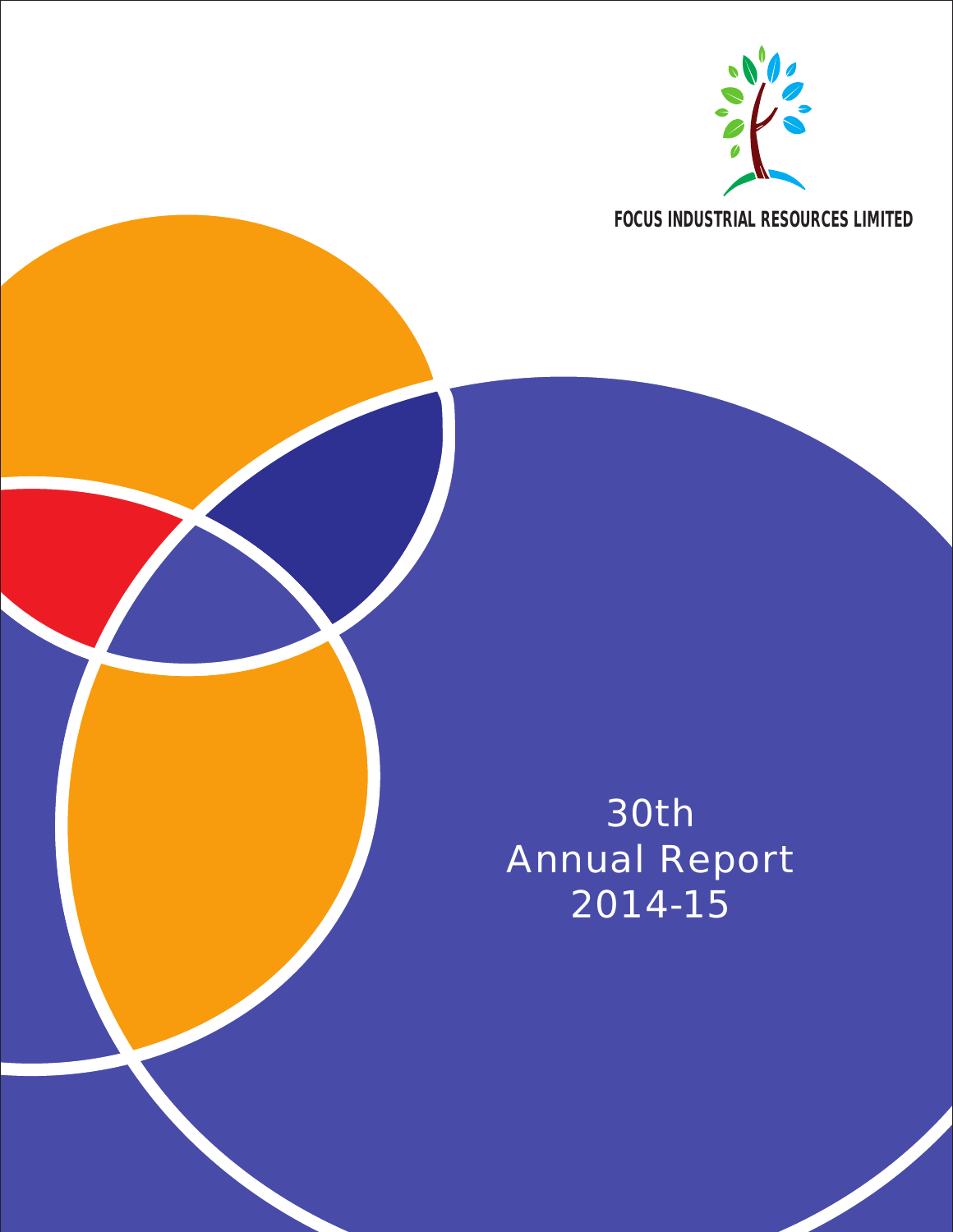



# **Contents**

Company Information Chairman's Message Directors' Profile Board's Report Management Discussion and Analysis Report Report on Corporate Governance Auditors' Certificate on Corporate Governance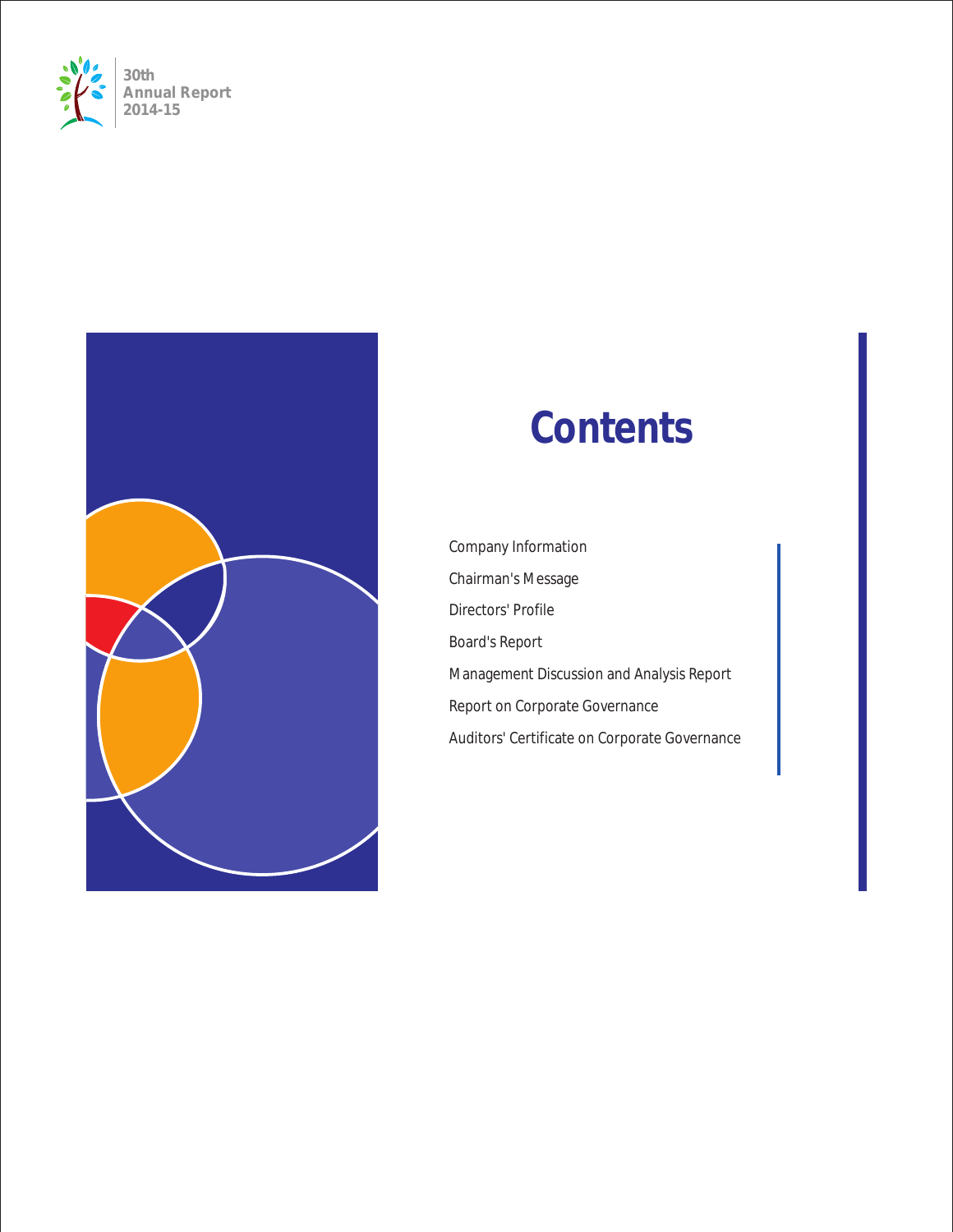

## **Accounts**

Independent Auditors' Report

Auditors' Report

Balance Sheet

Statement of Profit & Loss

Cash Flow Statement

Notes to Financial Statements

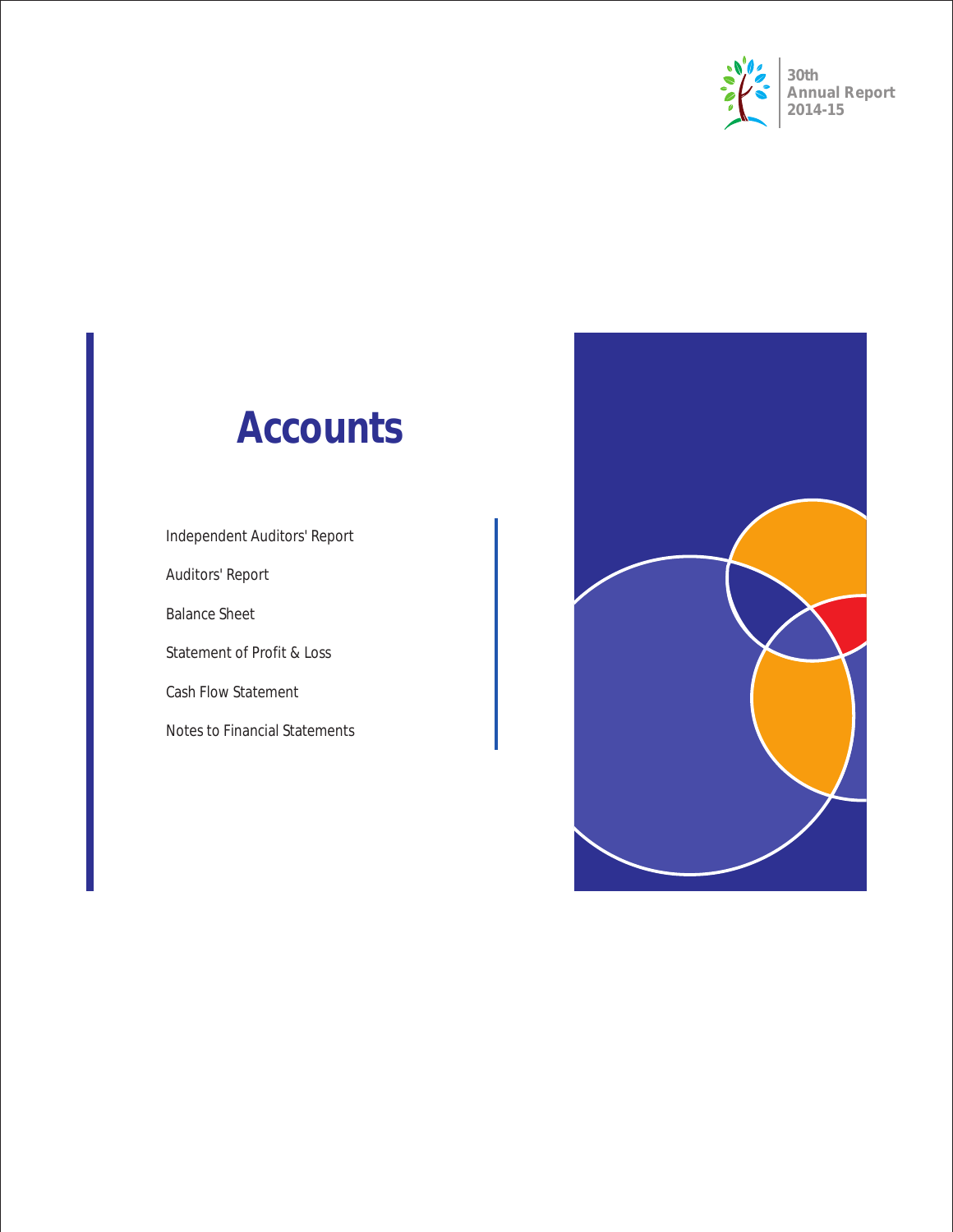



# **corporate information**

#### **REGISTERED OFFICE & CORPORATE OFFICE**

104, Mukand House, Commercial Complex, Azadpur, Delhi- 110 033

**CIN :** L15319DL1985PLC021348 www.focuslimited.in

#### **COMPANY SECRETARY**  Ms. Silky Kapoor

#### **AUDITORS**

M. M. GOYAL & CO. 208, Allied house, IInd Floor, Shahzada Bagh, Inder Lok Delhi- 110 035

**BANKER** Andhra Bank

### **REGISTRAR**

**& TRANSFER AGENTS**

#### **STOCK EXCHANGES** BSE Limited

Calcutta Stock Exchange Association Ltd.

#### **BEETAL FINANCIAL & COMPUTER SERVICES (P) LTD.**

Beetal House. IIIrd Floor, 99 Near Dada Harshukh Das Mandir, New Delhi- 110 062 E-Mail : beetalrta@gmail.com Website : www.beetalfinancial.com Ph. : 011-29961281-83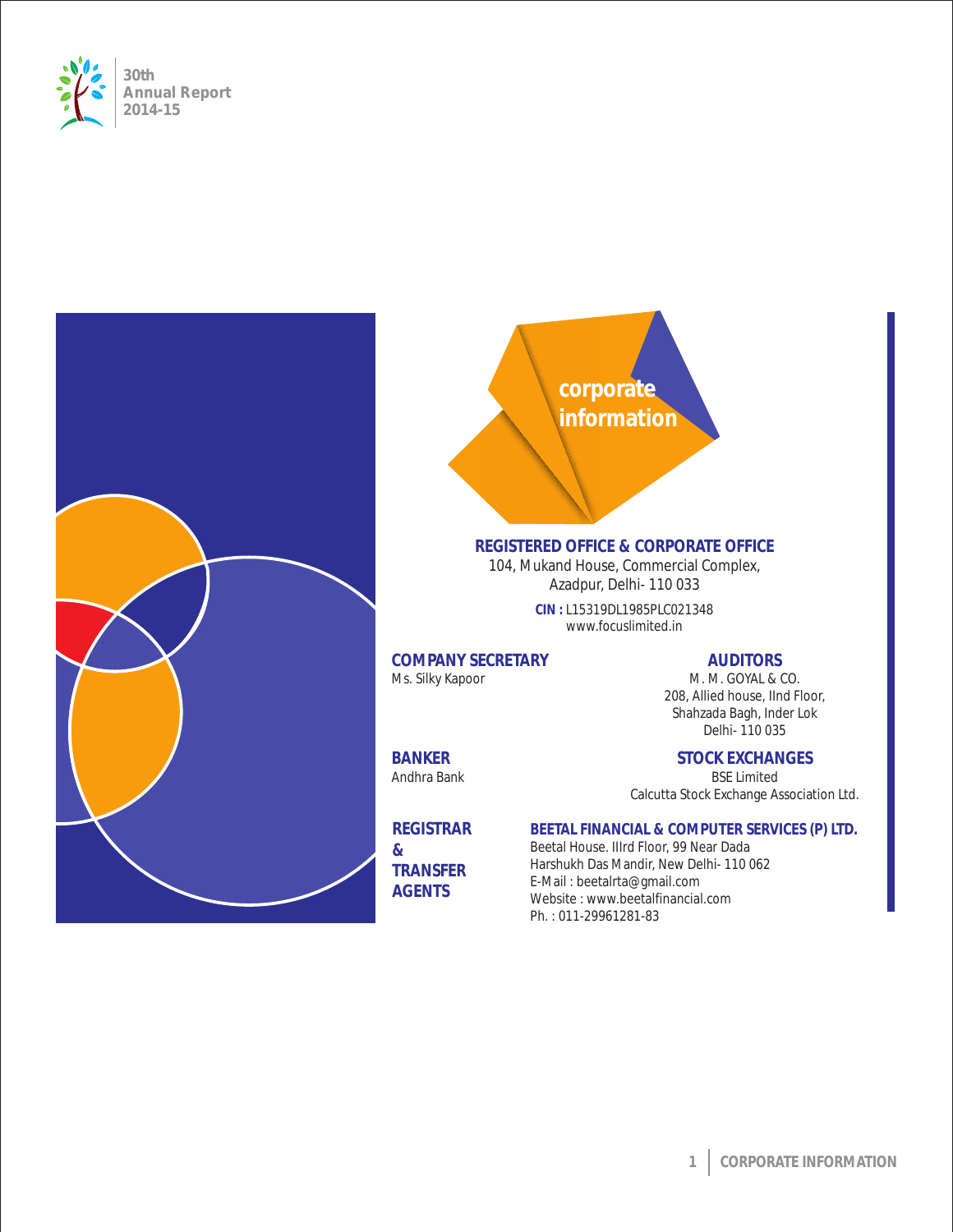





#### **Dear Shareowners,**

It has been said that companies that build scale for the benefit of their customers and shareholders more often succeed over time. These are words which have always defined our guiding principles at Focus, and have been in evidence this year too. Financial Year 2015 was a year of hope and aspiration. The new Government at the Centre, under the leadership of our Prime Minister, Shri Narendra Modi, scripted a 10-point agenda for immediate action. Prime among these is the increase in investments particularly in infrastructure and the implementation of policies in a time-bound manner. A lot remains to be done and the consequent effect on the economic environment has to materialize. The macro-economic situation of the country is far better than a couple of years ago. The current account deficit is under control, largely due to lower oil prices and reduced imports. The fiscal deficit has been managed reasonably well with a target of touching the 3% level down the line. Significant steps are being taken to improve the ease of doing business. Inflation is under control; however, one needs to be cautious of the fact that the year witnessed unseasonal rains in many parts of the country. Though the monsoon has arrived well on time, we hope that the overall rainfall is adequate. While India appears to be growing at a healthy rate compared to other emerging markets, it is imperative to substantially accelerate the growth momentum for sustained job creation and eradication of poverty. On the monetary policy front, while the Reserve Bank of India reduced repo rates twice during the last year, the lending rates continue to be elevated. It is hoped that growth will become the primary theme for the Centre as well as the States in the coming years.

FY 2015 in Perspective Amidst a very difficult economic environment, your Company demonstrated a stable performance. The Top Management of your Company has outlined three filters as the strategy for future growth:

i. Potential to scale up the business

ii. Competitive advantage or strengths.

iii. Possibility of sustained and profitable growth Consolidating and strengthening your Company's presence.

We inherit much more than our name. We derive strength, synergies, and most importantly, the priceless asset of trust. Our canvas has expanded, as we ventured into new fields while simultaneously widening the portfolio of existing businesses.

Our core area is in Finance, Leasing, Hire Purchase and investments. We are doing this by improving our internal processes, strengthening our techniques and investing significantly in terms of training our people. We do believe that the process of strengthening our core area will continue well into the next financial area and perhaps the year after as well.

During the FY 2014-15, your Company's Revenue has increase to Rs. 10,656,901 .00 as compared to Rs. 10,073,015.00 for the FY 2013-14.

Several pillars have been erected in terms of systems, processes, risk controls, people and technology. Many more steps will be taken to reach our long-term goal. Your Company's Management and the entire Executive Team Focus Industrial Resources Limited (FIRL) are committed to building a respectable and lasting entity. I take this opportunity to thank my colleagues on the Board for their valuable contribution. I thank all our employees for nurturing the values we espouse and for their unfettered efforts in the building of this institution. Always remember that each employee, each person involved in this company in any small or large measure, has an ownership over this company. We are what we are because we stand together as a family. This would not have been possible without your support. On behalf of the Board, I present my sincere appreciation and gratitude to our customers, shareholders, bankers and others for their continuous support, confidence and faith they have reposed in the Company.

I thank you for your attention.

**Regards,**

**Sd/-**

**(Pradeep Kumar Jindal) Chairman & Managing Director**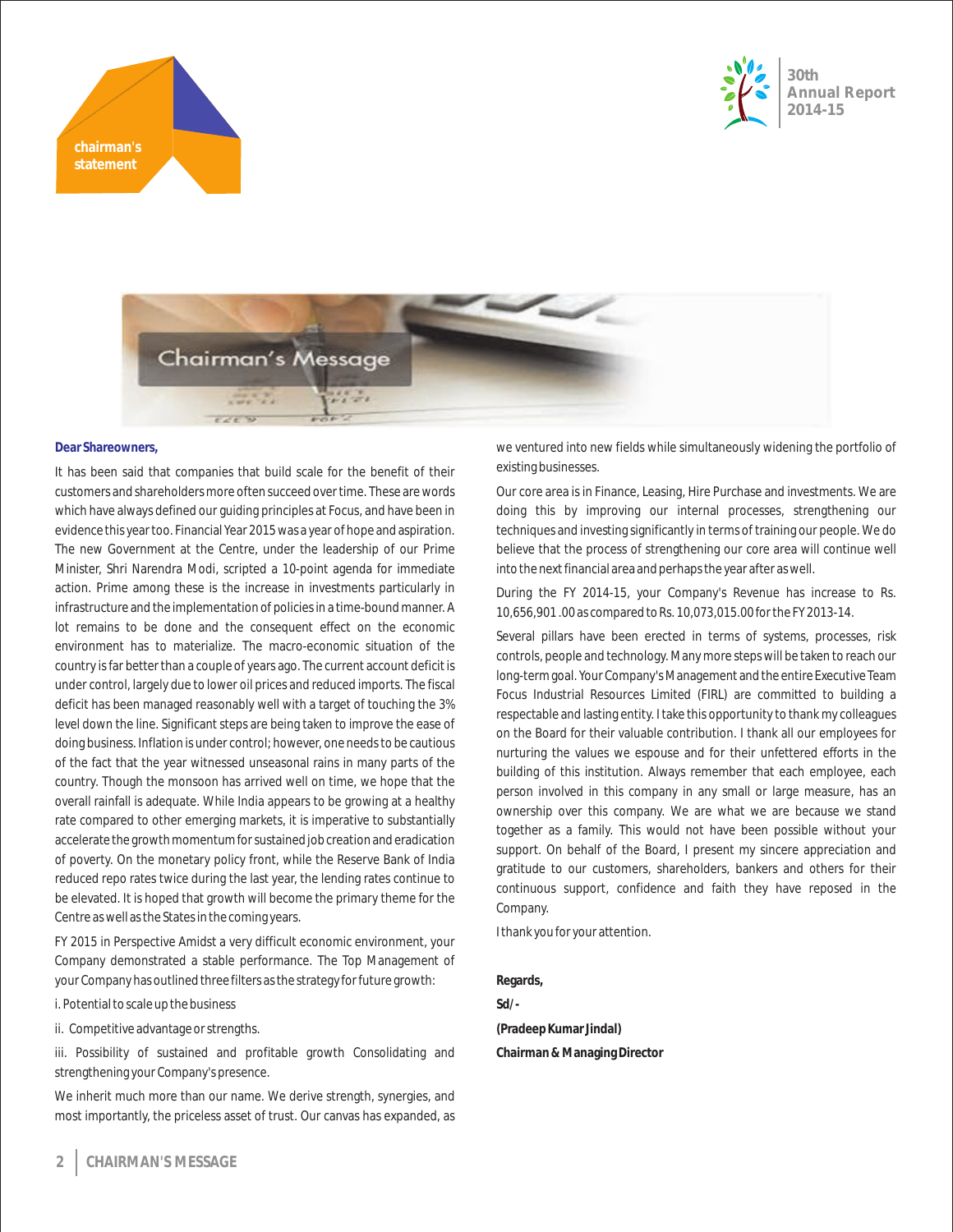



 **MR. PRADEEP KUMAR JINDAL MANAGING DIRECTOR**

Mr.Pradeep Kumar Jindal, is the Promoter & Managing Director of FIRL Since 2006. As the Managing Director, he heads the organization and provides strategic direction and guidance to all the activities of the organisation and had also practiced as Income Tax Practitioner for over thirteen years. Mr Pradeep Kumar Jindal holds a degree of Masters in Business Administration (MBA) and a graduate in Commerce from Agra. He joined the Company in 2001 as a Director on the Board. He is a member of the Audit Committee constituted by the Company**.**

#### **MS. MADHVI BHATNAGAR, DIRECTOR**

Ms. Madhvi Bhatnagar, holds a degree of Bachelors in Commerce and has over two decades of work experience in the Non-Banking Finance Company. She has a very broad background for providing financial solutions**.**She is chairman of the Shareholders Grievance Committee and also a member of the Audit Committee, & Remuneration Committee. She joined the Board on July 29, 2002 as a director.

#### **MR. SANTANU KUMAR DASH, DIRECTOR**

Mr. Santanu Kumar Dash, holds a degree of Bachelors in Commerce and has over two decades of work experience in the Non-Banking Finance Company and is also working as Income Tax Practitioner over fourteen years. He is also the Chairman of the Audit Committee and Member of the Shareholders Grievance Committee & Remuneration Committee. He joined the Board on July 29, 2002 as Director**.**

### **MR. ASHOK KUMAR GUPTA, DIRECTOR**

Mr. Ashok Kumar Gupta, holds a degree of Bachelors in Commerce & Law and he has a diversified experience as an Engineer & Contractor. He is recognized for excellent people management and team building abilities besides infusing the spirit of action and a result oriented work culture. He is a firm believer in value based strategies. He joined the Board on April 16, 2011 as Director.

### **MR. PUNIT SETH, CHIEF FINANCIAL OFFICER**

Mr. Punit Seth, holds a degree of Bachelors in Commerce, with a major emphasis on finance. He has a vast experience of over eleven years in financial services. He joined the Board on 09th July, 2014 as a Chief financial Officer. The officer is primarily responsible for financial planning and record-keeping, as well as financial reporting to higher management and analysisof data.

### **MS. SILKY KAPOOR, COMPANY SECRETARY**

Ms. Silky Kapoor heads the Legal, Compliance and Company Secretarial function of the Company. She is a fellow member of The Institute of Company Secretaries of India (ICSI), Law Graduate and Bachelors of Commerce with honours from Delhi University. She has over fourteen years of experience working as Company Secretary. Her expertise lies in Secretarial and Legal function & holds great managerial skills.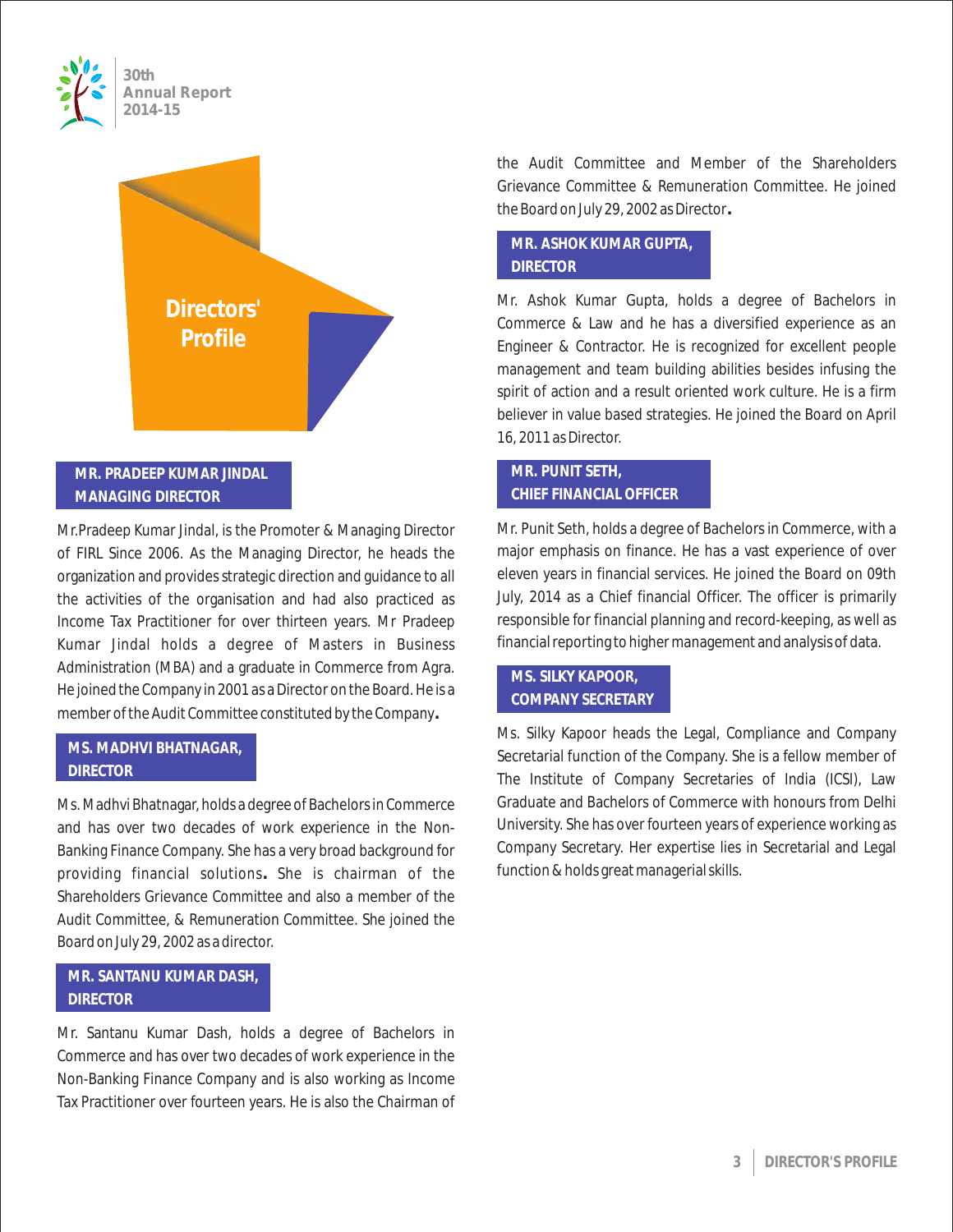



#### To,

#### The Members,

**Your Directors have pleasure in presenting their 30th Annual Report on the business and operations of the Company and the accounts for the financial year ended March 31st, 2015.**

#### **FINANCIAL RESULTS**

The financial performance of your Company for the year ended 31st March, 2015 is summarised below:

| <b>PARTICULARS</b>         | 2014-2015     | 2014-2013     |
|----------------------------|---------------|---------------|
| Operating Income           | 10,656,901.00 | 10,073,015.00 |
| Other Income               | 0             |               |
| <b>Total Income</b>        | 10,656,901.00 | 10,073,015.00 |
| Less: Total Expenses       | 10,475,162.00 | 8,740,641.00  |
| Profit/(loss) before       |               |               |
| Depreciation & Taxes       | 23.62.660.00  | 23,41,996.00  |
| Less: Depreciation         | 21,80,921.00  | 10,096,22.00  |
| Less: Current tax          | 3.15.798.00   | 2.26.716.00   |
| Less: Deferred Tax         | (2,61,175.00) | 1.84.987.00   |
| Profit/(Loss) for the year | 1.27.116.00   | 9.20.671.00   |

**STATE OF THE COMPANY AFFAIRS/CHANGES IN THE NATURE OF BUSINESS, IF ANY** 

During the year under review, your Company's profit before tax is Rs. 1,81,739/- and registered a Net Profit of Rs. 1, 27,116 /-. During the year, there is no change in the nature of business of the Company.

There is no observation of the Statutory Auditors which requires any comments from the Board of Directors of the Company.

#### **DIVIDEND**

The Board of Directors of your Company has decided to retain and plough back the profits into the business of the Company, thus no dividend is being recommended for this year.

#### **RESERVE**

A sum of Rs. 25,423/- has been transferred to the Special Reserve of the Company. This reaffirms the inherent financial strength of your Company.

#### **SHARE CAPITAL**

The paid up Equity Share Capital as on March 31, 2015 was Rs. 121,941,990/-. During the year under review, the Company has not issued shares under Private Placement/Preferential Allotment/Right Issue/Employee Stock Option Scheme nor sweat equity.

#### **EXTRACT OF ANNUAL RETURN**

The details forming part of the extract of the Annual Return in form MGT 9 in accordance with Section 92(3) of the Companies Act, 2013 read with the Companies (Management and Administration) Rules, 2014, is annexed to this report as "Annexure-A".

#### **NUMBER OF BOARD MEETINGS**

The Board of Directors met Eight (8) times in the year 2014 - 2015.The Details of the Board Meetings of your Company are set out in the Corporate Governance Report which forms part of this Report. The intervening gap between the Meetings was within the period prescribed under the Companies Act, 2013.

#### **PARTICULARS OF LOANS, GUARANTEES OR INVESTMENTS**

Details of Loans, Guarantees and Investments covered under the provisions of Section 186 of the Companies Act, 2013 are given in the notes to the Financial Statements.

#### **PARTICULARS OF CONTRACTS OR ARRANGEMENTS WITH RELATED PARTIES**

There is a no particular of contracts or arrangements with related parties referred to in Section 188(1) of the Companies Act 2013 for the Financial Year 2014-15.

#### **EXPLANATION OF AUDITOR'S REPORT**

The Notes on Financial Statements referred to in the Auditors' Report are self-explanatory and do not call for any further comments.

#### **MATERIAL CHANGES AND COMMITMENTS**

No other material changes and commitments affecting the Financial position of the Company have occurred between April 1, 2014 and the date on which this Report has been signed.

#### **CONSERVATION OF ENERGY, TECHNOLOGY ABSORPTION, FOREIGN EXCHANGE EARNINGS AND OUTGO**

Conservation of Energy: Since the Company is not engaged in any manufacturing activity, issues relating to conservation of energy and technology absorption are not quite relevant to its functioning.

Export Activities: There was no export activity in the Company during the year under review. The Company is not planning any export in the near future as well.

Foreign Exchange Earnings and Outgo: There was no Foreign Exchange Earnings and outgo during the year under review.

#### **SUBSIDIARIES**

Your Company does not have any subsidiary / subsidiaries within the meaning of the Companies Act, 2013.

#### **RISK MANAGEMENT POLICY**

Effective risk management is essential to success and is an integral part of our culture. While we need to accept a level of risk in achieving our goals, sound risk management helps us to make the most of each business opportunity, and enables us to be resilient and respond decisively to the changing environment.

Our approach to risk management assists us in identifying risks early and addressing them in ways that manage uncertainties, minimize potential hazards, and maximize opportunities for the good of all our stakeholders including shareholders, customers, suppliers, regulators and employees. Risks can be broadly classified as Strategic, Operational, Financial, and Legal/Regulatory.

In accordance with the requirements of the Companies Act, 2013 and Listing Agreement Company has adopted risk management policy, approved by Board of Directors and established a risk management framework to identify, mitigate and control the risk and threatens of risk.

#### **DIRECTORS & KEY MANAGERIAL PERSONNEL**

In accordance with the Articles of Association of the Company and the Companies Act, 2013, Mr. S. K. Dash (DIN: 02154069) , Director is retiring by rotation at the ensuing Annual General Meeting and being eligible, offers himself for re-appointment.

Apart from the above, Company in their Board meeting held on November 14, 2014 took note on the appointment of Mr. Pradeep Kumar Jindal (Managing Director), Ms. Silky Kapoor (Company Secretary) and Mr. Punit Seth (CFO) as Key Managerial Persons of the Company as per the requirement of Section 203 of Companies Act, 2013.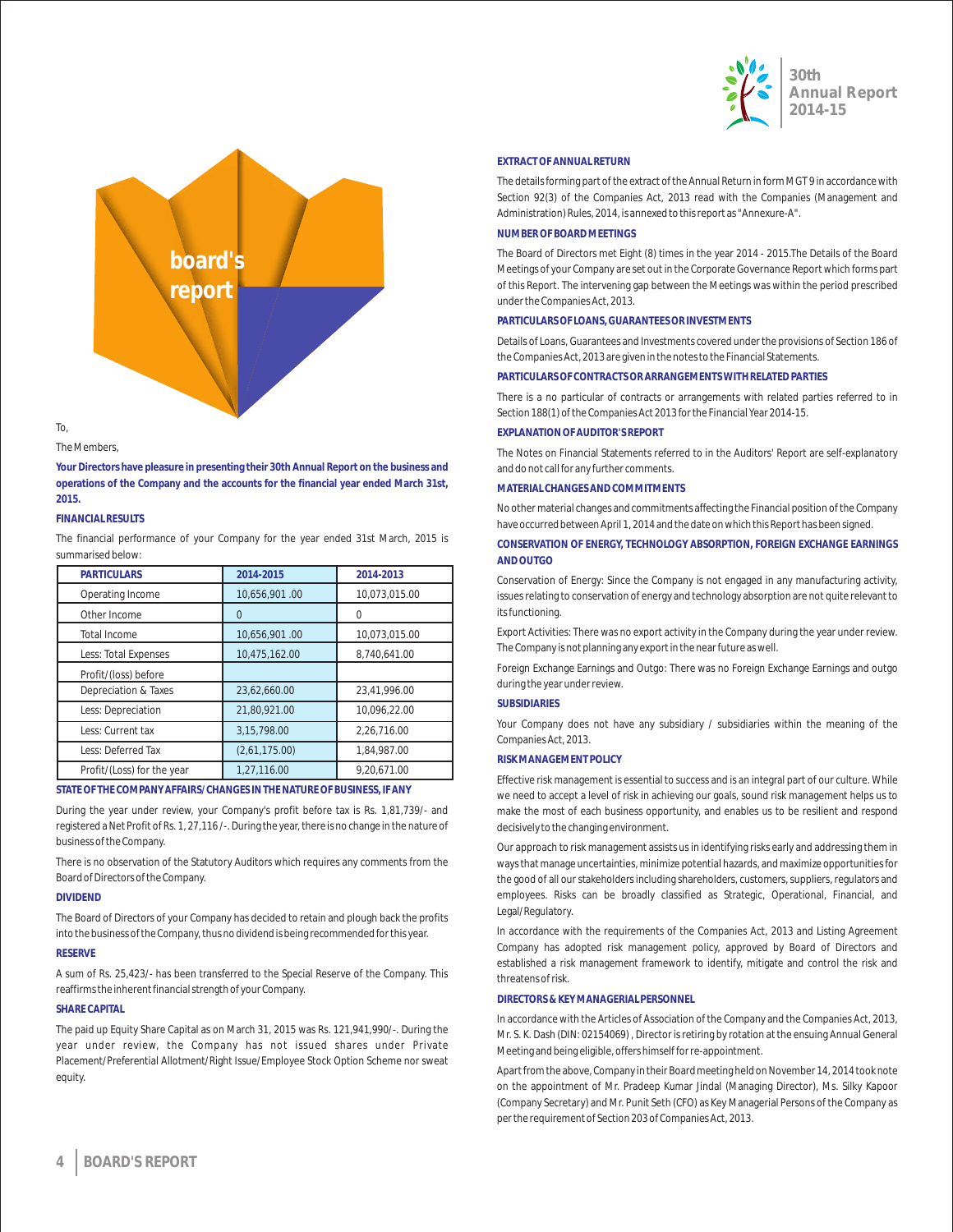

Your Directors recommend the appointment of the above Director at the ensuing Annual General Meeting.

#### **SIGNIFICANT AND MATERIAL ORDERS PASSED BY THE REGULATORS OR COURTS**

There are no significant material orders passed by the Regulators / Courts which would impact the going concern status of the Company and its future operations.

#### **INTERNAL CONTROL SYSTEMS**

The Company's internal control systems are audited by Ms. Veena Gupta. The Internal Auditor independently evaluates the adequacy of internal controls and reviews major transactions. The Internal Auditor reports directly to the Audit Committee to ensure complete independence.

#### **PUBLIC DEPOSIT**

Your Company did not accept any deposits from public in term of the provisions of section 73 of the Companies Act, 2013 and to this effect an undertaking is given to the Reserve Bank of India.

#### **DECLARATION ON INDEPENDENT DIRECTORS**

The Board of Directors declare that the Independent Directors Mr. Ashok Kumar Gupta and Ms. Madhvi Bhatnagar are :

- (a) in the opinion of the Board, are persons of integrity and possesses relevant expertise and experience;
- (b) (i) who were or were not a promoter of the Company or its holding, subsidiary or associate Company

(ii) who are not related to promoters or directors in the Company, its holding, subsidiary or associate Company;

- (c) Who have or had no pecuniary relationship with the Company, its holding, subsidiary or associate Company or their promoters or directors, during the two immediately preceding financial years or during the current financial year;
- (d) None of whose relatives has or had pecuniary relationship or transaction with the Company, its holding, subsidiary or associate Company or their promoters, or directors, amounting to two percent or more of its gross turnover of total income or fifty lakh rupees or such higher amount as may be prescribed, whichever is lower, during the two immediately preceding financial years or during the current financial year;
- (e) Who, either himself or any of his relatives -

(i) holds or has held the position of a key managerial personnel or is or has been employee of the Company or its holding, subsidiary or associate Company in any of the three financial year immediately preceding the financial year in which he is proposed to be appointed;

(ii) is or has been an employee or propriety or a partner, in any of the three financial years immediately preceding the financial year in which he is proposed to be appointed, of -

(A) a firm of auditors or Company secretaries in practice or cost auditors or the Company or its holding, subsidiary or associate Company; or

(B) any legal or a consulting firm that has or had any transaction with the Company, its holding, subsidiary or associate Company amounting to ten percent or more of the gross turnover of such firm;

(iii) holds together with his relative two per cent, or more of the total voting power of the Company; or

(iv) is a Chief Executive or director, by whatever name called, of any nonprofit organization that receives twenty-five percent or more of its receipts from the Company, any of its promoters, directors or its holding, subsidiary or associate Company or that holds two per cent or more of the total voting power of the Company; or

(f) who possesses such other qualification as may be prescribed.

#### **SECRETARIAL AUDITOR**

Pursuant to the provisions of Section 204, read with Rule 9 of Companies (Appointment & Remuneration of Managerial personnel) Rules 2014, of the Companies Act, 2013 has appointed Mr. Ankit Agarwal, Company Secretary in Practice, as the Secretarial Auditor of the Company to undertake the Secretarial Audit for the financial year 2014-15. The Practicing Company Secretary has submitted his Report on the secretarial audit conducted by him which is annexed to this Board's Report.

#### **AUDIT COMMITTEE**

The Audit Committee met Six (6) times in the year 2014 - 2015.The role, terms of reference, authority and powers of the Audit Committee are in conformity with Section 177 of the Companies Act, 2013. The details of which are given in the Corporate Governance Report. The Committee met periodically during the year and had discussions with the auditors on internal control systems and internal audit report.

#### **PERFORMANCE EVALUATION OF BOARD, COMMITTEE AND DIRECTORS**

The Nomination and Remuneration Committee has laid down the criteria for performance evaluation of the individual Directors and the Board.

The framework of performance evaluation of the Independent Directors captures the following points:

- A) Key attributes of the Independent Directors that justify his / her extension / continuation on the Board of the Company;
- B) Participation of the Directors in the Board proceedings and his / her effectiveness;
	- The evaluation was carried out by means of the replies given / observations made by all the Independent Directors on the set of questions developed by them which brought out the key attributes of the Directors, quality of interactions among them and its effectiveness.

#### **NOMINATION AND REMUNERATION COMMITTEE**

During the year Company has changed the name of the Committee as "Nomination and Remuneration Committee" from "Remuneration Committee" in the meeting of the board of Directors held on September 05, 2014.

The Nomination and Remuneration Committee met Four (4) times in the year 2014 - 2015. The details of the Nomination and Remuneration Committee and the attendance of its members are provided in the Corporate Governance Report.

#### **SHAREHOLDERS / INVESTORS GRIEVANCE COMMITTEE**

The Shareholders / Investors Grievance Committee met Four (4) times in the year 2014 - 2015. The details of the Shareholders / Investors Grievance Committee and the attendance of its members are provided in the Corporate Governance Report.

#### **VIGIL MECHANISM**

The Company already has put in place a policy prohibiting managerial personnel from taking adverse personnel action against employees disclosing in good faith, alleged wrongful conduct on matters of public concern involving violation of any law, mismanagement, misappropriation of public funds, among others.

Employees aware of any alleged wrongful conduct are encouraged to make a disclosure to the Audit Committee.

No personnel of the Company were denied access to the Audit Committee.

#### **CORPORATE GOVERNANCE**

The report on Corporate Governance together with the Auditor's Certificate regarding the Compliance of conditions of Corporate Governance as stipulated in Clause 49 of the Listing Agreement is annexed and forms part of this Annual Report.

The Company is committed to maintain the highest standards of corporate governance and adhere to the corporate governance requirements set out by SEBI. The Company has also implemented several best corporate governance practices.

The Report on Corporate Governance as stipulated under Clause 49 of the Listing Agreement forms part of the Annual Report.

The requisite certificate from the Auditors of the Company confirming compliance with the conditions of corporate governance as stipulated under the aforesaid Clause 49, is attached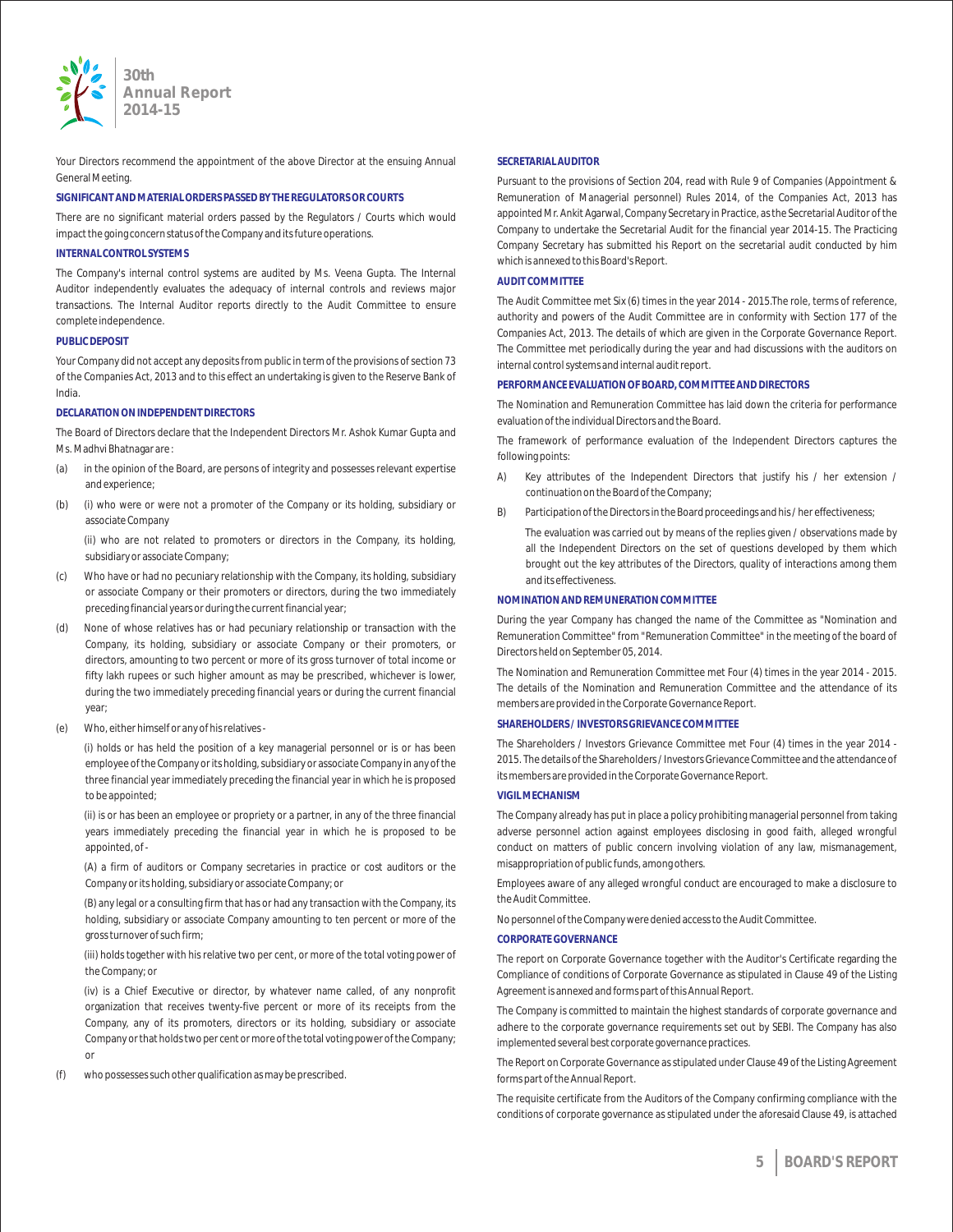

to the Report on corporate governance.

#### **REMUNERATION POLICY**

The Board has, on the recommendation of the Nomination & Remuneration Committee framed a policy for selection and appointment of Directors, Senior Management and their remuneration. The Remuneration Policy is stated in the Corporate Governance Report.

#### **MANAGERIAL REMUNERATION AND PARTICULARS OF EMPLOYEES**

- (A) The ratio of the remuneration of each director to the median employee's remuneration and other details in terms of sub-section 12 of Section 197 of the Companies Act, 2013 read with Rule 5(1) of the Companies (Appointment and Remuneration of Managerial Personnel) Rules, 2014, are forming part of this report and is annexed as "Annexure - B" to this Report.
- (B) The statement containing particulars of employees as required under Section 197(12) of the Companies Act, 2013 read with Rule 5(1) and Rule 5 (3) of the Companies (Appointment and Remuneration of Managerial Personnel) Rules, 2014, forms part of this report. In terms of Section 136 of the Companies Act, 2013 the same is open for inspection at the Registered Office of the Company. Copies of this statement may be obtained by the members by writing to the Company Secretary.

There are no employees employed throughout the financial year and in receipt of remuneration of Rs. 60 lacs or more, or employed for part of the year and in receipt of Rs. 5 lacs or more a month, to be reported under Rule 5(2) of the Companies (Appointment and Remuneration of Managerial Personnel) Rules, 2014.

#### **AUDITORS**

The term of office of M/s M.M. Goyal & Co., (Firm Registration No. 007198N), as Statutory Auditors of the Company will expire with the conclusion of forthcoming Annual General Meeting of the Company and are eligible for re-appointment. The Company has received confirmation that their appointment, if made, will be within the limits prescribed under Section 139 of the Companies Act, 2013.

The Directors recommend that M/s M.M. Goyal & Co., (Firm Registration No. 007198N), Chartered Accountants be appointed as the Company's auditors to hold office until the conclusion of the next Annual General Meeting.

M/s M.M. Goyal & Co., (Firm Registration No. 007198N), over many years, have successfully met the challenge that the size and scale of the Company's operations pose for auditors and have maintained the highest level of governance, rigour and quality in their audit. The Board place on record its appreciation for the services rendered by M/s M.M. Goyal & Co., (Firm Registration No. 007198N) as the Statutory Auditors of the Company.

#### **MANAGEMENT DISCUSSION AND ANALYSIS REPORT**

Management Discussion and Analysis Report for the year under review, as stipulated under Clause 49 of the Listing Agreement with the Stock Exchanges, annexed to this Directors' Report, provides a more detailed review of the operating performance.

#### **FIXED DEPOSITS**

The Company has not accepted any fixed deposits and, as such, no amount of principal or interest was outstanding as of the date of the Balance Sheet.

#### **LISTINGS**

The equity shares of the Company are listed on BSE Ltd. and The Calcutta Stock Exchange Association Limited, to which your Company has paid the Listing Fees.

#### **DIRECTORS' RESPONSIBILITY STATEMENT**

Pursuant to Section 134(5) of the Companies Act 2013, your Directors confirm that:

a in the preparation of the annual accounts, the applicable accounting standards have been followed with no material departures;

- b) they have selected such accounting policies and applied them consistently and made judgments and estimates that are reasonable and prudent so as to give a true and fair view of the state of affairs of the Company at the end of the financial year and of the profit of the Company for the same period;
- c) they have taken proper and sufficient care for the maintenance of adequate accounting records in accordance with the provisions of the Companies Act, 2013 for safeguarding the assets of the Company and for preventing and detecting fraud and other irregularities;
- d) they have prepared the annual accounts on a going concern basis;
- e) they have laid down internal financial controls in the Company that are adequate and are operating effectively; and
- f) they have devised proper systems to ensure compliance with the provisions of all applicable laws and that these are adequate and are operating effectively;

#### **RBI GUIDELINES**

Your Company is complying with all the guidelines of the Reserve Bank of India for Non Banking Finance Company. In terms of Para 13 of the NBFC Regulations, the particulars as applicable to the Company are appended to the Balance Sheet.

#### **POLICIES OF THE COMPANY**

Your Company has posted the following documents on its website www.focuslimited.in:

- 1. Code of Conduct
- 2. Whistle Blower Policy/ Vigil Mechanism Policy
- 3. Fair Practice Code as per RBI Norms.

#### **THE RBI NORMS AND ACCOUNTING STANDARDS**

To comply with RBI directions, your Company has closed its accounts for the full year ending March 2015, and your Company continues to comply with the directives issued as well as the norms prescribed by Reserve Bank of India for NBFCs.

#### **BUSINESS RESPONSIBILITY REPORT**

A Business Responsibility Report as per Clause 55 of the Listing Agreement with the Stock Exchanges, detailing the various initiatives of the Company forms part of this Report.

#### **DISCLOSURE UNDER THE SEXUAL HARASSMENT OF WOMAN AT WORKPLACE (PREVENTION, PROHIBITION AND REDRESSAL) ACT, 2013**

The Company has only 3 women employees. So The Company has not fall in requirements of the Sexual Harassment of Women at the Workplace (prevention, Prohibition & Redressal) Act, 2013. No employees (permanent, contractual, temporary, trainees) are covered under this policy.

#### **ACKNOWLEDGEMENTS**

Your Directors thank the various Central and State Government Departments, Organizations and Agencies for the continued help and co-operation extended by them. The Directors also gratefully acknowledge all stakeholders of the Company viz. customers, members, dealers, vendors, banks and other business partners for the excellent support received from them during the year. The Directors place on record their sincere appreciation to all employees of the Company for their unstinted commitment and continued contribution to the Company.

> **For and on behalf of the Board of Directors For Focus Industrial Resources Limited**

|                      |                      | FUI FUCUS INQUISTI RI RESUGILES LINI |
|----------------------|----------------------|--------------------------------------|
|                      | $Sd$ .               | $Sd$ /-                              |
| Place: Delhi         | Pradeep Kumar Jindal | Madhvi Bhatnagar                     |
| Dated: September 02, | Managing Director    | <b>Director</b>                      |
| 2015                 | DIN: 00049715        | DIN: 02045590                        |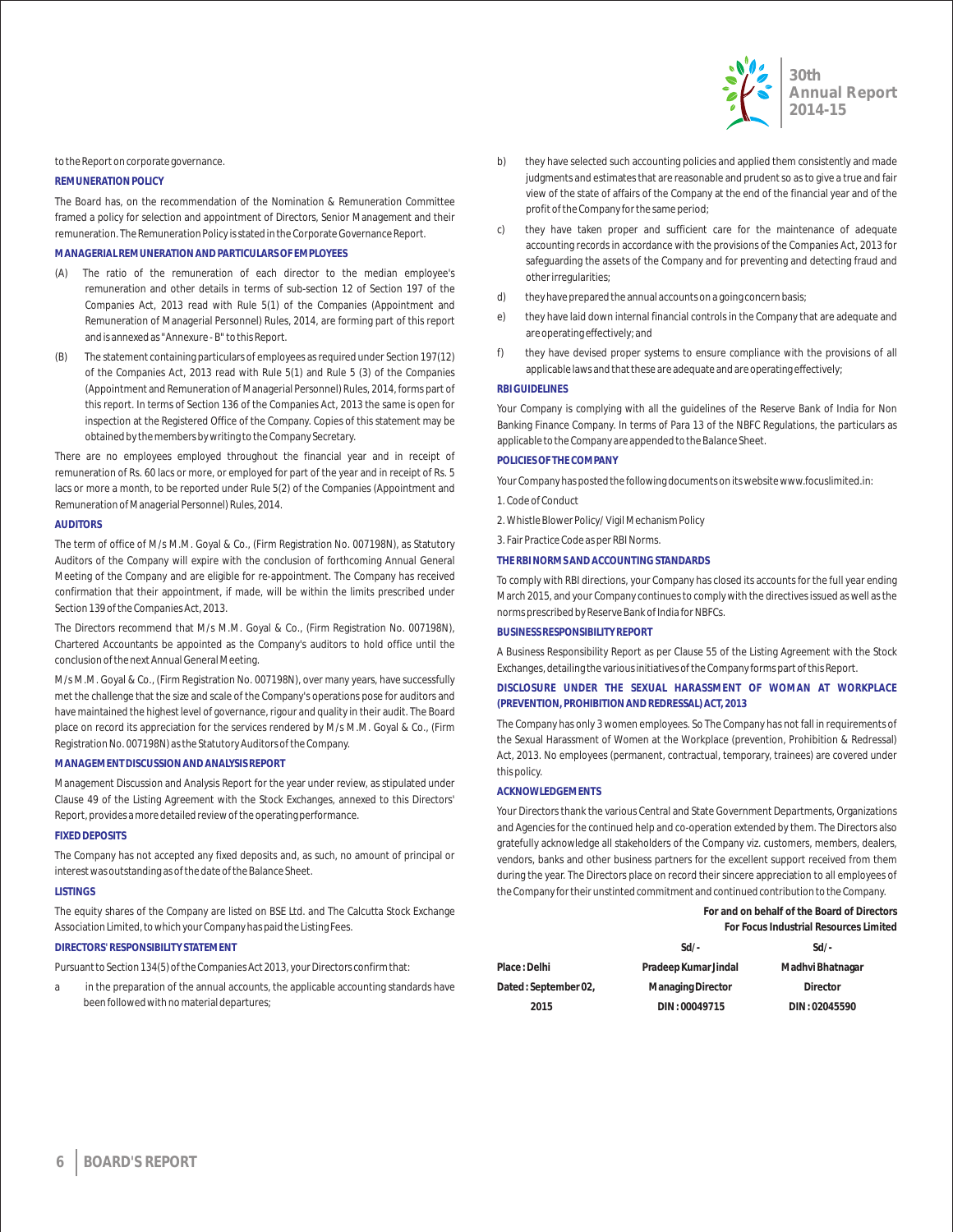

#### **ANNEXURE-A**

|     |                                                                                                                                    | as on financial vear ended on 31,03,2015                                                                                                                              |  |  |  |  |  |
|-----|------------------------------------------------------------------------------------------------------------------------------------|-----------------------------------------------------------------------------------------------------------------------------------------------------------------------|--|--|--|--|--|
|     | Pursuant to Section 92 (3) of the Companies Act, 2013 and rule 12(1) of the Company (Management &<br>Administration ) Rules, 2014. |                                                                                                                                                                       |  |  |  |  |  |
|     | REGISTRATION & OTHER DETAILS:                                                                                                      |                                                                                                                                                                       |  |  |  |  |  |
|     | CIN                                                                                                                                | L15319DL1985PLC021348                                                                                                                                                 |  |  |  |  |  |
| ii  | <b>Registration Date</b>                                                                                                           | 27/06/1985                                                                                                                                                            |  |  |  |  |  |
| iii | Name of the Company                                                                                                                | FOCUS INDUSTRIAL RESOURCES LIMITED.                                                                                                                                   |  |  |  |  |  |
| iv  | Category/Sub-category of the Company                                                                                               | Company limited by shares .Non Government Company                                                                                                                     |  |  |  |  |  |
| v   | Address of the Registered office<br>& contact details                                                                              | 104, Mukand House, Commercial Complex, Azadpur, Delhi 110 033                                                                                                         |  |  |  |  |  |
| vi  | Whether listed company                                                                                                             | Listed                                                                                                                                                                |  |  |  |  |  |
| vii | Name . Address & contact details of the<br>Registrar & Transfer Agent, if any.                                                     | Beetal Financial & Computer Services(P) Ltd.,<br><b>Beetal</b><br>House, 3rd Floor.99, Near Dada Harshukh Das Mandir, New Delhi-110 062.<br>Phone no: 011-29961281-83 |  |  |  |  |  |

II **PRINCIPAL BUSINESS ACTIVITIES OF THE COMPANY** All the business activities contributing 10% or more of the total turnover of the company shall be stated

| SL No | Name & Description of main<br>products/services           | Product /service | NIC Code of the 5% to total turnover<br>of the company |  |
|-------|-----------------------------------------------------------|------------------|--------------------------------------------------------|--|
|       |                                                           |                  |                                                        |  |
|       | Providing finance and investments                         | 65               | 100%                                                   |  |
| Ш     | PARTICULARS OF HOLDING . SUBSIDIARY & ASSOCIATE COMPANIES |                  |                                                        |  |

| SI <sub>No</sub>         | Name & Address of the Company | CIN/GLN | HOLDING/       | % OF          | APPLICABLE     |
|--------------------------|-------------------------------|---------|----------------|---------------|----------------|
|                          |                               |         | SUBSIDIARY/    | <b>SHARES</b> | <b>SECTION</b> |
|                          |                               |         | ASSOCIATE      | HELD          |                |
|                          |                               |         |                |               |                |
|                          |                               |         | NOT APPLICABLE |               |                |
| <b>Contract Contract</b> |                               |         |                |               |                |

IV **SHAREHOLDING PATTERN (Equity Share capital Break up as % to total Equity)**

| Category of Shareholders                            | No. of Shares held at the beginning of the<br>No. of Shares held at the end of the year<br>year |                            |                           |                            |                            | % change during the<br>year |                            |                               |                               |
|-----------------------------------------------------|-------------------------------------------------------------------------------------------------|----------------------------|---------------------------|----------------------------|----------------------------|-----------------------------|----------------------------|-------------------------------|-------------------------------|
|                                                     | Demat                                                                                           | Physical                   | Total                     | % of Total<br>Shares       | Demat                      | Physical                    | Total                      | % of Total<br>Shares          |                               |
| A. Promoters                                        |                                                                                                 |                            |                           |                            |                            |                             |                            |                               |                               |
|                                                     |                                                                                                 |                            |                           |                            |                            |                             |                            |                               |                               |
| (1) Indian                                          |                                                                                                 |                            |                           |                            |                            |                             |                            |                               |                               |
| a) Individual/HUF<br>b) Central Govt.or             | 6488176                                                                                         | 0                          | 6488176                   | 53.21%                     | 7220232                    | $\overline{0}$              | 7220232                    | 59.21%                        | 6%                            |
| State Govt.                                         | 0                                                                                               | $\bf{0}$                   | 0                         | 0                          | $\bf{0}$                   | $\mathbf{0}$                | $\Omega$                   | 0                             | $\mathbf 0$                   |
| c) Bodies Corporates<br>d) Bank/Fl                  | $\mathbf 0$<br>0                                                                                | $\bf 0$<br>0               | $\bf 0$<br>0              | $\mathbf 0$<br>$\bf{0}$    | $\mathbf 0$<br>$\bf{0}$    | $\mathbf 0$<br>0            | $\mathbf 0$<br>0           | $\bf 0$<br>$\bf{0}$           | $\bf 0$<br>$\bf{0}$           |
| e) Any other                                        | 0                                                                                               | $\bf{0}$                   | 0                         | $\overline{0}$             | $\bf{0}$                   | 0                           | 0                          | 0                             | 0                             |
| SUB TOTAL: (A) (1)                                  | 6488176                                                                                         | $\bf{0}$                   | 6488176                   | 53.21%                     | 7220232                    | $\mathbf 0$                 | 7220232                    | 59.21%                        | 6%                            |
| (2) Foreign                                         |                                                                                                 |                            |                           |                            |                            |                             |                            |                               |                               |
| a) NRI- Individuals                                 | $\mathbf 0$                                                                                     | $\mathbf 0$                | $\mathbf 0$               | $\mathbf{0}$               | $\mathbf 0$                | $\mathbf 0$                 | Ó                          | $\mathbf 0$                   | $\mathbf 0$                   |
| b) Other Individuals                                | 0                                                                                               | $\bf{0}$                   | 0                         | 0                          | $\bf{0}$                   | 0                           | 0                          | 0                             | $\bf{0}$                      |
| c) Bodies Corp.                                     | $\mathbf 0$                                                                                     | $\bf 0$                    | 0                         | $\mathbf 0$                | $\bf{0}$                   | $\mathbf 0$                 | 0                          | 0                             | $\bf{0}$                      |
| d) Banks/FI                                         | 0                                                                                               | 0                          | 0                         | $\bf{0}$                   | 0                          | 0                           | 0                          | $\bf{0}$                      | $\bf{0}$                      |
| e) Any other.                                       | 0                                                                                               | 0                          | $\bf 0$                   | $\,0\,$                    | 0                          | 0                           | 0                          | $\,0\,$                       | $\,0\,$                       |
| SUB TOTAL (A) (2)                                   | $\mathbf 0$                                                                                     | $\mathbf 0$                | $\bf{0}$                  | $\mathbf 0$                | $\bf{0}$                   | $\mathbf 0$                 | $\mathbf 0$                | $\bf{0}$                      | $\bf{0}$                      |
| Total Shareholding of                               |                                                                                                 |                            |                           |                            |                            |                             |                            |                               |                               |
| Promoter<br>$(A) = (A)(1) + (A)(2)$                 | 6488176                                                                                         | $\bf{0}$                   | 6488176                   | 53.21%                     | 7220232                    | 0                           | 7220232                    | 59.21%                        | 6%                            |
| <b>B. PUBLIC SHAREHOLDING</b>                       |                                                                                                 |                            |                           |                            |                            |                             |                            |                               |                               |
|                                                     |                                                                                                 |                            |                           |                            |                            |                             |                            |                               |                               |
| (1) Institutions                                    |                                                                                                 |                            |                           |                            |                            |                             |                            |                               |                               |
| a) Mutual Funds<br>b) Banks/FI                      | 0<br>$\overline{0}$                                                                             | 0<br>$\overline{0}$        | $\bf 0$<br>$\overline{0}$ | $\bf{0}$<br>$\overline{0}$ | $\bf{0}$<br>$\mathbf 0$    | 0<br>0                      | 0<br>$\bf{0}$              | $\bf 0$<br>$\overline{0}$     | $\bf 0$<br>$\overline{0}$     |
| C) Cenntral govt                                    | $\overline{0}$                                                                                  | $\overline{0}$             | 0                         | $\overline{0}$             | $\overline{0}$             | $\overline{0}$              | $\overline{0}$             | $\overline{0}$                | $\overline{0}$                |
| d) State Govt.                                      | 0                                                                                               | $\overline{0}$             | 0                         | 0                          | $\bf{0}$                   | 0                           | 0                          | $\Omega$                      | 0                             |
| e) Venture Capital Fund                             | $\overline{0}$                                                                                  | $\overline{0}$             | 0                         | 0                          | $\overline{0}$             | 0                           | O                          | 0                             | $\overline{0}$                |
| f) Insurance Companies                              | 0                                                                                               | 0                          | 0                         | 0                          | $\bf{0}$                   | 0                           | 0                          | $\bf{0}$                      | $\bf{0}$                      |
| q) FIIS                                             | 0                                                                                               | $\bf{0}$                   | $\bf 0$                   | $\bf{0}$                   | $\bf{0}$                   | 0                           | $\bf{0}$                   | $\mathbf 0$                   | $\bf 0$                       |
| h) Foreign Venture                                  |                                                                                                 |                            |                           |                            |                            |                             |                            |                               |                               |
| Capital Funds<br>i) Others (specify)                | 0<br>$\overline{0}$                                                                             | $\bf{0}$<br>$\overline{0}$ | O<br>$\overline{0}$       | $\Omega$<br>$\overline{0}$ | $\bf{0}$<br>$\overline{0}$ | 0<br>$\overline{0}$         | $\Omega$<br>$\overline{0}$ | $\mathbf 0$<br>$\overline{0}$ | $\mathbf 0$<br>$\overline{0}$ |
|                                                     |                                                                                                 |                            |                           |                            |                            |                             |                            |                               |                               |
| SUB TOTAL (B)(1):                                   | $\overline{0}$                                                                                  | $\overline{0}$             | $\overline{0}$            | $\overline{0}$             | $\overline{0}$             | $\overline{0}$              | $\overline{0}$             | $\overline{0}$                | $\overline{0}$                |
| (2) Non Institutions<br>a) Bodies corporates        |                                                                                                 |                            |                           |                            |                            |                             |                            |                               |                               |
| i) Indian                                           | 849859                                                                                          | $\overline{0}$             | 849859                    | 6.97%                      | 1073648                    | 0                           | 1073648                    | 8.80%                         | 1.83%                         |
| ii) Overseas                                        | $\overline{0}$                                                                                  | $\overline{0}$             | $\overline{0}$            | $\overline{0}$             | $\overline{0}$             | $\overline{0}$              | $\overline{0}$             | $\overline{0}$                | $\overline{0}$                |
| b) Individuals                                      |                                                                                                 |                            |                           |                            |                            |                             |                            |                               |                               |
|                                                     |                                                                                                 |                            |                           |                            |                            |                             |                            |                               |                               |
| i) Individual shareholders<br>holding nominal share |                                                                                                 |                            |                           |                            |                            |                             |                            |                               |                               |
| capital upto Rs.1 lakhs                             | 367722                                                                                          | $\ddot{\mathbf{0}}$        | 367722                    | 3.02%                      | 500022                     | $\mathbf 0$                 | 500022                     | 4.10%                         | 1.08%                         |
| ii) Individuals shareholders                        |                                                                                                 |                            |                           |                            |                            |                             |                            |                               |                               |
| holding nominal share                               |                                                                                                 |                            |                           |                            |                            |                             |                            |                               |                               |
| capital in excess of Rs. 1                          |                                                                                                 |                            |                           |                            |                            |                             |                            |                               |                               |
| lakhs                                               | 3857912                                                                                         | 0                          | 3857912                   | 31.64%                     | 2939520                    | 0                           | 2939520                    | 24.11%                        | 7.53%                         |
| c) Others (specify)                                 |                                                                                                 |                            |                           |                            |                            |                             |                            |                               |                               |
| Non Resident Indians                                | 15                                                                                              | $\overline{0}$             | 15                        | 0%                         | 15                         | $\overline{0}$              | 15                         | 0%                            | 0%                            |
| Overseas Corporate Bodies                           | $\overline{0}$                                                                                  | $\overline{0}$             | $\overline{0}$            | $\bf{0}$                   | $\mathbf 0$                | $\overline{0}$              | 0                          | $\bf 0$                       | $\overline{0}$                |
| Foreign Nationals                                   | $\overline{0}$                                                                                  | $\overline{0}$             | $\overline{0}$            | $\overline{0}$             | $\overline{0}$             | $\overline{0}$              | $\overline{0}$             | $\overline{0}$                | $\overline{0}$                |
| Clearing Members                                    | 22378                                                                                           | $\overline{0}$             | 22378                     | 0.18%                      | 5                          | $\overline{0}$              | 5                          | $\overline{0}$                | 0.18%                         |
| Trusts                                              | $\overline{0}$                                                                                  | $\overline{0}$             | 0                         | $\overline{0}$             | $\overline{0}$             | $\overline{0}$              | $\overline{0}$             | $\overline{0}$                | $\overline{0}$                |
| Foreign Bodies - D R                                | 0                                                                                               | $\bf{0}$                   | 0                         | 0                          | $\Omega$                   | 0                           | 0                          | $\mathbf 0$                   | $\mathbf 0$                   |
| HUF                                                 | 608137                                                                                          | $\bf{0}$                   | 608137                    | 4.99%                      | 460757                     | 0                           | 460757                     | 3.78%                         | 1.21%                         |
| SUB TOTAL (B)(2):                                   | 5706023                                                                                         | $\overline{0}$             | 5706023                   | 46.79%                     | 4973967                    | $\overline{0}$              | 4973967                    | 40.79%                        | 6%                            |
| Total Public Shareholding                           |                                                                                                 |                            |                           |                            |                            |                             |                            |                               |                               |
| $(B) = (B)(1) + (B)(2)$                             | 5706023                                                                                         | $\bf{0}$                   | 5706023                   | 46.79%                     | 4973967                    | 0                           | 4973967                    | 40.79%                        | 6%                            |
| C. Shares held by Custodian                         |                                                                                                 |                            |                           |                            |                            |                             |                            |                               |                               |
| for<br><b>GDRs &amp; ADRs</b>                       | 0                                                                                               | $\bf{0}$                   | $\bf{0}$                  | $\mathbf{0}$               | $\mathbf 0$                | 0                           | $\mathbf 0$                | $\bf{0}$                      | $\bf{0}$                      |
|                                                     |                                                                                                 |                            |                           |                            |                            |                             |                            |                               |                               |
| Grand Total (A+B+C)                                 | 12194199                                                                                        | $\overline{0}$             | 12194199                  | 100%                       | 12194199                   | 0                           | 12194199                   | 100%                          | 0                             |

**B) Shareholding of Promoter-**

| SN             | Shareholding at the beginning of the<br>Share holding at the end of the year<br>Shareholder's<br><b>Name</b><br>year |         |                  |                        | % change<br>in share |            |                        |                |
|----------------|----------------------------------------------------------------------------------------------------------------------|---------|------------------|------------------------|----------------------|------------|------------------------|----------------|
|                |                                                                                                                      |         |                  |                        |                      |            |                        | holding        |
|                |                                                                                                                      | No. of  | % of             | %of Shares             | No. of               | % of total | %of Shares             | during         |
|                |                                                                                                                      | Shares  | total            | Pledged /              | <b>Shares</b>        | Shares of  | Pledged /              | the year       |
|                |                                                                                                                      |         | Shares of<br>the | encumbered<br>to total |                      | the        | encumbered<br>to total |                |
|                |                                                                                                                      |         | company          | shares                 |                      | company    | shares                 |                |
|                |                                                                                                                      |         |                  |                        |                      |            |                        |                |
| $\mathbf{1}$   | PRADFFP KUMAR                                                                                                        |         |                  |                        |                      |            |                        | 6.25           |
|                | JINDAL (2)                                                                                                           | 5496    | 0.05             |                        | 769402               | 6.30       |                        |                |
| $\overline{2}$ | KANIKA                                                                                                               | 120000  | 0.98             | ÷,                     | 508129               | 4.17       | ×.                     | 3.19           |
| $\overline{3}$ | <b>LAXMAN SINGH</b>                                                                                                  |         |                  |                        |                      |            |                        | 0.33           |
|                | SATYAPAI                                                                                                             | 427591  | 4.63             |                        | 605000               | 4.96       |                        |                |
| $\overline{4}$ | TRISHLA JAIN                                                                                                         | 588000  | 4.82             | ä,                     |                      |            |                        | (4.82)         |
| 5              | MAMTA JINDAL                                                                                                         | 600000  | 4.92             |                        | 610700               | 5.01       |                        | 0.09           |
| 6              | AANCHAL JINDAL                                                                                                       | 600000  | 4.92             | ÷                      | 600000               | 4.92       | ×.                     | $\overline{0}$ |
| $\overline{7}$ | ARCHIT JINDAL (2)                                                                                                    | 604282  | 4.96             |                        | 605000               | 4.96       |                        | $\overline{0}$ |
| $\overline{8}$ | ANAND KUMAR                                                                                                          |         |                  |                        |                      |            |                        | (5.6)          |
|                | JAIN                                                                                                                 | 682807  | 5.60             |                        |                      | ä,         |                        |                |
| $\overline{Q}$ | <b>RENU JAIN</b>                                                                                                     | 997500  | 8.16             | ÷                      | 744364               | 6.10       |                        | (2.06)         |
| 10             | S. K. JAIN                                                                                                           | 1291814 | 10.59            | ÷                      | 802204               | 6.58       | ÷.                     | (4.01)         |
| 11             | MFFRA MISHRA                                                                                                         | 427591  | 3.51             | ÷,                     | 600000               | 4.92       |                        | 1.41           |
| 12             | RACHNA BANSAL                                                                                                        | ÷,      | ÷                | ä,                     | 165433               | 1.36       | ÷.                     | 1.36           |
| 13             | RENU JINDAL                                                                                                          | ä,      |                  |                        | 605000               | 4.96       |                        | 4.96           |
| 14             | <b>AJAY KUMAR</b>                                                                                                    |         |                  |                        |                      |            |                        | 4.96           |
|                | <b>JINDAL</b>                                                                                                        |         |                  |                        | 605000               | 4.96       |                        |                |

**C) Change in Promoters' Shareholding (please specify, if there is no change)**

|           |                                                                                                                                                                                  | Shareholding at the<br>beginning<br>of the year |                                                                  |                                            |                                       |
|-----------|----------------------------------------------------------------------------------------------------------------------------------------------------------------------------------|-------------------------------------------------|------------------------------------------------------------------|--------------------------------------------|---------------------------------------|
| S.<br>No. | Name of the Promoter<br>PRADEEP KUMAR JINDAI                                                                                                                                     | No. of<br>shares                                | % of total<br>shares of the<br>company                           |                                            |                                       |
|           | At the beginning of the year                                                                                                                                                     | 5496                                            | 0.05                                                             |                                            |                                       |
|           | Date wise Increase /<br>Decrease in Promoters<br>Share holding during the year specifying the<br>reasons for increase /<br>decrease (e.g. allotment /<br>transfer / bonus/ sweat | Date of<br>Increase /<br>Decrease in<br>Shares  | Increase /<br>Decrease in<br><b>Shares</b><br>during the<br>year | Cumulative<br>shares<br>during the<br>year | reasons for<br>increase /<br>decrease |
|           | equity etc):                                                                                                                                                                     | 04-04-2014<br>19-04-2014<br>31-12-2014          | (2496)<br>342791<br>423611                                       | 3000<br>345791<br>769402                   | Transfer<br>Transfer<br>Transfer      |
|           | At the end of the year                                                                                                                                                           | 769402                                          | 6.30                                                             |                                            |                                       |

| S.<br>No. | Name of the Promoter<br>KANIKA                                                                                                                                                   | Shareholding at the<br>beginning<br>of the year<br>No. of<br>shares | % of total<br>shares of<br>the.<br>company                       |                                            |                                       |
|-----------|----------------------------------------------------------------------------------------------------------------------------------------------------------------------------------|---------------------------------------------------------------------|------------------------------------------------------------------|--------------------------------------------|---------------------------------------|
|           | At the beginning of the year                                                                                                                                                     | 120000                                                              | 0.98                                                             |                                            |                                       |
|           | Date wise Increase /<br>Decrease in Promoters<br>Share holding during the year specifying the<br>reasons for increase /<br>decrease (e.g. allotment /<br>transfer / bonus/ sweat | Date of<br>Increase /<br>Decrease in<br><b>Shares</b>               | Increase /<br>Decrease in<br><b>Shares</b><br>during the<br>year | Cumulative<br>shares<br>during the<br>year | reasons for<br>increase /<br>decrease |
|           | equity etc):                                                                                                                                                                     | 19-12-2014<br>31-12-2014                                            | 222095<br>166034                                                 | 342095<br>508129                           | Transfer<br>Transfer                  |
|           | At the end of the year                                                                                                                                                           | 508129                                                              | 4.17                                                             |                                            |                                       |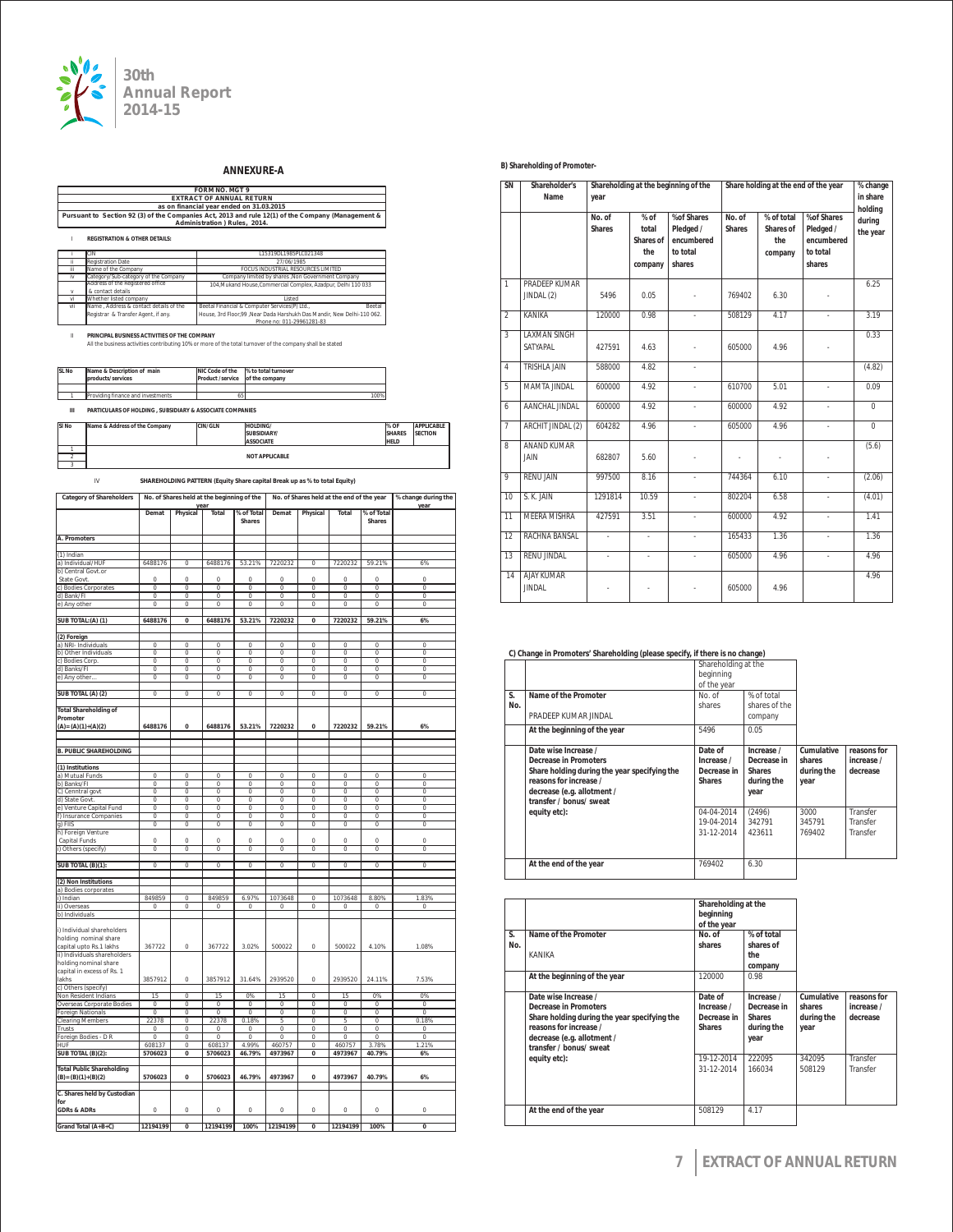

| S.<br>No. | Name of the Promoter                                                                                                                                                             | Shareholding at the<br>beginning<br>of the year<br>No. of<br>shares | % of total<br>shares of                                          |                                            |                                       |
|-----------|----------------------------------------------------------------------------------------------------------------------------------------------------------------------------------|---------------------------------------------------------------------|------------------------------------------------------------------|--------------------------------------------|---------------------------------------|
|           | LAXMAN SINGH SATYAPAL                                                                                                                                                            |                                                                     | the<br>company                                                   |                                            |                                       |
|           | At the beginning of the year                                                                                                                                                     | 570686                                                              | 4.68                                                             |                                            |                                       |
|           | Date wise Increase /<br>Decrease in Promoters<br>Share holding during the year specifying the<br>reasons for increase /<br>decrease (e.g. allotment /<br>transfer / bonus/ sweat | Date of<br>Incrases/<br>Decrease in<br><b>Shares</b>                | Increase /<br>Decrease in<br><b>Shares</b><br>during the<br>year | Cumulative<br>shares<br>during the<br>year | reasons for<br>increase /<br>decrease |
|           | equity etc):                                                                                                                                                                     | 11-07-2014<br>19-09-2014                                            | (100000)<br>134314                                               | 470686<br>605000                           | Transfer<br>Transfer                  |
|           | At the end of the year                                                                                                                                                           | 605000                                                              | 4.96                                                             |                                            |                                       |

| S.<br>No. | Name of the Promoter<br>TRISHI A JAIN                                                                                                                                            | Shareholding at the<br>beginning<br>of the year<br>No. of<br>shares | % of total<br>shares of<br>the<br>company                        |                                            |                                                 |
|-----------|----------------------------------------------------------------------------------------------------------------------------------------------------------------------------------|---------------------------------------------------------------------|------------------------------------------------------------------|--------------------------------------------|-------------------------------------------------|
|           | At the beginning of the year                                                                                                                                                     | 588000                                                              | 4.82                                                             |                                            |                                                 |
|           | Date wise Increase /<br>Decrease in Promoters<br>Share holding during the year specifying the<br>reasons for increase /<br>decrease (e.g. allotment /<br>transfer / bonus/ sweat | Date of<br>Increase /<br>Decrease in<br><b>Shares</b>               | Increase /<br>Decrease in<br><b>Shares</b><br>during the<br>year | Cumulative<br>shares<br>during the<br>year | reasons for<br>increase /<br>decrease           |
|           | equity etc):                                                                                                                                                                     |                                                                     |                                                                  |                                            | Ceased to be<br>promoter<br>w.e.f<br>04.07.2014 |
|           | At the end of the year                                                                                                                                                           |                                                                     |                                                                  |                                            |                                                 |

|           |                                                                                                                                                                                  | Shareholding at the                                   |                                                                  |                                            |                                       |
|-----------|----------------------------------------------------------------------------------------------------------------------------------------------------------------------------------|-------------------------------------------------------|------------------------------------------------------------------|--------------------------------------------|---------------------------------------|
| S.<br>No. | Name of the Promoter                                                                                                                                                             | No. of<br>shares                                      | % of total<br>shares of                                          |                                            |                                       |
|           | MAMTA JINDAI                                                                                                                                                                     |                                                       | the<br>company                                                   |                                            |                                       |
|           | At the beginning of the year                                                                                                                                                     | 600000                                                | 4.92                                                             |                                            |                                       |
|           | Date wise Increase /<br>Decrease in Promoters<br>Share holding during the year specifying the<br>reasons for increase /<br>decrease (e.g. allotment /<br>transfer / bonus/ sweat | Date of<br>Increase /<br>Decrease in<br><b>Shares</b> | Increase /<br>Decrease in<br><b>Shares</b><br>during the<br>year | Cumulative<br>shares<br>during the<br>year | reasons for<br>increase /<br>decrease |
|           | equity etc):                                                                                                                                                                     | 18-07-2014<br>19-09-2014<br>31-12-2014                | (34800)<br>80833<br>(35333)                                      | 565200<br>646033<br>610700                 | Transfer<br>Transfer<br>Transfer      |
|           | At the end of the year                                                                                                                                                           | 610700                                                | 5.01                                                             |                                            |                                       |

|           | Shareholding at the<br>beginning<br>of the year                                                                                                                                  |                                                       |                                                                  |                                            |                                       |
|-----------|----------------------------------------------------------------------------------------------------------------------------------------------------------------------------------|-------------------------------------------------------|------------------------------------------------------------------|--------------------------------------------|---------------------------------------|
| S.<br>No. | Name of the Promoter<br>AANCHAI IINDAI                                                                                                                                           | No. of<br>shares                                      | % of total<br>shares of<br>the<br>company                        |                                            |                                       |
|           | At the beginning of the year                                                                                                                                                     | 600000                                                | 4.92                                                             |                                            |                                       |
|           | Date wise Increase /<br>Decrease in Promoters<br>Share holding during the year specifying the<br>reasons for increase /<br>decrease (e.g. allotment /<br>transfer / bonus/ sweat | Date of<br>Increase /<br>Decrease in<br><b>Shares</b> | Increase /<br>Decrease in<br><b>Shares</b><br>during the<br>year | Cumulative<br>shares<br>during the<br>year | reasons for<br>increase /<br>decrease |
|           | equity etc):                                                                                                                                                                     |                                                       |                                                                  |                                            | ٠                                     |
|           | At the end of the year                                                                                                                                                           | 600000                                                | 4.92                                                             |                                            |                                       |

|     |                                              | Shareholding at the |               |            |             |
|-----|----------------------------------------------|---------------------|---------------|------------|-------------|
|     |                                              | beginning           |               |            |             |
|     |                                              | of the year         |               |            |             |
| S.  | Name of the Promoter                         | No. of              | % of total    |            |             |
| No. |                                              | shares              | shares of     |            |             |
|     | ARCHIT JINDAI                                |                     | the.          |            |             |
|     |                                              |                     | company       |            |             |
|     | At the beginning of the year                 | 604282              | 4.96          |            |             |
|     |                                              |                     |               |            |             |
|     | Date wise Increase /                         | Date of             | Increase /    | Cumulative | reasons for |
|     | Decrease in Promoters                        | Increase /          | Decrease in   | shares     | increase /  |
|     | Share holding during the year specifying the | Decrease in         | <b>Shares</b> | during the | decrease    |
|     | reasons for increase /                       | <b>Shares</b>       | during the    | year       |             |
|     | decrease (e.g. allotment /                   |                     | year          |            |             |
|     | transfer / bonus/ sweat                      |                     |               |            |             |
|     | equity etc):                                 | 04-04-2014          | 718           | 0.00       | Transfer    |
|     |                                              |                     |               |            |             |
|     |                                              |                     |               |            |             |
|     |                                              |                     |               |            |             |
|     | At the end of the year                       | 605000              | 4.96          |            |             |
|     |                                              |                     |               |            |             |

| S.<br>No. | Name of the Promoter<br>ANAND KUMAR JAIN<br>At the beginning of the year<br>Date wise Increase /                                                                                 | Shareholding at the<br>beginning<br>of the year<br>No. of<br>shares<br>682807<br>Date of | % of total<br>shares of<br>the<br>company<br>5.60<br>Increase /  | Cumulative                                 | reasons for                                  |
|-----------|----------------------------------------------------------------------------------------------------------------------------------------------------------------------------------|------------------------------------------------------------------------------------------|------------------------------------------------------------------|--------------------------------------------|----------------------------------------------|
|           | Decrease in Promoters<br>Share holding during the year specifying the<br>reasons for increase /<br>decrease (e.g. allotment /<br>transfer / bonus/ sweat                         | Increase /<br>Decrease in<br><b>Shares</b>                                               | Decrease in<br><b>Shares</b><br>during the<br>year               | shares<br>during the<br>year               | increase /<br>decrease                       |
|           | equity etc):                                                                                                                                                                     | 11-07-2014<br>15-08-2014<br>22-08-2014<br>29-08-2014                                     | (100000)<br>(161440)<br>(370300)<br>(51067)                      | 582807<br>421367<br>51067<br>$\Omega$      | Transfer<br>Transfer<br>Transfer<br>Transfer |
|           | At the end of the year                                                                                                                                                           | $\Omega$                                                                                 | $\Omega$                                                         |                                            |                                              |
|           |                                                                                                                                                                                  | Shareholding at the<br>beginning<br>of the year                                          |                                                                  |                                            |                                              |
| S.<br>No. | Name of the Promoter<br><b>RENU JAIN</b>                                                                                                                                         | No. of<br>shares                                                                         | % of total<br>shares of<br>the<br>company                        |                                            |                                              |
|           | At the beginning of the year                                                                                                                                                     | 997500                                                                                   | 8.16                                                             |                                            |                                              |
|           | Date wise Increase /<br>Decrease in Promoters<br>Share holding during the year specifying the<br>reasons for increase /<br>decrease (e.g. allotment /<br>transfer / bonus/ sweat | Date of<br>Increase /<br>Decrease in<br><b>Shares</b>                                    | Increase /<br>Decrease in<br><b>Shares</b><br>during the<br>year | Cumulative<br>shares<br>during the<br>year | reasons for<br>increase /<br>decrease        |
|           | equity etc):                                                                                                                                                                     | 12-12-2014<br>19-12-2014<br>31-12-2014                                                   | (47001)<br>(116135)<br>(90000)                                   | 950499<br>834364<br>744364                 | Transfer<br>Transfer<br>Transfer             |
|           | At the end of the year                                                                                                                                                           | 744364                                                                                   | 6.10                                                             |                                            |                                              |

|     |                                              | Shareholding at the |               |            |             |
|-----|----------------------------------------------|---------------------|---------------|------------|-------------|
|     |                                              | beginning           |               |            |             |
|     |                                              | of the year         |               |            |             |
| S.  | Name of the Promoter                         | No. of              | % of total    |            |             |
| No. | S. K. JAIN                                   | shares              | shares of     |            |             |
|     |                                              |                     | the           |            |             |
|     |                                              |                     | company       |            |             |
|     | At the beginning of the year                 | 1291814             | 10.59         |            |             |
|     |                                              |                     |               |            |             |
|     | Date wise Increase /                         | Date of             | Increase /    | Cumulative | reasons for |
|     | Decrease in Promoters                        | Increase /          | Decrease in   | shares     | increase /  |
|     | Share holding during the year specifying the | Decrease in         | <b>Shares</b> | during the | decrease    |
|     | reasons for increase /                       | <b>Shares</b>       | during the    | year       |             |
|     | decrease (e.g. allotment /                   |                     | year          |            |             |
|     | transfer / bonus/ sweat                      |                     |               |            |             |
|     | equity etc):                                 | 05-09-2014          | (500000)      | 791814     | Transfer    |
|     |                                              |                     |               | 1177814    | Transfer    |
|     |                                              | 05-09-2014          | 386000        |            |             |
|     |                                              | 12-09-2014          | (169700)      | 1008114    | Transfer    |
|     |                                              | 12-12-2014          | (129910)      | 878204     | Transfer    |
|     |                                              | 19-12-2014          | (51000)       | 827204     | Transfer    |
|     |                                              | 31-12-2014          | (25000)       | 802204     | Transfer    |
|     | At the end of the year                       | 802204              | 6.58          |            |             |
|     |                                              |                     |               |            |             |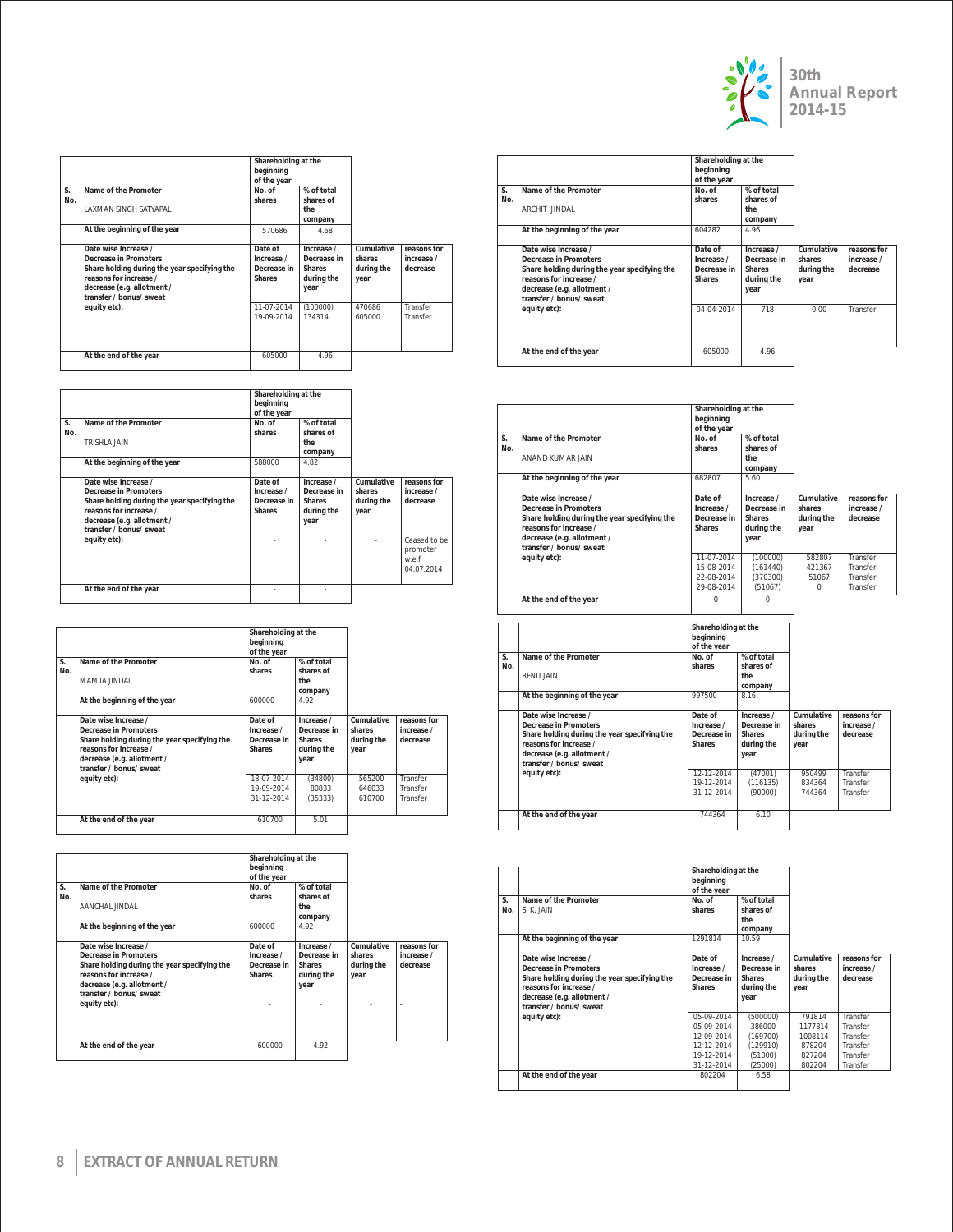

|     |                                              | Shareholding at the |             |            |             |
|-----|----------------------------------------------|---------------------|-------------|------------|-------------|
|     |                                              | beginning           |             |            |             |
|     |                                              | of the year         |             |            |             |
| S.  | Name of the Promoter                         | No. of              | % of total  |            |             |
| No. |                                              | shares              | shares of   |            |             |
|     | MFFRA MISHRA                                 |                     | the         |            |             |
|     |                                              |                     | company     |            |             |
|     | At the beginning of the year                 | 427591              | 3.51        |            |             |
|     |                                              |                     |             |            |             |
|     | Date wise Increase /                         | Date of             | Increase /  | Cumulative | reasons for |
|     | Decrease in Promoters                        | Increase /          | Decrease in | shares     | increase /  |
|     | Share holding during the year specifying the | Decrease in         | Shares      | during the | decrease    |
|     | reasons for increase /                       | <b>Shares</b>       | during the  | year       |             |
|     | decrease (e.g. allotment /                   |                     | year        |            |             |
|     | transfer / bonus/ sweat                      |                     |             |            |             |
|     | equity etc):                                 | 13-06-2014          | 34957       | 462548     | Transfer    |
|     |                                              | 20-06-2014          | 50342       | 512890     | Transfer    |
|     |                                              | 30-06-2014          | (80052)     | 432838     | Transfer    |
|     |                                              | 04-07-2014          | (50000)     | 382838     | Transfer    |
|     |                                              | 19-09-2014          | 173716      | 556554     | Transfer    |
|     |                                              | 19-12-2014          | 43446       | 600000     | Transfer    |
|     | At the end of the year                       | 600000              | 4.92        |            |             |
|     |                                              |                     |             |            |             |

| S.<br>No. | Name of the Promoter<br>RACHNA BANSAL                                                                                                                                            | Shareholding at the<br>beginning<br>of the year<br>% of total<br>No. of<br>shares of<br>shares<br>the |                                                                  |                                            |                                       |
|-----------|----------------------------------------------------------------------------------------------------------------------------------------------------------------------------------|-------------------------------------------------------------------------------------------------------|------------------------------------------------------------------|--------------------------------------------|---------------------------------------|
|           |                                                                                                                                                                                  |                                                                                                       | company                                                          |                                            |                                       |
|           | At the beginning of the year                                                                                                                                                     |                                                                                                       |                                                                  |                                            |                                       |
|           | Date wise Increase /<br>Decrease in Promoters<br>Share holding during the year specifying the<br>reasons for increase /<br>decrease (e.g. allotment /<br>transfer / bonus/ sweat | Date of<br>Increase /<br>Decrease in<br><b>Shares</b>                                                 | Increase /<br>Decrease in<br><b>Shares</b><br>during the<br>year | Cumulative<br>shares<br>during the<br>year | reasons for<br>increase /<br>decrease |
|           | equity etc):                                                                                                                                                                     | 31-12-2014                                                                                            | 165433                                                           | 165433                                     | Transfer                              |
|           | At the end of the year                                                                                                                                                           | 165433                                                                                                | 1.36                                                             |                                            |                                       |

|           |                                                                                                                                                                                  | Shareholding at the<br>beginning<br>of the year       |                                                                  |                                            |                                       |
|-----------|----------------------------------------------------------------------------------------------------------------------------------------------------------------------------------|-------------------------------------------------------|------------------------------------------------------------------|--------------------------------------------|---------------------------------------|
| S.<br>No. | Name of the Promoter                                                                                                                                                             | No. of<br>shares                                      | % of total<br>shares of                                          |                                            |                                       |
|           | RENU JINDAI                                                                                                                                                                      |                                                       | the<br>company                                                   |                                            |                                       |
|           | At the beginning of the year                                                                                                                                                     |                                                       |                                                                  |                                            |                                       |
|           | Date wise Increase /<br>Decrease in Promoters<br>Share holding during the year specifying the<br>reasons for increase /<br>decrease (e.g. allotment /<br>transfer / bonus/ sweat | Date of<br>Increase /<br>Decrease in<br><b>Shares</b> | Increase /<br>Decrease in<br><b>Shares</b><br>during the<br>year | Cumulative<br>shares<br>during the<br>year | reasons for<br>increase /<br>decrease |
|           | equity etc):                                                                                                                                                                     | 04-04-2014<br>19-09-2014                              | 61778<br>231036                                                  | 373964<br>605000                           | Transfer<br>Transfer                  |
|           | At the end of the year                                                                                                                                                           | 605000                                                | 4.96                                                             |                                            |                                       |

|           |                                                                                                                                                                                  | Shareholding at the<br>beginning<br>of the year       |                                                                  |                                            |                                       |
|-----------|----------------------------------------------------------------------------------------------------------------------------------------------------------------------------------|-------------------------------------------------------|------------------------------------------------------------------|--------------------------------------------|---------------------------------------|
| S.<br>No. | Name of the Promoter                                                                                                                                                             | No. of shares                                         | % of total<br>shares of                                          |                                            |                                       |
|           | A JAY KUMAR JINDAI                                                                                                                                                               |                                                       | the<br>company                                                   |                                            |                                       |
|           | At the beginning of the year                                                                                                                                                     |                                                       |                                                                  |                                            |                                       |
|           | Date wise Increase /<br>Decrease in Promoters<br>Share holding during the year specifying the<br>reasons for increase /<br>decrease (e.g. allotment /<br>transfer / bonus/ sweat | Date of<br>Increase /<br>Decrease in<br><b>Shares</b> | Increase /<br>Decrease in<br><b>Shares</b><br>during the<br>year | Cumulative<br>shares<br>during the<br>year | reasons for<br>increase /<br>decrease |
|           | equity etc):                                                                                                                                                                     | 19-12-2014                                            | 605000                                                           | 605000                                     | Transfer                              |
|           | At the end of the year                                                                                                                                                           | 600000                                                | 4.96                                                             |                                            |                                       |

**D) Shareholding Pattern of top ten Shareholders: (other than Directors, Promoters and Holders of GDRs and ADRs):**

| S.  | For Each of the Top 10 Shareholders                                                                                                                                    | Shareholding at the<br>beginning<br>of the year       |                                                                  |                                            |                                       |
|-----|------------------------------------------------------------------------------------------------------------------------------------------------------------------------|-------------------------------------------------------|------------------------------------------------------------------|--------------------------------------------|---------------------------------------|
| No. | Name of the Shareholder<br>TRISHI A JAIN                                                                                                                               | No. of<br>shares                                      | % of total<br>shares of<br>the<br>company                        |                                            |                                       |
|     | At the beginning of the year                                                                                                                                           | 588000                                                | 4.82                                                             |                                            |                                       |
|     | Date wise Increase /<br>Decrease in<br>Share holding during the year specifying the<br>reasons for increase /<br>decrease (e.g. allotment /<br>transfer / bonus/ sweat | Date of<br>Increase /<br>Decrease in<br><b>Shares</b> | Increase /<br>Decrease in<br><b>Shares</b><br>during the<br>year | Cumulative<br>shares<br>during the<br>year | reasons for<br>increase /<br>decrease |
|     | equity etc):                                                                                                                                                           | 05-09-2014<br>12-09-2014                              | (50000)<br>(93000)                                               | 538000<br>445000                           | Transfer<br>Transfer                  |
|     | At the end of the year                                                                                                                                                 | 445000                                                | 3.65                                                             |                                            |                                       |

|     | For Each of the Top 10 Shareholders          | Shareholding at the |               |            |             |
|-----|----------------------------------------------|---------------------|---------------|------------|-------------|
|     |                                              | beginning           |               |            |             |
|     |                                              | of the year         |               |            |             |
| S.  | Name of the Shareholder                      | No. of              | % of total    |            |             |
| No. | GLOBE CAPITAL MARKET LTD.                    | shares              | shares of     |            |             |
|     |                                              |                     | the           |            |             |
|     |                                              |                     | company       |            |             |
|     | At the beginning of the year                 | 59000               | 0.48          |            |             |
|     |                                              |                     |               |            |             |
|     | Date wise Increase /                         | Date of             | Increase /    | Cumulative | reasons for |
|     | Decrease in                                  | Increase /          | Decrease in   | shares     | increase /  |
|     | Share holding during the year specifying the | Decrease in         | <b>Shares</b> | during the | decrease    |
|     | reasons for increase /                       | <b>Shares</b>       | during the    | year       |             |
|     | decrease (e.g. allotment /                   |                     | year          |            |             |
|     | transfer / bonus/ sweat                      |                     |               |            |             |
|     | equity etc):                                 | 25-07-2014          | (9000)        | 50000      | Transfer    |
|     |                                              | 05-09-2014          | 20000         | 70000      | Transfer    |
|     |                                              | 12-09-2014          | 12000         | 82000      | Transfer    |
|     |                                              | 05-12-2014          | 170000        | 252000     | Transfer    |
|     |                                              |                     |               |            |             |
|     | At the end of the year                       | 252000              | 2.07          |            |             |
|     |                                              |                     |               |            |             |

|           | For Each of the Top 10 Shareholders                                                                                                                                    | Shareholding at the<br>beginning<br>of the year       |                                                                  |                                            |                                       |
|-----------|------------------------------------------------------------------------------------------------------------------------------------------------------------------------|-------------------------------------------------------|------------------------------------------------------------------|--------------------------------------------|---------------------------------------|
| S.<br>No. | Name of the Shareholder<br>SHARE INDIA SECURITIES LIMITED                                                                                                              | No. of<br>shares                                      | % of total<br>shares of<br>the<br>company                        |                                            |                                       |
|           | At the beginning of the year                                                                                                                                           | 195000                                                | 1.60                                                             |                                            |                                       |
|           | Date wise Increase /<br>Decrease in<br>Share holding during the year specifying the<br>reasons for increase /<br>decrease (e.g. allotment /<br>transfer / bonus/ sweat | Date of<br>Increase /<br>Decrease in<br><b>Shares</b> | Increase /<br>Decrease in<br><b>Shares</b><br>during the<br>year | Cumulative<br>shares<br>during the<br>year | reasons for<br>increase /<br>decrease |
|           | equity etc):                                                                                                                                                           | $06 - 02 - 2015$                                      | 9                                                                | 195009                                     | Transfer                              |
|           | At the end of the year                                                                                                                                                 | 195009                                                | 1.60                                                             |                                            |                                       |

| S.<br>No. | For Each of the Top 10 Shareholders<br>Name of the Shareholder<br>ALOK BANSAL (2)                                                                                      | Shareholding at the<br>beginning<br>of the year<br>% of total<br>No. of<br>shares of<br>shares<br>the |                                                                  |                                            |                                       |
|-----------|------------------------------------------------------------------------------------------------------------------------------------------------------------------------|-------------------------------------------------------------------------------------------------------|------------------------------------------------------------------|--------------------------------------------|---------------------------------------|
|           |                                                                                                                                                                        |                                                                                                       | company                                                          |                                            |                                       |
|           | At the beginning of the year                                                                                                                                           | 246500                                                                                                | 2.02                                                             |                                            |                                       |
|           | Date wise Increase /<br>Decrease in<br>Share holding during the year specifying the<br>reasons for increase /<br>decrease (e.g. allotment /<br>transfer / bonus/ sweat | Date of<br>Increase /<br>Decrease in<br><b>Shares</b>                                                 | Increase /<br>Decrease in<br><b>Shares</b><br>during the<br>year | Cumulative<br>shares<br>during the<br>year | reasons for<br>increase /<br>decrease |
|           | equity etc):                                                                                                                                                           | 07-07-2014<br>28-11-2014<br>05-12-2014                                                                | (25000)<br>(20000)<br>(20000)                                    | 221500<br>201500<br>181500                 | Transfer<br>Transfer<br>Transfer      |
|           | At the end of the year                                                                                                                                                 | 181500                                                                                                | 1.49                                                             |                                            |                                       |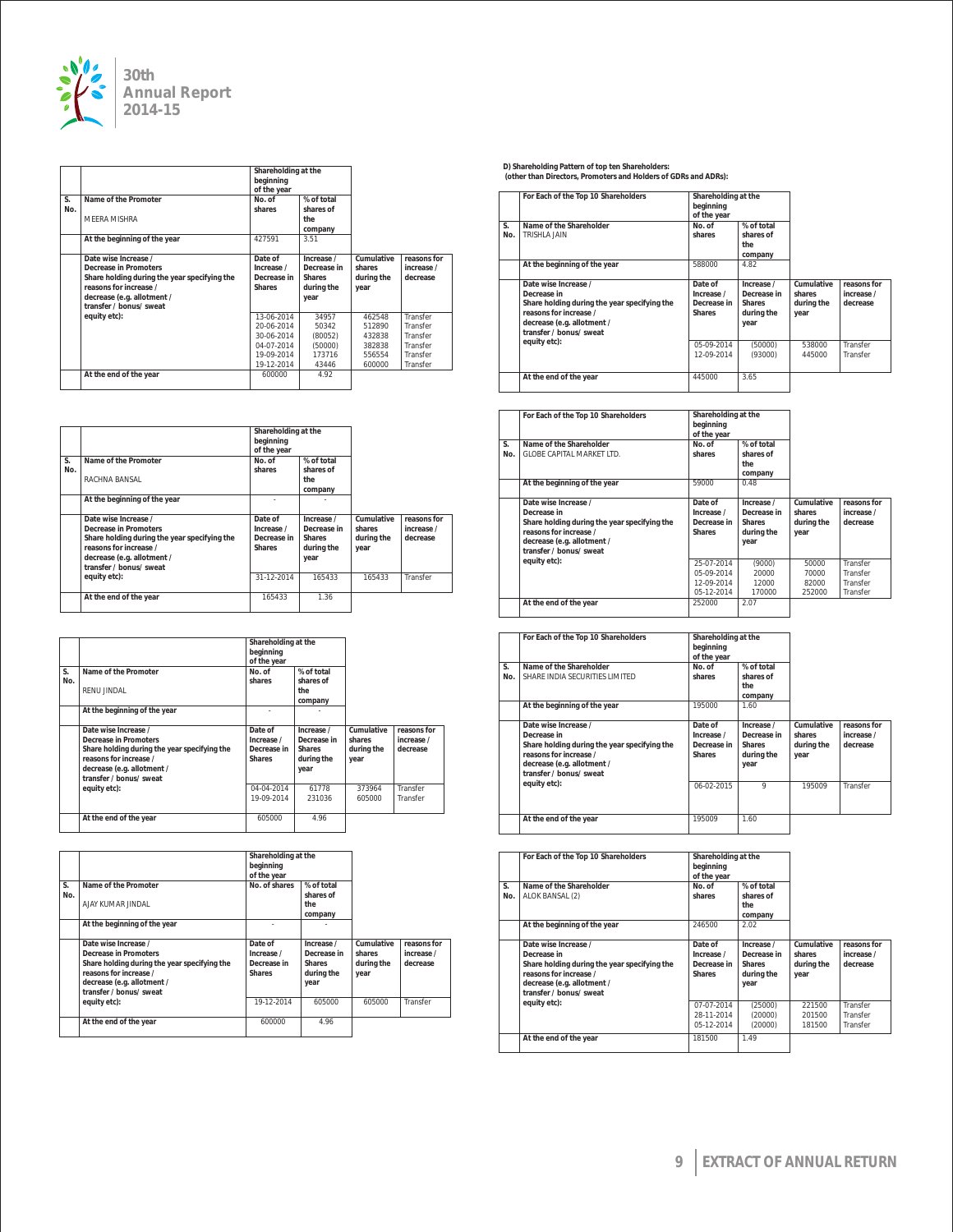

|           | For Each of the Top 10 Shareholders                                                                                                                                    | Shareholding at the<br>beginning<br>of the year       |                                                                  |                                            |                                       |
|-----------|------------------------------------------------------------------------------------------------------------------------------------------------------------------------|-------------------------------------------------------|------------------------------------------------------------------|--------------------------------------------|---------------------------------------|
| S.<br>No. | Name of the Shareholder<br>MUKESH GUPTA                                                                                                                                | No. of<br>shares                                      | % of total<br>shares of<br>the<br>company                        |                                            |                                       |
|           | At the beginning of the year                                                                                                                                           | 157500                                                | 1.29                                                             |                                            |                                       |
|           | Date wise Increase /<br>Decrease in<br>Share holding during the year specifying the<br>reasons for increase /<br>decrease (e.g. allotment /<br>transfer / bonus/ sweat | Date of<br>Increase /<br>Decrease in<br><b>Shares</b> | Increase /<br>Decrease in<br><b>Shares</b><br>during the<br>year | Cumulative<br>shares<br>during the<br>year | reasons for<br>increase /<br>decrease |
|           | equity etc):                                                                                                                                                           |                                                       |                                                                  |                                            |                                       |
|           | At the end of the year                                                                                                                                                 | 157500                                                | 1.29                                                             |                                            |                                       |

|     | For Each of the Top 10 Shareholders       | Shareholding at the |               |            |             |
|-----|-------------------------------------------|---------------------|---------------|------------|-------------|
|     |                                           | beginning           |               |            |             |
|     |                                           | of the year         |               |            |             |
| S.  | Name of the Shareholder                   | No. of              | % of total    |            |             |
| No. | NAKUL BAJAJ                               | shares              | shares of     |            |             |
|     |                                           |                     | the           |            |             |
|     |                                           |                     | company       |            |             |
|     | At the beginning of the year              | 141120              | 1.16          |            |             |
|     |                                           |                     |               |            |             |
|     |                                           |                     |               |            |             |
|     |                                           |                     |               |            |             |
|     | Date wise Increase /                      | Date of             | Increase /    | Cumulative | reasons for |
|     | Decrease in Share holding during the year | Increase /          | Decrease in   | shares     | increase /  |
|     | specifying the reasons for increase /     | Decrease in         | <b>Shares</b> | during the | decrease    |
|     | decrease (e.g. allotment /                | <b>Shares</b>       | during the    | year       |             |
|     | transfer / bonus/ sweat                   |                     | year          |            |             |
|     | equity etc):                              |                     |               |            |             |
|     |                                           |                     |               |            | ä,          |
|     |                                           |                     |               |            |             |
|     |                                           |                     |               |            |             |
|     | At the end of the year                    | 141120              | 1.16          |            |             |
|     |                                           |                     |               |            |             |
|     |                                           |                     |               |            |             |
|     |                                           |                     |               |            |             |

|           | For Each of the Top 10 Shareholders                                                                                                                                                 | Shareholding at the<br>beginning<br>of the year       |                                                                  |                                            |                                       |
|-----------|-------------------------------------------------------------------------------------------------------------------------------------------------------------------------------------|-------------------------------------------------------|------------------------------------------------------------------|--------------------------------------------|---------------------------------------|
| S.<br>No. | Name of the Shareholder<br><b>RAJ SETHI</b>                                                                                                                                         | No. of<br>shares                                      | % of total<br>shares of<br>the<br>company                        |                                            |                                       |
|           | At the beginning of the year                                                                                                                                                        | 140820                                                | 1.15                                                             |                                            |                                       |
|           | Date wise Increase /<br>Decrease in Share holding during the year<br>specifying the reasons for increase /<br>decrease (e.g. allotment /<br>transfer / bonus/ sweat<br>equity etc): | Date of<br>Increase /<br>Decrease in<br><b>Shares</b> | Increase /<br>Decrease in<br><b>Shares</b><br>during the<br>year | Cumulative<br>shares<br>during the<br>year | reasons for<br>increase /<br>decrease |
|           |                                                                                                                                                                                     |                                                       |                                                                  |                                            | ٠                                     |
|           | At the end of the year                                                                                                                                                              | 140820                                                | 1.15                                                             |                                            |                                       |

|           | For Each of the Top 10 Shareholders                                                                                                                                    | Shareholding at the<br>beginning<br>of the year |                                                           |                                            |                                       |
|-----------|------------------------------------------------------------------------------------------------------------------------------------------------------------------------|-------------------------------------------------|-----------------------------------------------------------|--------------------------------------------|---------------------------------------|
| S.<br>No. | Name of the Shareholder<br>POONGODI P.                                                                                                                                 | No. of<br>shares                                | % of total<br>shares of<br>the<br>company                 |                                            |                                       |
|           | At the beginning of the year                                                                                                                                           | 117600                                          | 0.96                                                      |                                            |                                       |
|           | Date wise Increase /<br>Decrease in<br>Share holding during the year specifying<br>the reasons for increase /<br>decrease (e.g. allotment /<br>transfer / bonus/ sweat | Date of<br>Increase /<br>Decrease<br>in Shares  | Increase /<br>Decrease<br>in Shares<br>during the<br>year | Cumulative<br>shares<br>during the<br>year | reasons for<br>increase /<br>decrease |
|           | equity etc):                                                                                                                                                           |                                                 |                                                           |                                            |                                       |
|           | At the end of the year                                                                                                                                                 | 117600                                          | 0.96                                                      |                                            |                                       |

|                       | For Each of the Top 10 Shareholders                                                                                                                                                 | Shareholding at the<br>beginning<br>of the year                                                                            |                                                                          |                                                                                        |                                                                                                          |
|-----------------------|-------------------------------------------------------------------------------------------------------------------------------------------------------------------------------------|----------------------------------------------------------------------------------------------------------------------------|--------------------------------------------------------------------------|----------------------------------------------------------------------------------------|----------------------------------------------------------------------------------------------------------|
| $\overline{S}$<br>No. | Name of the Shareholder<br>MASTER CAPITAL SERVICES LTD                                                                                                                              | No. of<br>shares                                                                                                           | % of total<br>shares of<br>the<br>company                                |                                                                                        |                                                                                                          |
|                       | At the beginning of the year                                                                                                                                                        | 109860                                                                                                                     | 0.90                                                                     |                                                                                        |                                                                                                          |
|                       | Date wise Increase /<br>Decrease in Share holding during the year<br>specifying the reasons for increase /<br>decrease (e.g. allotment /<br>transfer / bonus/ sweat<br>equity etc): | Date of<br>Increase /<br>Decrease in<br><b>Shares</b>                                                                      | Increase /<br>Decrease in<br><b>Shares</b><br>during the<br>year         | Cumulative<br>shares<br>during the<br>year                                             | reasons for<br>increase /<br>decrease                                                                    |
|                       |                                                                                                                                                                                     | 06-06-2014<br>13-06-2014<br>20-06-2014<br>30-06-2014<br>23-01-2015<br>06-02-2015<br>13-02-2015<br>20-03-2015<br>27-03-2015 | 380<br>(42)<br>20716<br>(20752)<br>(2300)<br>1200<br>500<br>(1700)<br>75 | 110240<br>110198<br>130914<br>110162<br>107868<br>109062<br>109532<br>107862<br>107937 | Transfer<br>Transfer<br>Transfer<br>Transfer<br>Transfer<br>Transfer<br>Transfer<br>Transfer<br>Transfer |
|                       | At the end of the year                                                                                                                                                              | 109860                                                                                                                     | 0.90                                                                     |                                                                                        |                                                                                                          |

|           | For Each of the Top 10 Shareholders                                                                                                                                                 | Shareholding at the<br>beginning<br>of the year                                  |                                                                  |                                                  |                                                                      |
|-----------|-------------------------------------------------------------------------------------------------------------------------------------------------------------------------------------|----------------------------------------------------------------------------------|------------------------------------------------------------------|--------------------------------------------------|----------------------------------------------------------------------|
| S.<br>No. | Name of the Shareholder<br>HARSH FINCAP PRIVATE LIMITED                                                                                                                             | No. of<br>shares                                                                 | % of total<br>shares of<br>the<br>company                        |                                                  |                                                                      |
|           | At the beginning of the year                                                                                                                                                        | ÷                                                                                |                                                                  |                                                  |                                                                      |
|           | Date wise Increase /<br>Decrease in Share holding during the year<br>specifying the reasons for increase /<br>decrease (e.g. allotment /<br>transfer / bonus/ sweat<br>equity etc): | Date of<br>Increase /<br>Decrease in<br><b>Shares</b>                            | Increase /<br>Decrease in<br><b>Shares</b><br>during the<br>year | Cumulative<br>shares<br>during the<br>year       | reasons for<br>increase /<br>decrease                                |
|           |                                                                                                                                                                                     | 14-11-2015<br>16-01-2015<br>23-01-2015<br>06-02-2015<br>13-02-2015<br>27-03-2015 | 200<br>11600<br>20000<br>30000<br>20724<br>15000                 | 200<br>11800<br>31800<br>61800<br>82524<br>97524 | Transfer<br>Transfer<br>Transfer<br>Transfer<br>Transfer<br>Transfer |
|           | At the end of the year                                                                                                                                                              | 97524                                                                            | 0.8                                                              |                                                  |                                                                      |

#### E) *Shareholding of Directors and Key Managerial Personnel:*

|  | SN Shareholding of each Directors and each |
|--|--------------------------------------------|

| Key Managerial Personnel                                                                                                                                                               |                                             |                                                        |                                         |                                       |
|----------------------------------------------------------------------------------------------------------------------------------------------------------------------------------------|---------------------------------------------|--------------------------------------------------------|-----------------------------------------|---------------------------------------|
| Name of the Directors /Key Managerial<br>Personnel<br>PRADEEP KUMAR JINDAL-MD                                                                                                          | No. of shares                               | % of total<br>shares of the<br>company                 |                                         |                                       |
| At the beginning of the year                                                                                                                                                           | 5496                                        | 0.05                                                   |                                         |                                       |
| Date wise Increase /<br>Decrease in<br>Share holding during the year specifying<br>the reasons for increase /<br>decrease (e.g. allotment /<br>transfer / bonus/ sweat<br>equity etc): | Date of Increase<br>/ Decrease in<br>Shares | Increase /<br>Decrease in<br>Shares during the<br>year | Cumulative<br>shares<br>during the year | reasons for<br>increase /<br>decrease |
|                                                                                                                                                                                        | 04-04-2014<br>19-04-2014<br>31-12-2014      | (2496)<br>342791<br>423611                             | 3000<br>345791<br>769402                | Transfer<br>Transfer<br>Transfer      |
| At the end of the year                                                                                                                                                                 | 769402                                      | 6.30                                                   |                                         |                                       |

| <b>SN</b> | Shareholding of each Directors and each<br>Key Managerial Personnel                                                                                                                    |                                                    |                                                        |                                         |                                       |
|-----------|----------------------------------------------------------------------------------------------------------------------------------------------------------------------------------------|----------------------------------------------------|--------------------------------------------------------|-----------------------------------------|---------------------------------------|
|           | Name of the Key Managerial Personnel<br>SILKY KAPOOR-COMPANY SECRETARY                                                                                                                 | No. of shares                                      | % of total<br>shares of the<br>company                 |                                         |                                       |
|           | At the beginning of the year                                                                                                                                                           | 100                                                | 0.00                                                   |                                         |                                       |
|           | Date wise Increase /<br>Decrease in<br>Share holding during the year specifying<br>the reasons for increase /<br>decrease (e.g. allotment /<br>transfer / bonus/ sweat<br>equity etc): | Date of Increase<br>/ Decrease in<br><b>Shares</b> | Increase /<br>Decrease in<br>Shares during the<br>year | Cumulative<br>shares<br>during the year | reasons for<br>increase /<br>decrease |
|           |                                                                                                                                                                                        |                                                    |                                                        |                                         |                                       |
|           | At the end of the year                                                                                                                                                                 | 100                                                | 0.00                                                   |                                         |                                       |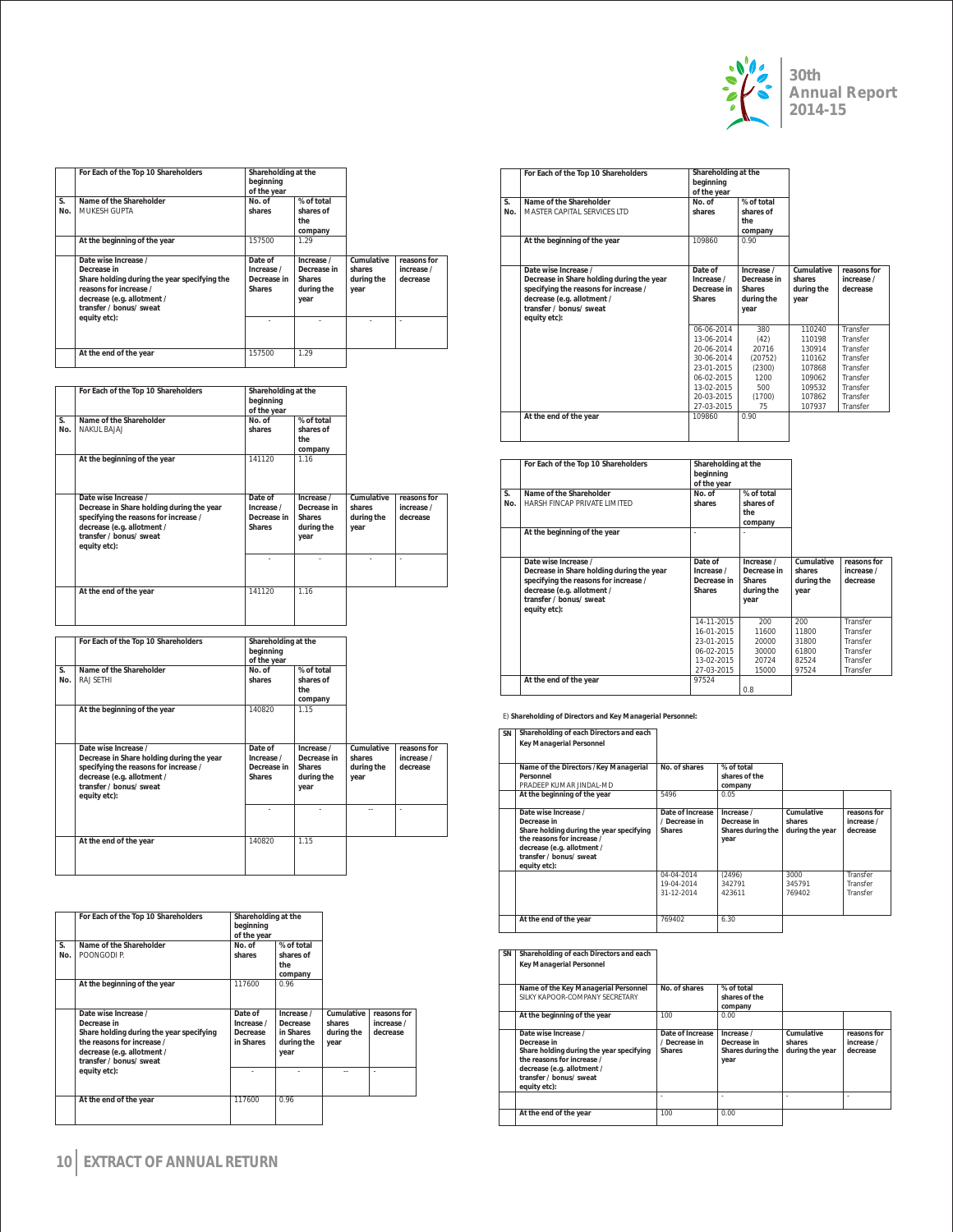

| SN | Shareholding of each Directors and each<br>Key Managerial Personnel                                                                                                               |                                                    |                                                        |                                         |                                       |
|----|-----------------------------------------------------------------------------------------------------------------------------------------------------------------------------------|----------------------------------------------------|--------------------------------------------------------|-----------------------------------------|---------------------------------------|
|    | Name of the Directors /Key Managerial<br>Personnel<br>SANTANU KUMAR DASH-DIRECTOR                                                                                                 | No. of shares                                      | % of total<br>shares of the<br>company                 |                                         |                                       |
|    | At the beginning of the year                                                                                                                                                      | 100                                                | 0.00                                                   |                                         |                                       |
|    | Date wise Increase /<br>Decrease in Share holding during the<br>year specifying the reasons for increase<br>decrease (e.g. allotment /<br>transfer / bonus/ sweat<br>equity etc): | Date of Increase<br>/ Decrease in<br><b>Shares</b> | Increase /<br>Decrease in<br>Shares during the<br>year | Cumulative<br>shares<br>during the year | reasons for<br>increase /<br>decrease |
|    |                                                                                                                                                                                   |                                                    |                                                        |                                         |                                       |
|    | At the end of the year                                                                                                                                                            | 100                                                | 0.00                                                   |                                         |                                       |

| <b>SN</b> | Shareholding of each Directors and each<br>Key Managerial Personnel                                                                                                                    |                                                    |                                                        |                                         |                                       |
|-----------|----------------------------------------------------------------------------------------------------------------------------------------------------------------------------------------|----------------------------------------------------|--------------------------------------------------------|-----------------------------------------|---------------------------------------|
|           | Name of the Directors /Key Managerial<br>Personnel<br>MADHAVI BHATNAGAR-DIRECTOR                                                                                                       | No. of shares                                      | % of total<br>shares of the<br>company                 |                                         |                                       |
|           | At the beginning of the year                                                                                                                                                           |                                                    |                                                        |                                         |                                       |
|           | Date wise Increase /<br>Decrease in<br>Share holding during the year specifying<br>the reasons for increase /<br>decrease (e.g. allotment /<br>transfer / bonus/ sweat<br>equity etc): | Date of Increase<br>/ Decrease in<br><b>Shares</b> | Increase /<br>Decrease in<br>Shares during the<br>year | Cumulative<br>shares<br>during the year | reasons for<br>increase /<br>decrease |
|           |                                                                                                                                                                                        |                                                    |                                                        |                                         |                                       |
|           | At the end of the year                                                                                                                                                                 |                                                    |                                                        |                                         |                                       |

| <b>SN</b> | Shareholding of each Directors and each                                                                                                                                                |                                                    |                                                        |                                                |                                       |
|-----------|----------------------------------------------------------------------------------------------------------------------------------------------------------------------------------------|----------------------------------------------------|--------------------------------------------------------|------------------------------------------------|---------------------------------------|
|           | Key Managerial Personnel                                                                                                                                                               |                                                    |                                                        |                                                |                                       |
|           |                                                                                                                                                                                        |                                                    |                                                        |                                                |                                       |
|           | Name of the Directors /Key Managerial<br>Personnel<br>ASHOK KUMAR GUPTA-DIRECTOR                                                                                                       | No. of shares                                      | % of total<br>shares of the<br>company                 |                                                |                                       |
|           | At the beginning of the year                                                                                                                                                           |                                                    |                                                        |                                                |                                       |
|           | Date wise Increase /<br>Decrease in<br>Share holding during the year specifying<br>the reasons for increase /<br>decrease (e.g. allotment /<br>transfer / bonus/ sweat<br>equity etc): | Date of Increase<br>/ Decrease in<br><b>Shares</b> | Increase /<br>Decrease in<br>Shares during the<br>year | <b>Cumulative</b><br>shares<br>during the year | reasons for<br>increase /<br>decrease |
|           |                                                                                                                                                                                        |                                                    |                                                        |                                                |                                       |
|           | At the end of the year                                                                                                                                                                 |                                                    |                                                        |                                                |                                       |

| SN | Shareholding of each Directors and each<br>Key Managerial Personnel                                                                                                                    |                                                    |                                                        |                                         |                                       |
|----|----------------------------------------------------------------------------------------------------------------------------------------------------------------------------------------|----------------------------------------------------|--------------------------------------------------------|-----------------------------------------|---------------------------------------|
|    | Name of the Directors /Key Managerial<br>Personnel<br>PUNFFT SFTH-CFO                                                                                                                  | No. of shares                                      | % of total<br>shares of the<br>company                 |                                         |                                       |
|    | At the beginning of the year                                                                                                                                                           | ÷,                                                 |                                                        |                                         |                                       |
|    | Date wise Increase /<br>Decrease in<br>Share holding during the year specifying<br>the reasons for increase /<br>decrease (e.g. allotment /<br>transfer / bonus/ sweat<br>equity etc): | Date of Increase<br>/ Decrease in<br><b>Shares</b> | Increase /<br>Decrease in<br>Shares during the<br>year | Cumulative<br>shares<br>during the year | reasons for<br>increase /<br>decrease |
|    |                                                                                                                                                                                        |                                                    |                                                        |                                         |                                       |
|    | At the end of the year                                                                                                                                                                 |                                                    |                                                        |                                         |                                       |

V **INDEBTEDNESS**

| Indebtedness of the Company including interest outstanding/accrued but not due for payment |                    |               |             |                 |  |
|--------------------------------------------------------------------------------------------|--------------------|---------------|-------------|-----------------|--|
|                                                                                            | Secured Loans      | Unsecured     | Deposits    | Total           |  |
|                                                                                            | excluding deposits | Loans         |             | Indebtedness    |  |
|                                                                                            |                    |               |             |                 |  |
| Indebtness at the beginning of the                                                         |                    |               |             |                 |  |
| financial year                                                                             |                    |               |             |                 |  |
| i) Principal Amount                                                                        | 52.98.815/-        | 1.53.34.940/  | $\Omega$    | 2.06.33.755/    |  |
| ii) Interest due but not paid                                                              | $\Omega$           | 0             | $\Omega$    | $\Omega$        |  |
| iii) Interest accrued but not due                                                          | $\Omega$           | $\Omega$      | $\mathbf 0$ | $\Omega$        |  |
|                                                                                            |                    |               |             |                 |  |
| Total (i+ii+iii)                                                                           | 52.98.815/-        | 1.53.34.940/  | $\mathbf 0$ | 2,06,33,755/-   |  |
|                                                                                            |                    |               |             |                 |  |
| Change in Indebtedness during the                                                          |                    |               |             |                 |  |
| financial year                                                                             |                    |               |             |                 |  |
| Additions                                                                                  | $\Omega$           | 2.65.04.060/  | $\Omega$    | $2.65.04.060/-$ |  |
| Reduction                                                                                  | 15.88.824/-        | $\Omega$      | $\Omega$    | 15.88.824/-     |  |
| Net Change                                                                                 | 15.88.824/-        | 2.65.04.060/  | $\mathbf 0$ | $2.49.15.236/-$ |  |
| Indebtedness at the end of the                                                             |                    |               |             |                 |  |
| financial year                                                                             |                    |               |             |                 |  |
| i) Principal Amount                                                                        | 37.09.991/-        | 4.18.39.000/- | $\Omega$    | 4.55.48.991/-   |  |
| ii) Interest due but not paid                                                              | $\Omega$           | $\Omega$      | $\Omega$    | $\Omega$        |  |
| iii) Interest accrued but not due                                                          | $\Omega$           | $\Omega$      | $\Omega$    | $\Omega$        |  |
|                                                                                            |                    |               |             |                 |  |
| Total (i+ii+iii)                                                                           | 37.09.991/-        | 4.18.39.000/- | $\Omega$    | 4.55.48.991/-   |  |

VI **REMUNERATION OF DIRECTORS AND KEY MANAGERIAL PERSONNEL**

A. **Remuneration to Managing Director, Whole time director and/or Manager:**

| SI.No         | Particulars of Remuneration                                                            | Name of the MD/WTD/Manager |  |  | <b>Total Amount</b> |  |
|---------------|----------------------------------------------------------------------------------------|----------------------------|--|--|---------------------|--|
|               | Gross salary                                                                           |                            |  |  |                     |  |
|               | (a) Salary as per provisions<br>contained in section 17(1)<br>of the Income Tax. 1961. |                            |  |  |                     |  |
|               | (b) Value of perquisites u/s<br>17(2) of the Income tax Act,<br>1961                   |                            |  |  |                     |  |
|               | (c) Profits in lieu of salary<br>under section 17(3) of the<br>Income Tax Act, 1961    |                            |  |  |                     |  |
| $\mathcal{P}$ | Stock option                                                                           |                            |  |  |                     |  |
| 3             | <b>Sweat Equity</b>                                                                    |                            |  |  |                     |  |
| 4             | Commission                                                                             |                            |  |  |                     |  |
|               | as % of profit                                                                         |                            |  |  |                     |  |
|               | others (specify)                                                                       |                            |  |  |                     |  |
| 5             | Others, please specify                                                                 |                            |  |  |                     |  |
|               | Total (A)                                                                              |                            |  |  |                     |  |
|               | Ceiling as per the Act                                                                 |                            |  |  |                     |  |

**B. Remuneration to other directors:**

| SI.No | Particulars of Remuneration                       | Name of the Directors | <b>Total Amount</b> |  |
|-------|---------------------------------------------------|-----------------------|---------------------|--|
|       | <b>Independent Directors</b>                      |                       |                     |  |
|       | (a) Fee for attending board committee meetings    |                       |                     |  |
|       | (b) Commission                                    |                       |                     |  |
|       | (c) Others, please specify                        |                       |                     |  |
|       | Total (1)                                         |                       |                     |  |
|       | Other Non Executive Directors                     |                       |                     |  |
|       | (a) Fee for attending<br>board committee meetings |                       |                     |  |
|       | (b) Commission                                    |                       |                     |  |
|       | (c) Others, please specify.                       |                       |                     |  |
|       | Total (2)                                         |                       |                     |  |
|       | Total $(B)=(1+2)$                                 |                       |                     |  |
|       | <b>Total Managerial Remuneration</b>              |                       |                     |  |
|       | Overall Cieling as per the Act.                   |                       |                     |  |

C. **REMUNERATION TO KEY MANAGERIAL PERSONNEL OTHER THAN MD/MANAGER/WTD**

| SI. No.        | Particulars of Remuneration                                                                   | Key Managerial Personnel |                      |            |                |  |  |
|----------------|-----------------------------------------------------------------------------------------------|--------------------------|----------------------|------------|----------------|--|--|
|                | Gross Salary                                                                                  | CEO                      | Company<br>Secretary | CFO        | Total          |  |  |
|                | (a) Salary as per provisions<br>contained in section 17(1)<br>of the Income Tax Act.<br>1961. |                          | Rs. 340097           | Rs. 232441 | Rs. 572538     |  |  |
|                | (b) Value of perquisites u/s<br>17(2) of the Income Tax<br>Act, 1961                          |                          | $\Omega$             | O          | $\Omega$       |  |  |
|                | (c) Profits in lieu of salary<br>under section 17(3) of the<br>Income Tax Act, 1961           |                          | $\Omega$             | $\Omega$   | $\Omega$       |  |  |
| $\overline{2}$ | <b>Stock Option</b>                                                                           | ٠                        | $\overline{0}$       | $\Omega$   | $\overline{0}$ |  |  |
| 3              | <b>Sweat Equity</b>                                                                           | ٠                        | 0                    | $\Omega$   | 0              |  |  |
| 4              | Commission                                                                                    |                          | $\overline{0}$       | $\Omega$   | $\mathbf 0$    |  |  |
|                | as % of profit                                                                                | ٠                        | $\mathbf 0$          | $\Omega$   | $\mathbf 0$    |  |  |
|                | others, specify                                                                               | ٠                        | $\overline{0}$       | $\Omega$   | $\mathbf 0$    |  |  |
| 5              | Others, please specify                                                                        | $\sim$                   | $\mathbf 0$          | $\Omega$   | 0              |  |  |
|                |                                                                                               | ٠                        | $\overline{0}$       | $\Omega$   | $\overline{0}$ |  |  |
|                | Total                                                                                         | ٠                        | Rs. 340097           | Rs. 232441 | Rs. 572538     |  |  |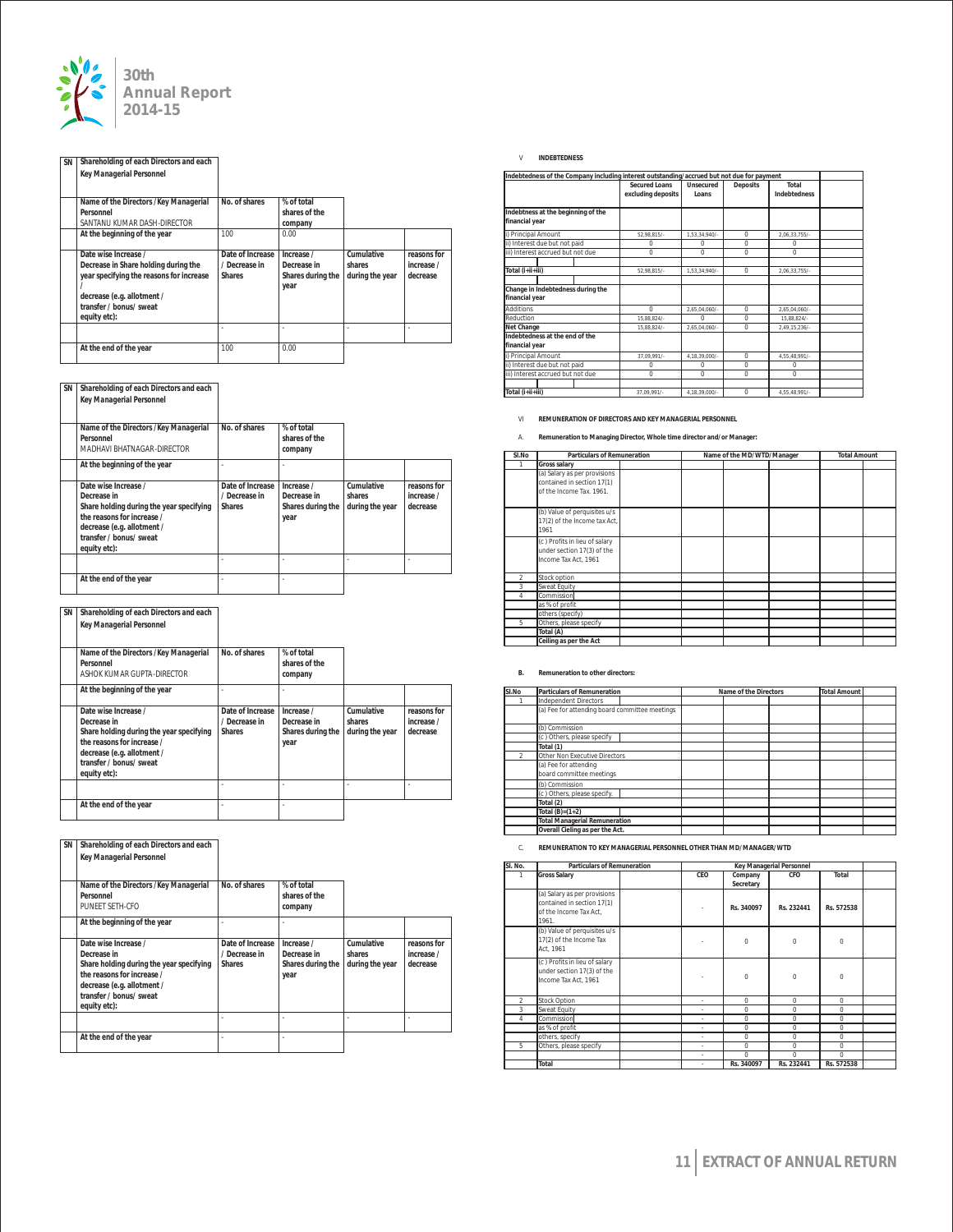

#### VII **PENALTIES/PUNISHMENT/COMPPOUNDING OF OFFENCES**

| Type                         | Section of<br>the<br>Companies<br>Act | <b>Brief</b><br>Description | Details of<br>Penalty/Punish<br>ment/Compoun<br>ding fees<br>imposed | Authority<br>(RD/NCLT/C<br>ourt) | Appeall made<br>if any (give<br>details) |  |  |
|------------------------------|---------------------------------------|-----------------------------|----------------------------------------------------------------------|----------------------------------|------------------------------------------|--|--|
| A. COMPANY                   |                                       |                             | <b>NONE</b>                                                          |                                  |                                          |  |  |
|                              |                                       |                             |                                                                      |                                  |                                          |  |  |
| Penalty                      | ×,                                    | ä,                          | ٠                                                                    | ×,                               | i.                                       |  |  |
| Punishment                   |                                       |                             |                                                                      |                                  |                                          |  |  |
| Compounding                  | ٠                                     |                             |                                                                      |                                  |                                          |  |  |
|                              |                                       |                             |                                                                      |                                  |                                          |  |  |
| <b>B. DIRECTORS</b>          |                                       |                             | <b>NONE</b>                                                          |                                  |                                          |  |  |
|                              |                                       |                             |                                                                      |                                  |                                          |  |  |
| Penalty                      |                                       | i,                          |                                                                      |                                  |                                          |  |  |
| Punishment                   |                                       | ×,                          |                                                                      |                                  |                                          |  |  |
| Compounding                  |                                       |                             |                                                                      |                                  |                                          |  |  |
|                              |                                       |                             |                                                                      |                                  |                                          |  |  |
| C. OTHER OFFICERS IN DEFAULT |                                       |                             | <b>NONE</b>                                                          |                                  |                                          |  |  |
|                              |                                       |                             |                                                                      |                                  |                                          |  |  |
| Penalty                      | ٠                                     | ٠                           | $\overline{\phantom{a}}$                                             | ٠                                | ٠                                        |  |  |
| Punishment                   |                                       | ٠                           | ٠                                                                    |                                  |                                          |  |  |
| Compounding                  |                                       |                             |                                                                      |                                  |                                          |  |  |

|                                                                          |                            | Annexure B - REMUNERATION OF MANAGERIAL PERSONNEL                                                                                                                                                      |                               |                             |               |                              |                               |                                         |
|--------------------------------------------------------------------------|----------------------------|--------------------------------------------------------------------------------------------------------------------------------------------------------------------------------------------------------|-------------------------------|-----------------------------|---------------|------------------------------|-------------------------------|-----------------------------------------|
|                                                                          |                            | A. Information pursuant to Section 197 of the Companies Act, 2013 read with Rule 5(1) of Companies (Appointment and Remuneration of Managerial Personnel) Rules, 2014                                  |                               |                             |               |                              |                               |                                         |
| Name of Directors & Key<br>Managerial Personnel                          | Designation                | Ratio of Remuneration to<br>Median remuneration of all Remuneration                                                                                                                                    | Increase in                   |                             |               |                              |                               |                                         |
|                                                                          |                            | employees                                                                                                                                                                                              | over LY(%)                    |                             |               |                              |                               |                                         |
| Pradeep Kumar Jindal                                                     | Managing Director          |                                                                                                                                                                                                        |                               |                             |               |                              |                               |                                         |
| Ashok Kumar Gupta                                                        | Independent<br>Director    |                                                                                                                                                                                                        |                               |                             |               |                              |                               |                                         |
| S.k. Dash                                                                | <b>Executive Director</b>  |                                                                                                                                                                                                        |                               |                             |               |                              |                               |                                         |
| Madhvi Bhatnagar                                                         | Independent                |                                                                                                                                                                                                        |                               |                             |               |                              |                               |                                         |
|                                                                          | Director                   |                                                                                                                                                                                                        |                               |                             |               |                              |                               |                                         |
| Silky Kapoor                                                             | Company Secretary          | 236:1                                                                                                                                                                                                  |                               |                             |               |                              |                               |                                         |
| <b>Punit Seth</b>                                                        | Chief Financial<br>Officer | 1.61:1                                                                                                                                                                                                 |                               |                             |               |                              |                               |                                         |
| Votes                                                                    |                            |                                                                                                                                                                                                        |                               |                             |               |                              |                               |                                         |
| The number of permanent employees as on 31st March, 2015 was 9.          |                            |                                                                                                                                                                                                        |                               |                             |               |                              |                               |                                         |
|                                                                          |                            | Compared to the previous year 2013-14, the figures for the current year 2014-15 reflects that:                                                                                                         |                               |                             |               |                              |                               |                                         |
|                                                                          |                            | Gross Turnover has grown by 5.79%, PBT is (86.35)% and EPS is 0.01% respectively.                                                                                                                      |                               |                             |               |                              |                               |                                         |
|                                                                          |                            | ii) Median remuneration and average remuneration of all employees have not been increased.<br>iil) Average remuneration of employees excluding Key Managerial Personnel has not been increased.        |                               |                             |               |                              |                               |                                         |
| iv) Remuneration of Key Managerial Personnel has not been increased.     |                            |                                                                                                                                                                                                        |                               |                             |               |                              |                               |                                         |
|                                                                          |                            | The ratio of remuneration of the highest paid Director to that employee's remuneration receive in excess of Director for the year 2014-15 is nil                                                       |                               |                             |               |                              |                               |                                         |
|                                                                          |                            | 4. The remuneration of the Directors, Key Managerial Personnel and other employees is in accordance with the Remuneration Policy of the Company provided under the section 'Report on Corporate        |                               |                             |               |                              |                               |                                         |
| Governance' which forms part of the Report and Accounts.                 |                            |                                                                                                                                                                                                        |                               |                             |               |                              |                               |                                         |
|                                                                          |                            | 5. The market capitalisation of the Company as on 31st March, 2015 increased by 25 % when compared to that of 31st March, 2014. The Company has not made any public offer in the recent past and       |                               |                             |               |                              |                               |                                         |
|                                                                          |                            | accordingly, comparison of Public Offer Price and the current market price of the Company's shares will not be relevant.                                                                               |                               |                             |               |                              |                               |                                         |
| The PE ratio as on 31st March, 2015 stood at 12 (31st March, 2014:112.5) |                            |                                                                                                                                                                                                        |                               |                             |               |                              |                               |                                         |
|                                                                          |                            | 7. Performance Bonus of Executive Directors and Commission of Non-Executive Directors are the variable components of their remuneration. Key parameters for determining the same are provided in the   |                               |                             |               |                              |                               |                                         |
| Remuneration Policy of the Company.                                      |                            |                                                                                                                                                                                                        |                               |                             |               |                              |                               |                                         |
|                                                                          |                            |                                                                                                                                                                                                        |                               |                             |               |                              |                               |                                         |
|                                                                          |                            | B. Information pursuant to Section 197 of the Companies Act, 2013 read with Rule 5(2) of Companies (Appointment and Remuneration of Managerial Personnel) Rules, 2014                                  |                               |                             |               |                              |                               |                                         |
| Name                                                                     | Age                        | Designation/Nature of<br>Duties                                                                                                                                                                        | Gross<br>Remuneration<br>(Rs) | Net<br>Remuneration<br>(Rs) | Qualification | Experience(Date of<br>Years) | Commencement of<br>Employment | Previous<br>Employment/Position<br>Held |
| NIL                                                                      |                            |                                                                                                                                                                                                        |                               |                             |               |                              |                               |                                         |
|                                                                          |                            |                                                                                                                                                                                                        |                               |                             |               |                              |                               |                                         |
|                                                                          |                            |                                                                                                                                                                                                        |                               |                             |               |                              |                               |                                         |
| Notes:                                                                   |                            |                                                                                                                                                                                                        |                               |                             |               |                              |                               |                                         |
|                                                                          |                            |                                                                                                                                                                                                        |                               |                             |               |                              |                               |                                         |
|                                                                          |                            | Remuneration includes salary, performance bonus, allowances & other benefits /applicable perquisites except contribution to the approved Pension Fund under the defined benefit scheme and Gratuity    |                               |                             |               |                              |                               |                                         |
|                                                                          |                            | Funds and provisions for leave encashment which are actuarially determined on an overall Company basis. The term 'remuneration' has the meaning assigned to it under the Companies Act, 2013.          |                               |                             |               |                              |                               |                                         |
|                                                                          |                            | 2. The Company has not incurred any expenditure for Stock Options granted at 'market price' [within the meaning of the erstwhile SEBI (Employee Stock Option Scheme and Employee Stock Purchase        |                               |                             |               |                              |                               |                                         |
|                                                                          |                            | .<br>Scheme) Guidelines,1999) to the Directors, Key Managerial Personnel and other Employees under its Employee Stock Option Schemes, which can be ascribed to any individual Director, Key Managerial |                               |                             |               |                              |                               |                                         |
| Personnel or other Employees.                                            |                            |                                                                                                                                                                                                        |                               |                             |               |                              |                               |                                         |
| 3. Net remuneration comprises cash income less :                         |                            |                                                                                                                                                                                                        |                               |                             |               |                              |                               |                                         |
|                                                                          |                            | a) income tax, surcharge (as applicable) & education cess deducted at source.                                                                                                                          |                               |                             |               |                              |                               |                                         |
| b) manager's own contribution to Provident Fund.                         |                            |                                                                                                                                                                                                        |                               |                             |               |                              |                               |                                         |
|                                                                          |                            | All appointments are/were contractual in accordance with terms and conditions as per Company Rules.                                                                                                    |                               |                             |               |                              |                               |                                         |
|                                                                          |                            | None of the above employees is a relative of any Director of the Company                                                                                                                               |                               |                             |               |                              |                               |                                         |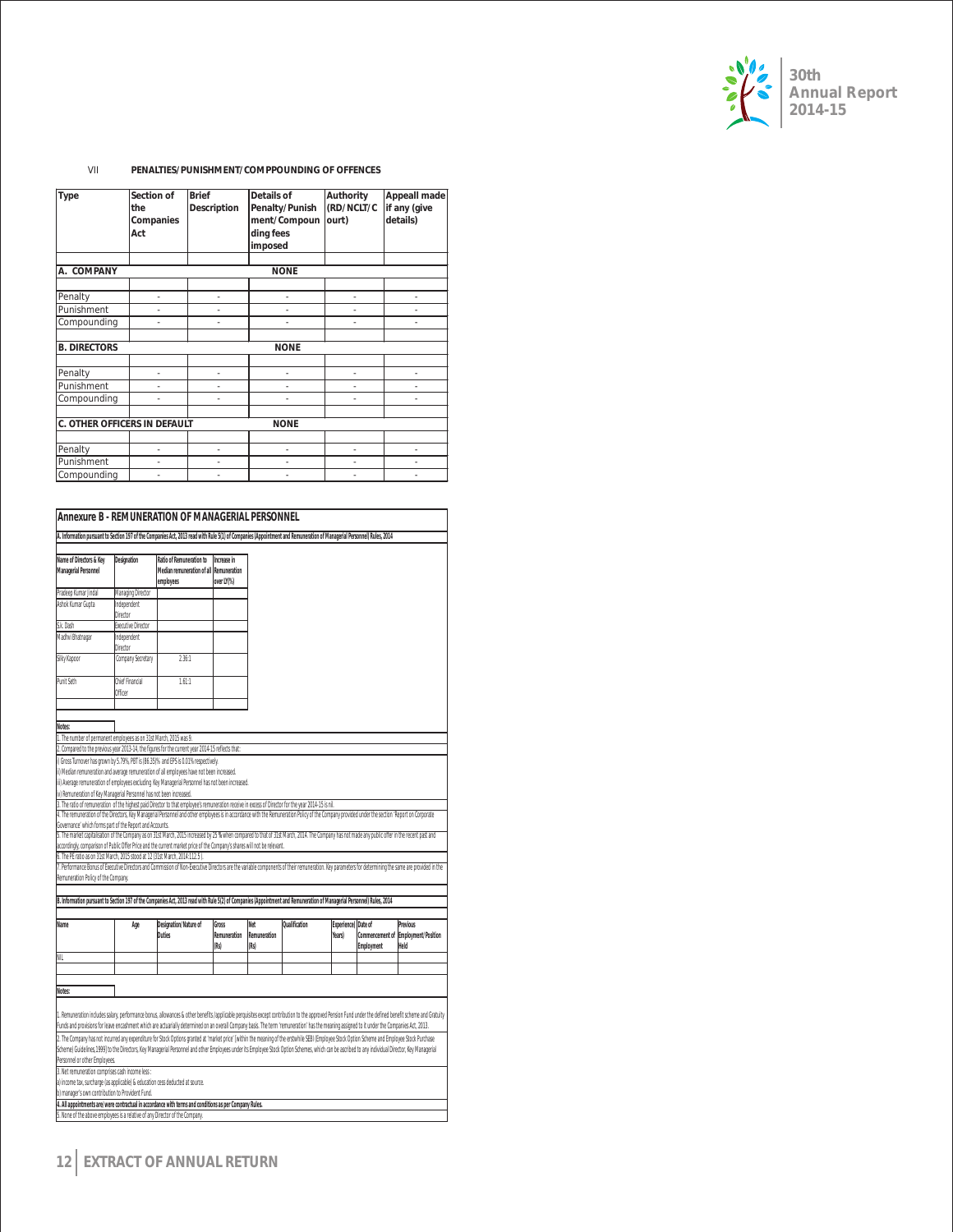

#### **SECRETARIAL AUDIT REPORT**

**for the Financial Year Ended 31st March, 2015 [Pursuant to Section 204(1) of the Companies Act, 2013 and Rule No. 9 of the Companies (Appointment and Remuneration of Managerial Personnel) Rules, 2014]**

To, The Members, Focus Industrial Resources Limited 104, Mukand House, Commercial Complex Azadpur, Delhi - 110033

We have conducted the secretarial audit of the compliance of applicable statutory provisions and the adherence to good corporate practices by M/s Focus Industrial Resources Limited (hereinafter called the "Company"). Secretarial Audit was conducted in a manner that provided us a reasonable basis for evaluating the corporate conducts/statutory compliances and expressing our opinion thereon.

Based on our verification of M/s Focus Industrial Resources Limited's books, papers, documents, minute books, forms and returns filed and other records maintained by the Company and also the information provided by the Company, its officers, agents and authorized representatives during the conduct of secretarial audit, we hereby report that in our opinion, the Company has, during the audit period covering the financial year ended on 31st March, 2015 generally complied with the statutory provisions listed here under in the manner and subject to the reporting made hereinafter:

We have examined the books, paper, documents, minute books, forms and returns filed and other records made available to us and maintained by M/s Focus Industrial Resources Limited for the financial year ended on 31st March, 2015 according to the provisions of:

- i) The Companies Act, 2013 (the Act) and the rules made thereunder;
- ii) The Securities Contract (Regulation) Act, 1956 (SCRA) and the rules made thereunder;
- iii) The Depositories Act, 1996 and the Regulations and Byelaws framed thereunder;
- iv) Foreign Exchange Management Act, 1999 and the rules and regulations made thereunder to the extent of Foreign Direct Investment, Overseas Direct Investment and External Commercial Borrowings (Not Applicable);
- v) The following Regulations and Guidelines prescribed under the Securities and Exchange Board of India Act, 1992 (SEBI Act)
	- a) The Securities and Exchange Board of India (Substantial Acquisition of Shares and Takeovers) Regulations, 2011;
		- b) The Securities and Exchange Board of India (Prohibition of Insider Trading) Regulations, 1992;
		- c) The Securities and Exchange Board of India (Issue of Capital and Disclosure Requirements) Regulations, 2009;
		- d) The Securities and Exchange Board of India (Employee Stock Option Scheme and Employee Stock Purchase Scheme) Guidelines, 1999;
		- e) The Securities and Exchange Board of India (Issue and Listing of Debt Securities) Regulations, 2008;
		- f) The Securities and Exchange Board of India (Registrars to Issue and Share Transfer Agents) Regulations, 1993 regarding the Companies Act and dealing with client;

g) The Securities and Exchange Board of India (Delisting of Equity Shares) Regulations, 2009; and

- h) The Securities and Exchange Board of India (Buyback of Securities) Regulations, 1998;
- vi) Non-Banking Financial Companies Acceptance of Deposit (Reserve Bank) Directions 1998;
- vii) RBI master Circular on Fair Practices Code No. RBI/2010-11/25 DNBS (PD) CC No.185/03.10.042 /2010-11 dated July 01, 2010; and
- viii) RBI Act, 1934 and bylaws framed thereunder.

We have also examined compliance with the applicable clauses of the Listing Agreements entered into by the Company with BSE Limited and Calcutta Stock Exchange Association Limited.

During the period under review the Company has complied with the provisions of the Act, Rules, Regulations, Guidelines, Standards, etc. mentioned abovesubject to the following observations:

1. The Company is non-compliant under Section 114 read with Section 179(3) of the Companies Act, 2013.

We further report that

The Board of Directors of the Company is duly constituted with proper balance of Executive Directors, Non-Executive Directors and Independent Directors. The changes in the composition of the Board of Directors that took place during the period under review were carried out in compliance with the provisions of the Act.

Adequate notice was given to all Directors at least seven days in advance to schedule the Board Meetings, agenda and detailed notes on agenda were sent at least seven days in advance, and a system exists for seeking and obtaining further information and clarifications on the agenda items before the meeting and for meaningful participation at the meeting.

Decisions at the Board Meetings, as represented by the management, were taken unanimously.

We further report that there are adequate systems and processes in the Company commensurate with the size and operations of the Company to monitor and ensure compliance with applicable laws, rules, regulations and guidelines.

> **For A. Agarwal& Associates Company Secretaries**

**Sd/- Ankit Agarwal Membership No.: A32360 CP No.: 12118**

**Place: Delhi Date: 02.09.2015**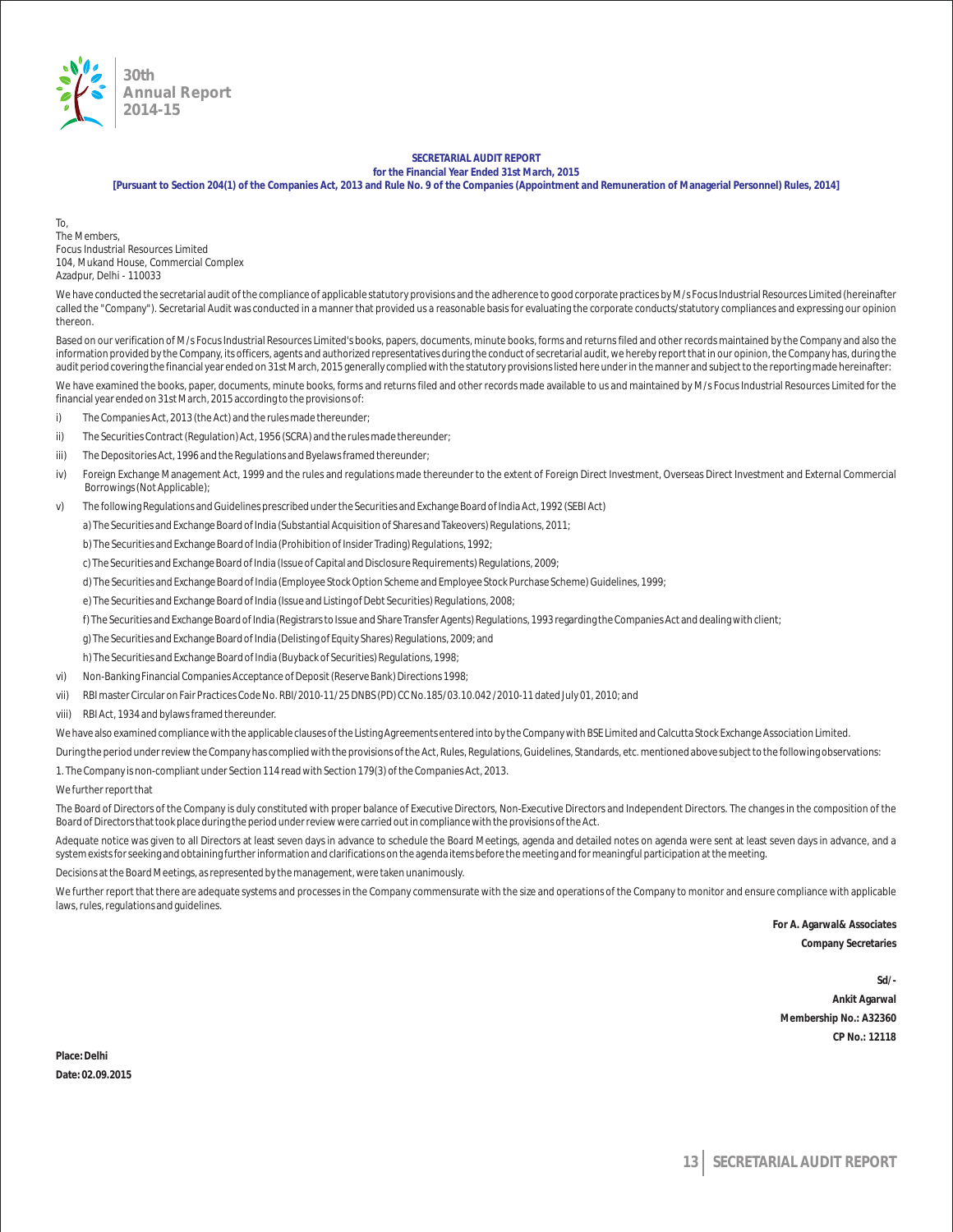



#### **ECONOMIC OUTLOOK**

The year 2014 - 15 began with several challenges on the macroeconomic front, including rising inflation, dwindling industrial output and a falling rupee. The Reserve Bank of India (RBI) intervened in July and August to stem the rupee's slide by increasing the marginal standing facility rate and the bank rate by 200 bps each to 10.25%. The result was that frequent issuers such as Non Banking Financial Companies (NBFCs) pulled back from the bond market. In first quarter of 2015, the RBI has cut the repo rate by 50 bps to 7.50% in two tranches as there are signs that inflation is moderating. Overall GDP growth in the fiscal settled at around 7.4%, mostly driven by the industry and services sector. Wholesale Price Index has registered moderation at (2.33%), while Consumer Price Index has moderated to 5.17% up to March 2015. Structural shifts in inflation are due to lower oil prices, deceleration in agriculture prices & wages and improved household inflation expectations. The trading environment is becoming more challenging as the buoyancy of Indian exports has declined with respect to world growth. Current account deficit (CAD) is expected to decline below 1% of GDP for the FY 2014-15. Foreign exchange reserves increased to \$ 341.14 billion at week ended March 27, 2015. Fiscal deficit is expected to be contained at 4.1% as per the budget estimates. The vision of the new government is pragmatic and of inclusive growth which is apparent from more devolution of tax collections to the states, postponing the achievement of 3% fiscal target to FY 2018 thereby making more space for public investment in the country. Thrust to infrastructure, measures to revive the investment cycle, boost to savings, 'Make in India' initiative, ease of doing business and boosting entrepreneurship are major focus areas of the government.

In India, the formation of a stable government with a strong electoral mandate in May 2014 led to an improvement in market sentiment. There was recovery in key economic parameters during the year. Economic growth improved, inflation moderated, the current account deficit and exchange rates remained stable and interest rates came down during the year. The corporate investment cycle continued to remain subdued; the focus remained on working towards cash flow generation from existing projects and addressing profitability and liquidity challenges in the corporate and SME sectors. The government has taken several steps to improve the operating environment and also announced several reforms. These measures are expected to positively influence economic conditions going forward.

#### **OPPORTUNITIES**

Reports from the World Bank indicate that Non Banking Financial Institutions act as critical pillars contributing to macroeconomic stability and sustained economic growth and prosperity, due to their ability to finance firms and individuals at a reasonable cost, reduce volatility by providing multiple sources to finance and park funds and enable creation of a competitive environment characterized by a diverse array of products. This has been proven time and again in developed markets. Non-Banking Finance Companies (NBFCs) continue to play a critical role in making financial Services accessible to a wider set of India's population and are emerging as strong intermediaries in the retail finance space. Going forward, one should expect NBFCs to further strengthen their presence in retail finance and grow at a reasonably healthy pace.

#### **THREATS**

The biggest challenge before NBFCs is that they are facing stiff competition from banks and financial institutions, due to their ability to raise low cost funds which enables them to provide funds at much cheaper rate. More stringent capital adequacy norms have been stipulated by RBI for NBFCs which is making difficult for them to give cheaper finance.

Ever-increasing competition from commercial counterparts whose capacity to absorb losses is higher, counter-party failures, recommendations being made to increase the purview of monitoring by regulatory authorities increase the threat of losing the essence of Nonbanking Finance Companies which are specifically designed to reach out and finance certain target groups.

#### **FUTURE STRATEGIES**

NBFCs have proven their mettle in many other specialized financial services such as factoring, lease finance, venture capital finance, financing road transport and also in the business of securities-based lending such as Loan against Shares , Margin Funding, IPO Financing, Promoter Funding etc. They have also been providing a major boost to Micro, Small and Medium enterprises and other avenues where banks exercise cautious lending. All the above factors further emphasize the potential and opportunities in store for NBFCs and the regulations when designed to provide the right environment, provides impetus to the growth of the sector. The Company hence wishes to diversify its lending activities in the coming period and shall embark on this path and move forward once the existing investments, which are at an incubating stage begin to bear fruits.

#### **RISKS AND CONCERNS**

The NBFC industry in general faces the risk of re-entry and new entry of players and existence of several unorganized regional players increasing the competition which mainly affects the asset quality. This is further characterized by captive NBFCs floated by other business houses. The ever existing systemic and delinquency risks and fluctuations in interest rates and risk weight make the companies more vulnerable. Deployment of funds in sensitive and volatile sectors increases the risk exposure while concentration risk increases dependency.

#### **INTERNAL CONTROL SYSTEMS AND THEIR ADEQUACY**

Internal Control measures and systems are established to ensure the correctness of the transactions and safe guarding of the assets. The Management ensures adherence to all internal control policies and procedures as well as compliance with regulatory guidelines. The audit committee of the Board of Directors reviews the adequacy of internal controls. This has improved the management of the affairs of the Company and strengthened transparency and accountability.

#### **BUSINESS OVERVIEW FINANCIAL PERFORMANCE**

Your company is a small sized, BSE and CSE listed, Non Banking Financial Company (NBFC). The Company is continuously in the direction of progressing in its field.

#### **HUMAN RESOURCES**

The Company always considers its human resources as a valuable asset and is committed towards their development for continuous growth. Focus on training to enhance the skill-sets of employees in line with the business and market requirements continued throughout the year and it confers rewards and recognition based on merit. The employee relations have continued to be harmonious throughout the year.

#### **CAUTIONARY STATEMENT**

Statements in the Management Discussion and Analysis Report describing the Company's objectives, projections, estimates, expectations or predictions may be "forward looking statements" within the meaning of the applicable laws and regulations. Actual results could differ materially from those expressed or implied. Important factors that could influence the Company's operations include economic and political conditions in which the Company operates, interest rate fluctuations, changes in Government / RBI regulations, Tax laws, Other statutes and incidental factors.

> **For and on behalf of the Board of Directors For Focus Industrial Resources Limited**

|                      | $Sd$ .               | $Sd$ .           |
|----------------------|----------------------|------------------|
| Place : Delhi        | Pradeep Kumar Jindal | Madhvi Bhatnagar |
| Dated: September 02, | Managing Director    | Director         |
| 2015                 | DIN: 00049715        | DIN: 02045590    |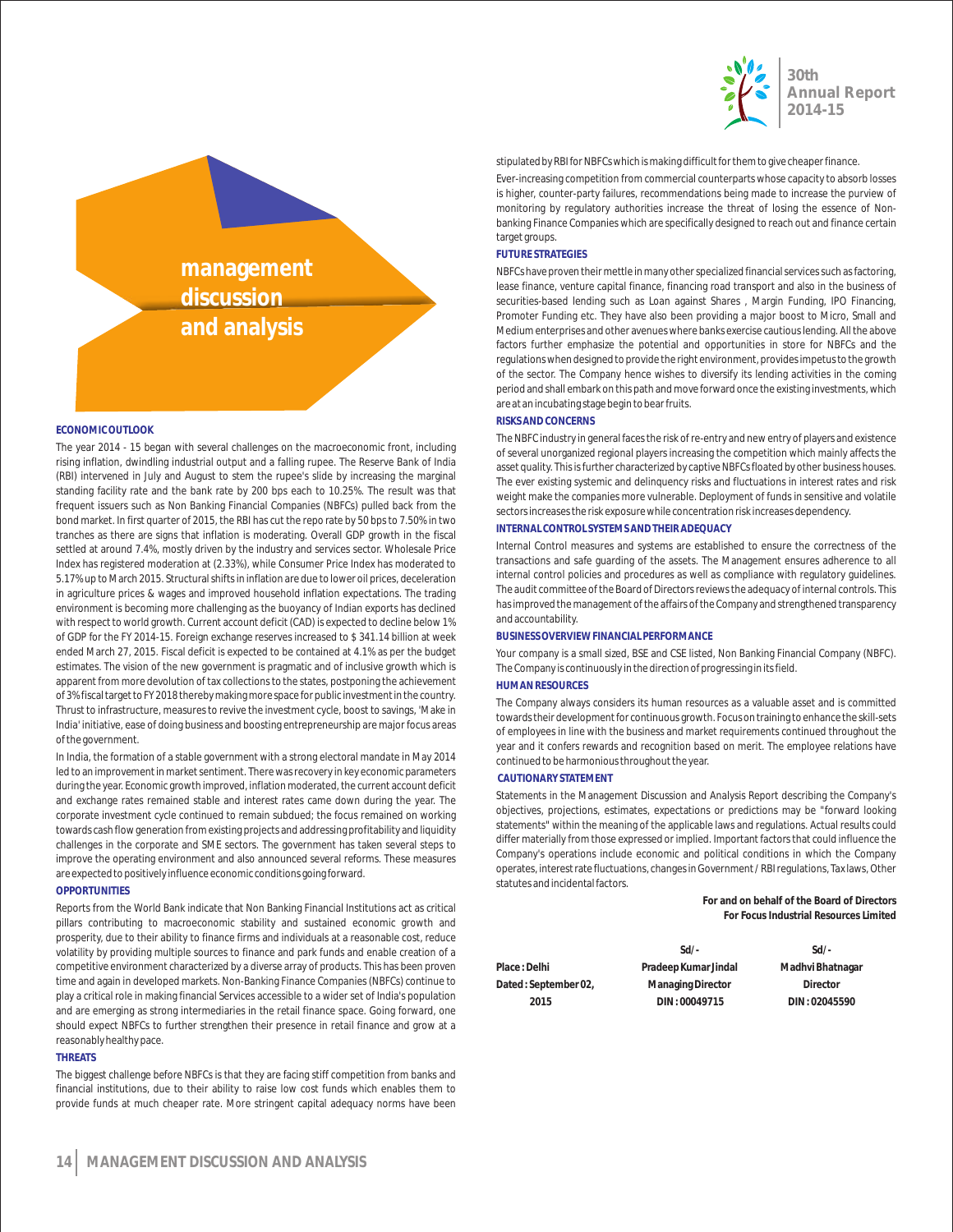



#### **INTRODUCTION**

The Securities and Exchange Board of India (SEBI) regulates Corporate Governance Practices of Companies Listed on the Indian Stock Exchanges. These regulations are notified under Clause 49 of the Listing Agreement of all the Stock Exchanges. This clause specifies the standards that Indian Companies have to Comply and the disclosures that they have to make with regards to Corporate Governance. Your Company has established systems and procedures to comply with the amended provisions of the Code of Corporate Governance and is complying with the same in its letter and spirit.

#### **COMPANY'S PHILOSOPHY ON CORPORATE GOVERNANCE:**

Corporate Governance is based on the principles of equity, fairness, integrity, transparency, accountability and commitment to values. Good governance practices stem from the culture and mindset of the organization. We follow the policy of continual disclosure of accurate financial and corporate information on our website to ensure investors' awareness and protection.

Our Board consists of experienced and participative independent directors which ensures independent and unbiased decision making process. Independent Directors play a critical role in providing balance to the Board processes by bringing independent opinions and a fresh point of view on strategic and tactical issues and comparative performance /standing of the Company vis-à-vis the others. The system supports them by disseminating high quality information, well structured agenda and a professional and well resourced secretarial team.

At FIRL, we are committed to meet the aspirations of all our stakeholders. This is demonstrated in shareholder returns, high credit ratings, governance processes and an entrepreneurial performance focused work environment.

Our Corporate Governance philosophy is based on the following principles:<br>• Satisfy the spirit of the law and not just the letter of the law.

- 
- Corporate Governance standards should go beyond the law.
- **e** Be transparent and maintain a high degree of disclosure levels.
- $\bullet$  Have a simple and transparent corporate structure driven solely by business needs. lHave a simple and transparent corporate structure driven solely by business needs. Management is the trustee of the shareholders' capital and not the owner.
- 

#### **BOARD OF DIRECTORS:**

The Company, Focus Industrial Resources Limited (FIRL) has a very balanced and diverse Board of Directors, constituted in compliance with the Companies Act, 2013 and listing agreement entered into with Stock Exchanges and in accordance with good corporate governance practices which primarily takes care of the business needs and stakeholders' interest. The Non-executive Directors including Independent Directors on the Board are experienced, competent and highly renowned persons from the fields of finance, economics, law, governance etc. They take active part at the Board and Committee Meetings by providing valuable guidance to the Management on various aspects of business, policy direction,

governance, compliance etc. and play critical role on strategic issues, which enhances the transparency and add value in the decision making process of the Board of Directors.

#### **COMPOSITION:**

The Board is headed by the Executive Chairman, Mr. P.K. Jindal and comprises of persons with considerable professional experience in their respective fields. The Board consists of Three Non-Executive Directors, two of whom are Independent Directors.

The composition of the Board also complies with the provisions of the Companies Act, 2013 and the Listing Agreement. As at the end of corporate financial year 2015, the total Board strength comprises of the following:

| Mr. Pradeep Kumar Jindal<br>Managing Director<br>Independent Director<br>Mr. Ashok Kumar Gupta<br>Independent Director<br>Ms. Madhvi Bhatnagar<br>Non Executive Director<br>Mr. S.K.Dash | <b>NAME</b> | <b>POSITION</b> |
|------------------------------------------------------------------------------------------------------------------------------------------------------------------------------------------|-------------|-----------------|
|                                                                                                                                                                                          |             |                 |
|                                                                                                                                                                                          |             |                 |
|                                                                                                                                                                                          |             |                 |
|                                                                                                                                                                                          |             |                 |

None of the Directors have any inter-se relation among themselves and any employees of the Company.

#### **NUMBER OF BOARD MEETINGS:**

During the financial year ended 31st March, 2015, Eight Board meetings were held on the following dates:

#### **Dates of Board Meetings held during the FY 2014-15**

| April 21, 2014                       | May 30, 2014 | July 9, 2014      | August 13, 2014 |
|--------------------------------------|--------------|-------------------|-----------------|
| September 05, 2014 November 14, 2014 |              | February 13, 2015 | March 30, 2015  |

The Board meets at least once in a quarter to review the quarterly financial results and operations of the Company. In addition to the above, the Board also meets as and when necessary to address specific issues relating to the business.

The maximum time gap between any two Board Meetings did not exceed 120 days. The requisite quorum was present in all the meetings.

**SEPERATE MEETING OF INDEPENDENT DIRECTORS:**

As stipulated by the Code of Independent Directors under the Companies Act, 2013 and the Listing Agreement, a separate meeting of the Independent Directors of the Company was held on 13th February, 2015 to review the performance of Non-independent Directors and the Board as whole. The Independent Directors also reviewed the quality, content and timeliness of the flow of information between the Management and the Board and its Committees which is necessary to effectively and reasonably perform and discharge their duties.

#### **OTHER DIRECTORSHIPS ETC.:**

None of the Directors is a Director in more than 10 Public Limited Companies or acts as an Independent Director in more than 7 Listed Companies. Further, none of the Director acts as a member of more than 10 committees or acts as a chairman of more than 5 committees across all Public Limited Companies in which he is a Director.

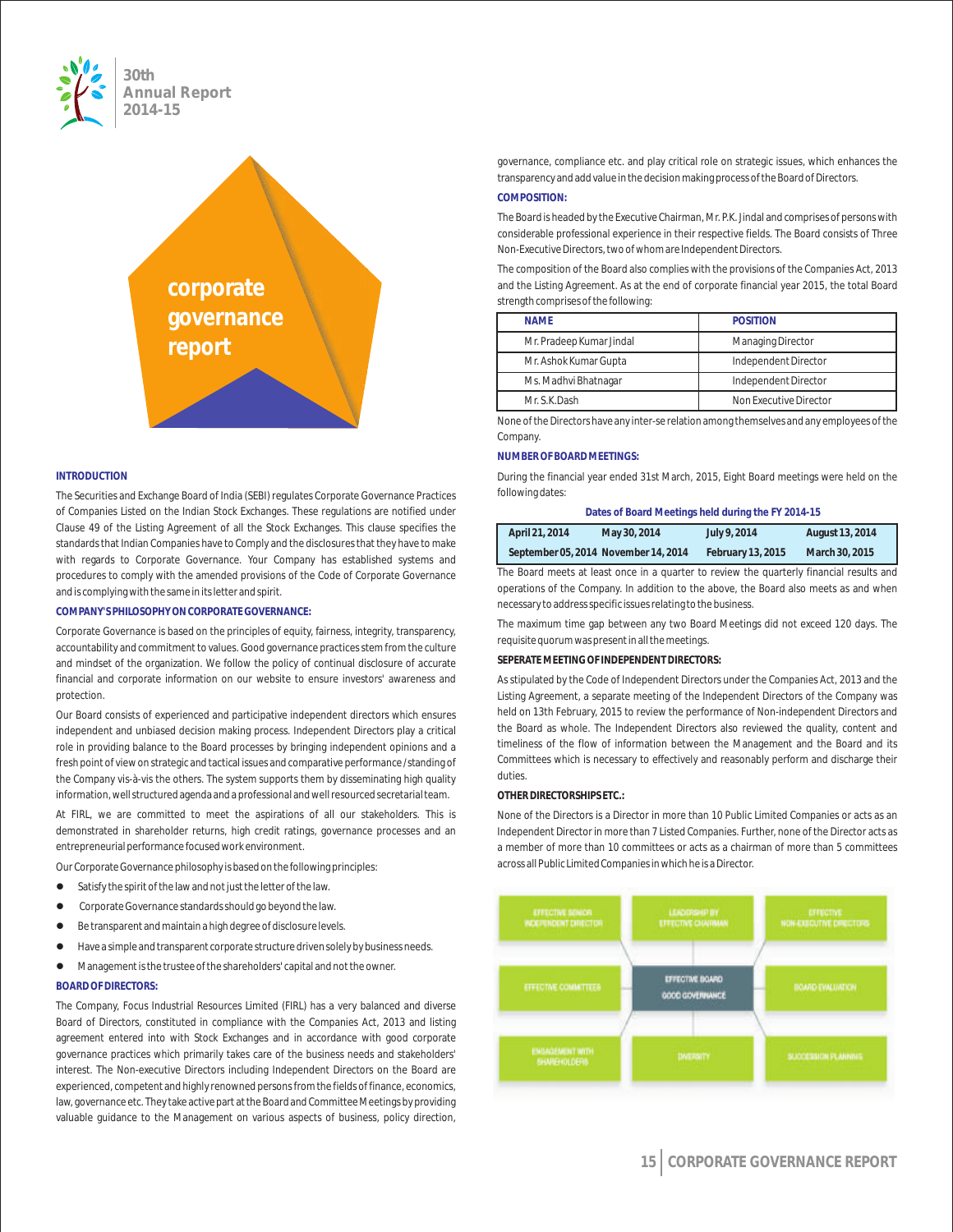

#### **ATTENDANCE AT THE BOARD MEETINGS / AGM DURING THE FY ENDED MARCH 31, 2015 AND NUMBER OF DIRECTORSHIPS / COMMITTEE MEMBERSHIPS HELD BY THE DIRECTORS IN OTHER COMPANIES:**

The details of the composition, nature of Directorship, the number of meetings attended and the directorships in other Companies of the Directors of the Company are detailed below.

| SI.<br>NO. | Name of<br><b>Board Meetings</b><br>Attendance<br>at Last AGM<br>Director<br>(30.09.2014) |                                 | No. of<br>other<br>Directorships | No.of Committee/ Memberships<br>other than FIRL as on<br>31.03.2015 |                |              |     |
|------------|-------------------------------------------------------------------------------------------|---------------------------------|----------------------------------|---------------------------------------------------------------------|----------------|--------------|-----|
|            |                                                                                           | Held<br>during<br>the<br>tenure | in other<br>Attended<br>as on    | Companies<br>(31.03.2015)                                           | As<br>Chairman | As<br>Member |     |
| 1.         | Mr. Pradeep<br>Kumar Jindal<br>(Managing<br>Director)                                     | 08                              | 08                               | Present                                                             | 8              | Nil          | 1   |
| 2.         | Mr. S. K.Dash<br>(Non<br><b>Executive</b><br>Director)                                    | 08                              | 08                               | Present                                                             | $\theta$       | Nil          | Nil |
| 3.         | Ms. Madhvi<br>Bhatnagar<br>(Independent<br>Director)                                      | 08                              | 08                               | Present                                                             | $\theta$       | Nil          | Nil |
| 4.         | Mr. Ashok<br>Kumar Gupta<br>(Independent<br>Director)                                     | 08                              | 08                               | Present                                                             | 4              | Nil          | Nil |

 $\rightarrow$  Excludes Directorship in Foreign Companies and Companies Registered under Section 8 of the Companies Act, 2013.

→ As per Listing Agreement, Committee here means "Audit Committee" and "Nomination and Remuneration Committee "of Public Limited Companies (whether listed or not) and excludes the Committee positions held in Focus Industrial Resources Limited.

#### **INFORMATION SUPPLIED TO THE BOARD / COMMITTEES:**

The Board has complete access to any information within the Company which includes

- following information as specified in Annexure IA to the Clause 49 of the Listing Agreement:<br>● Annual operating plans of businesses and budgets and any update thereof. lAnnual operating plans of businesses and budgets and any update thereof.
- Capital budgets and any updates thereof.<br>Quarterly results of the Company.
- 
- Minutes of the Meetings of the Board and all other Committees of the Board.
- lMinutes of the Meetings of the Board and all other Committees of the Board. The information on recruitment and remuneration of senior officers just below the Board level, including the appointment or removal, if any, of Chief Financial Officer and
- lCompany Secretary. Show cause, demand, prosecution notices and penalty notices, which are materially
- limportant. Any material default in financial obligations to and by the Company, or substantial nonpayment for services rendered by the Company<br>Details of any joint venture or collaboration agreement
- 
- Details of any joint venture or collaboration agreement<br>● Transactions that involve substantial payment towards goodwill, brand equity or intellectual property Significant developments in human resources/employee
- lrelations front Sale of material nature of investments, subsidiaries, assets, which is not in the normal
- lcourse of business Quarterly details of foreign exchange exposures and the steps taken by Management
- to limit the risks of adverse exchange rate movement, if material<br>● Non compliance of any regulatory, statutory nature or listing requirements and shareholders service such as non-payment of dividend, delay in share transfer, etc.
- Other materially important information.

#### **COMPLIANCE WITH APPLICABLE LAWS**

**CODE OF CONDUCT:** The Company has a robust system in place for monitoring of various statutory and procedural compliances. The Board periodically reviews the status of Statutory, Policy & Procedural compliances to ensure proper compliance of all laws applicable to the Company.

As per Clause 49 of the Listing Agreement, the Company has laid down a Code of Conduct for its Board Members, Senior Management Personnel and Designated Employees of the Company. The Code is available on our website, www.focuslimited.in. All the members of the Board, the Senior Management Personnel and designated employees have affirmed compliance to the Code as on 31st March, 2015.

The Chairman & Managing Director has confirmed the compliance of code of conduct and as required under Sub-clause II (E) of Clause 49 of the listing agreements and provided a declaration as under:

"In accordance with Sub-clause II (E) of Clause 49 of the Listing Agreement with the Stock Exchanges, I hereby confirm that, all the Directors and the Senior Management Personnel of the Company have affirmed compliance with the code of conduct applicable to them, for the year April to March, 2015".

#### **CODE OF CONDUCT FOR PREVENTION OF INSIDER TRADING:**

The Company adopted a New Code of Conduct for Prevention of Insider Trading in accordance with the Securities Exchange Board of India (Prohibition of Insider Trading) (Amendment) Regulations, 2011. , the Company has formulated a comprehensive Code for Prevention of Insider Trading to preserve the confidentiality and to prevent misuse of unpublished price sensitive information. Every director, officer and designated employees of the Company has a duty to safeguard the confidentiality of all such information obtained in the course of his or her work at the company and not to misuse his or her position or information regarding the Company to gain personal benefit or to provide benefit to any third party. The code lays down guidelines and procedures to be made while dealing with the shares of the Company and the consequences of non- compliance.

#### **COMMITTEES OF THE BOARD:**

As on 31 March 2015, the Company had three committees of the Board of Directors - Audit Committee, Nomination and Remuneration Committee, Shareholders / Investors Grievance Committee:

The minutes of all Board and Committee meetings are placed before the Board and noted by the Directors at the Board meetings. The role, composition and terms of reference of Audit Committee, Nomination and Remuneration Committee, Shareholders / Investors Grievance Committee including the number of meetings held during the year ended 31 March, 2015 and the related attendance are as follows:

#### **AUDIT COMMITTEE:**

The Audit Committee of the Company was constituted in the year 2002. The present terms of reference of the Audit Committee includes the powers as laid out in Clause 49(III)(C) and role as stipulated in Clause 49(III)(D) of the Listing Agreement with the Stock Exchanges. The Audit Committee also reviews information as per the requirement of Clause 49 (III)(E) of the Listing Agreement. The terms of the Committee are also aligned as per the provisions of Section 177 of the Companies Act, 2013.

#### **THE TERMS OF REFERENCE OF AUDIT COMMITTEE ARE BRIEFLY DESCRIBED BELOW:**

- Review Company's financial reporting process and the disclosure of its financial information to ensure that the financial statement is correct, sufficient and credible
- land also to examine the financial statement and the auditors' report thereon;. Review with the management, of the annual financial statements before submission to the Board for approval, with particular reference to:

(a) Matters required to be included in the Director's Responsibility Statement forming part of the Board's report in terms of clause (c) of sub-section 3 of Section 134 of the Companies Act, 2013 or any amendment or re-enactment thereof; Any changes in accounting policies and practices and reasons thereof;

(b) Changes, if any, in accounting policies and practices and reasons for the same;

(c) Major accounting entries involving estimates based on the exercise of judgment by management;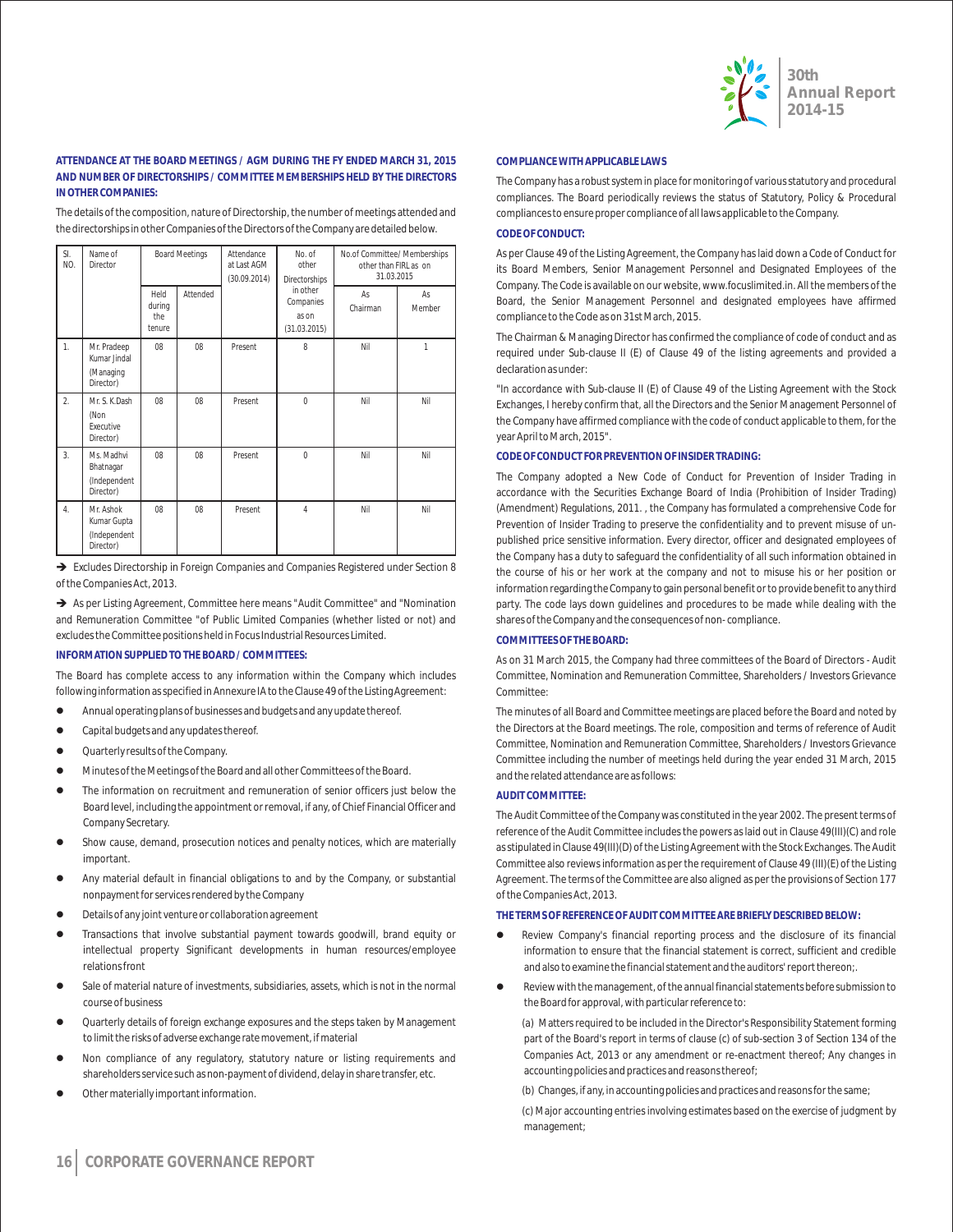

(d) Significant adjustments made in the financial statements arising out of audit findings;

(e) Compliance with listing and other legal requirements relating to financial statements;

(f) Any related party transaction;

- 
- l(g) Qualifications in the draft audit report. Review with the management of the quarterly financial statements before submission
- lto the Board for approval. Recommending to the Board, the appointment, re-appointment, terms of appointment/ re-appointment, fixation of audit fees and, if required, the replacement
- lor removal of the Auditor;. Reviewing with the Management, performance of Statutory and Internal Auditors,
- ladequacy of the internal control systems; Review of the adequacy of internal audit function, if any, including the structure of the internal audit department, staffing and seniority of the official heading the department, reporting structure coverage and frequency of internal audit;<br>Discussion with internal auditors on any significant findings and follow up thereon.
- 
- Evaluation of internal financial controls and risk management systems;
- lEvaluation of internal financial controls and risk management systems; Reviewing the findings of any internal investigations by the internal auditors into matters where there is suspected fraud or irregularity or a failure of internal control
- lsystems of a material nature and reporting the matter to the Board. To review the functioning of the Whistle Blower/Vigil Mechanism; Details of establishing the Vigil Mechanism have been disclosed on the Company's website and
- lin the Director's Report; Approval of appointment of CFO (i.e., the whole-time Finance Director or any other person heading the finance function or discharging that function) after assessing the
- lqualifications, experience and background, etc. of the candidate; Other matters as may be prescribed from time to time to be dealt with or handled by the Audit Committee pursuant to provisions of the Companies Act, 2013, the Rules framed thereunder, the Listing Agreements entered into with the Stock Exchanges where the securities of the Company are listed and the guidelines, circulars and notifications issued by Securities and Exchange Board of India ("SEBI")/Ministry of
- lCorporate Affairs ("MCA") from time to time. Carrying out any other function as may be assigned to the Committee by the Board from time to time:

#### **Composition & Attendance at the Meeting**

The composition of the Audit Committee and details of meetings attended by the Members of the Audit Committee during the financial year 2015 are given below:

The details of the attendance of Directors at Audit Committee meeting during the financial year are as under:

| <b>Directors</b>            | Position<br>held in<br>Committee | Independent/<br>Executive / Non-<br><b>Fxecutive</b><br>Director | Number of<br>Audit<br>Committee<br>Meeting (s)<br>held | Number of<br>Audit<br>Committee<br>Meeting (s)<br>Attended |
|-----------------------------|----------------------------------|------------------------------------------------------------------|--------------------------------------------------------|------------------------------------------------------------|
| Mr. S.K.Dash                | Chairperson                      | Non Executive<br>Director                                        | 6                                                      | 6                                                          |
| Mr. Pradeep<br>Kumar Jindal | Member                           | <b>Fxecutive</b><br>Director                                     | 6                                                      | 6                                                          |
| Ms. Madhavi<br>Bhatnagar    | Member                           | Independent<br>Director                                          | 6                                                      | 6                                                          |
| Mr. Ashok<br>Kumar Gupta    | Member                           | Independent<br>Director                                          | 6                                                      | 3                                                          |

During the year under review, the committee met six times, i.e. May 30 ,2014; July 9,2014; August 13,2014; November 14,2014; February 13,2015 and March 30, 2015. Company Secretary, acts as the Secretary to the Committee. The Chairman of the Audit Committee was

present in the last Annual General Meeting to answer the shareholders queries. **NOMINATION AND REMUNERATION COMMITTEE(Formerly Remuneration Committee):**

During the year, at a meeting of the Board of Directors of the Company held on 5th September ,2014 in compliance with the provisions of the Companies Act, 2013 and the Listing Agreement, the Board has renamed its "Remuneration Committee" as the "Nomination and Remuneration Committee".

#### **TERMS OF REFERENCE:**

The brief terms of reference of the Nomination and Remuneration Committee, inter alia,

- linclude the following: Formulation of the criteria for determining qualifications, positive attributes and independence of a director and recommend to the Board a policy, relating to the remuneration of the directors, key managerial personnel and other employees;<br>Formulation of criteria for evaluation of Independent Directors and the Board;
- 
- lFormulation of criteria for evaluation of Independent Directors and the Board; Identifying persons who are qualified to become directors and who may be appointed in senior management in accordance with the criteria laid down, and recommend to the Board their appointment and removal.

#### **Composition & Attendance at the Meeting**

The composition of the Nomination and Remuneration Committee and details of meetings attended by the Members of the Nomination and Remuneration Committee during the financial year 2015 are given below:

| <b>Directors</b>            | Position<br>held in<br>Committee | Independent/<br>Fxecutive /<br>Non-Executive<br>Director | Number of<br>Nomination<br>and<br>Remuneration<br>Committee<br>Meeting (s)<br>held | Number of<br>Nomination<br>and<br>Remuneration<br>Committee<br>Meeting (s)<br>Attended |
|-----------------------------|----------------------------------|----------------------------------------------------------|------------------------------------------------------------------------------------|----------------------------------------------------------------------------------------|
| Ms.<br>Madhavi<br>Bhatnagar | Chairperson                      | Independent<br>Director                                  | 4                                                                                  | 4                                                                                      |
| Mr.<br>S.K.Dash             | Member                           | Non Executive<br>Director                                | 4                                                                                  | 4                                                                                      |
| Mr. Ashok<br>Kumar<br>Gupta | Member                           | Independent<br>Director                                  | 4                                                                                  | 4                                                                                      |

During the year under review, the committee met Four times, i.e. May 30, 2014 ; August 21 ,2014, November 14,2014; and February 13,2015. The minutes of the Meeting of Committee forms part of the documents placed before the Meetings of the Board.

#### **REMUNERATION POLICY:**

The Company's remuneration policy is based on the fundamental rule of rewarding performances as against earmarked objectives. The policy aims at attracting and retaining high caliber talent and ensures equity, fairness and consistency in rewarding the employees.

The annual variable pay of senior managers is linked to the Company's performance in general and the performance of their functions/business units for the relevant year is measured against specific major performance areas which are closely aligned to the Company's objectives.

#### **DETAILS OF REMUNERATION PAID TO THE DIRECTORS OF THE COMPANY ARE AS FOLLOWS: MANAGING DIRECTOR:**

Our Company being a Public Company, the appointment of Directors and payment of their remuneration are decided by Board as per the Articles of Association of the Company. The remuneration paid to the Managing Director was as per the terms and conditions of their appointment.

#### **INDEPENDENT DIRECTORS:**

The Independent Directors play a pivotal role in safeguarding the interests of the investors at large by playing an appropriate control role. Their contribution to the Board processes and valuable strategic insights from time to time; their active involvement and engagement with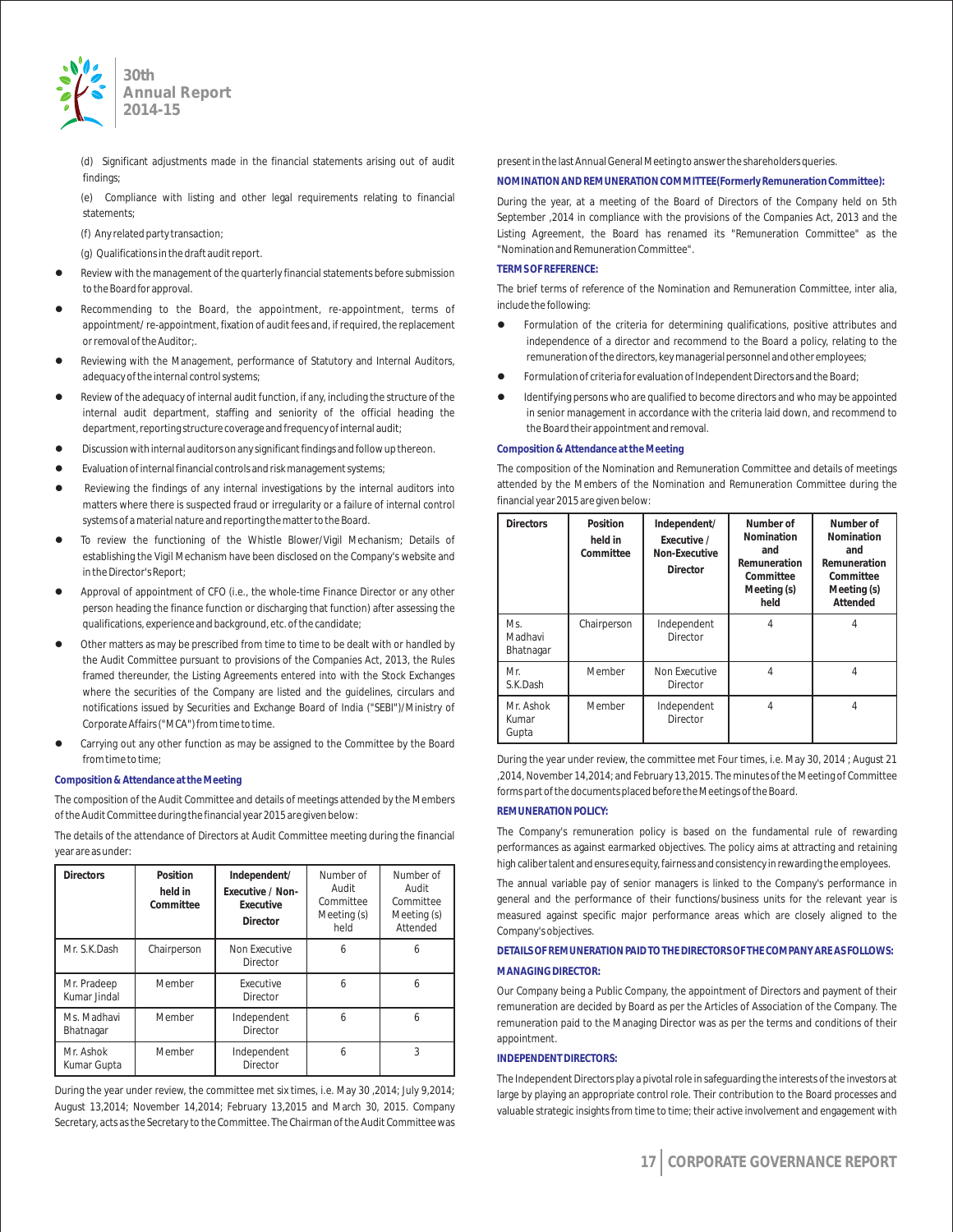

the Company's business as well as independent views ensure the highest level of governance. The Independent Directors bring in their invaluable experience and expertise which help deliberations at FIRL's Board.

#### **SHAREHOLDERS / INVESTORS GRIEVANCE COMMITTEE:**

The Board of Directors of the Company has constituted the Shareholders/ Investors Grievance Committee which is chaired by a Non-Executive Director/ Independent Directors.

#### **TERMS OF REFERENCE:**

The brief terms of reference of the Shareholders / Investors Grievance Committee, inter alia, include the following:

The Committee focuses primarily on monitoring expeditious redressal of investors / stakeholders grievances and also function in an efficient manner that all issues / concerns stakeholders are addressed / resolved promptly.

#### **Composition & Attendance at the Meeting**

The composition of the Shareholders / Investors Grievance Committee and details of meetings attended by the Members of the Shareholders / Investors Grievance Committee during the financial year 2015 are given below:

| <b>Directors</b> | Position    | Independent/  | Number of           | Number of    |
|------------------|-------------|---------------|---------------------|--------------|
|                  | held in     | Fxecutive /   | <b>Shareholders</b> | Shareholders |
|                  | Committee   | Non-Executive | /Investors          | / Investors  |
|                  |             | Director      | Grievance           | Grievance    |
|                  |             |               | Committee           | Committee    |
|                  |             |               | Meeting (s)         | Meeting (s)  |
|                  |             |               | held                | Attended     |
| Ms.              | Chairperson | Independent   | 4                   |              |
| Madhavi          |             | Director      |                     |              |
| Bhatnagar        |             |               |                     |              |
| Mr. S.K.Dash     | Member      | Non Executive | 4                   |              |
|                  |             | Director      |                     |              |

During the financial year 2014-15, the Committee met four times on 30 May,2014; 13 August, 2014; 14 November, 2014 and 13 February, 2015. Your Company received nil complaints from shareholders during the year.

No requests for transfer/ transmission/ dematerialization of shares were pending as on 31 March, 2015.

#### **GENERAL BODY MEETINGS:**

The venue and the time of the last three Annual General Meetings of the Company are as follows:

| AGM              | Location                                                                                                               | Date                 | Time         | No. of special<br>resolutions set<br>out at the AGM |
|------------------|------------------------------------------------------------------------------------------------------------------------|----------------------|--------------|-----------------------------------------------------|
| 27 <sup>th</sup> | At the<br>Registered<br>Office of the<br>Company                                                                       | September<br>18.2012 | 12.30<br>P.M | No Special<br>Resolution<br>was passed.             |
| 28 <sup>th</sup> | At the<br>Registered<br>Office of the<br>Company                                                                       | September<br>30.2013 | 12.00<br>P.M | No Special<br>Resolution<br>was passed.             |
| 29 <sup>th</sup> | Shalimar Bagh<br>Club, Plot No-9,<br>B-Block.<br>Community<br>Centre, Club<br>Road, Shalimar<br>Bagh, Delhi-<br>110088 | September<br>30.2014 | 12.30<br>P.M | No Special<br>Resolution<br>was passed.             |

No special resolution was put through postal ballot during the financial year 2014-15 and none of the business is proposed to be conducted in the ensuing Annual General Meeting through Postal Ballot.

#### **VIGIL MECHANISM/WHISTLE BLOWER POLICY**



Pursuant to clause 49 of Listing Agreement and as per applicable provisions of section 177 of the Companies Act, 2013 requires every listed company shall establish a Whistle Blower policy / Vigil Mechanism for the directors and employees to report genuine concerns or grievances about unethical behavior, actual or suspected fraud or violation of the company's Code of Conduct or Ethics Policy. The Company has adopted a Code of Conduct for Directors and Senior Management Executives ("the Code"), which lays down the principles and standards that should govern the actions of the Company and its employees. Any actual or potential violation of the Code, howsoever insignificant or perceived as such, would be a matter of serious concern for the Company. Such a vigil mechanism shall provide for adequate safeguards against victimization of directors and employees who avail of such mechanism and also make provisions for direct access to the Chairperson of Audit Committee in exceptional cases.

#### **SUBSIDIARY COMPANIES**

The Company did not have any subsidiary company during the year 2015.

#### **DISCLOSURES:**

#### **1. DISCLOSURES ON MATERIALLY SIGNIFICANT RELATED PARTY TRANSACTIONS:**

#### Disclosures on materially significant related party transactions:

Details of related party transactions as specified in Accounting Standard 18 of the Companies (Accounting Standards) Rules, 2006 have been reported in the Notes to the Accounts.

The Company has not entered into any transactions of material nature with any of its related parties that may have potential conflict with the interest of the Company.

#### **2. DETAILS OF NON-COMPLIANCE(S) BY THE COMPANY:**

 The Company has complied with the requirements of regulatory / statutory authorities on capital market and no penalties or strictures have been imposed on the Company by the Stock Exchanges or on any matter relating to the capital markets during the last three years.

#### **3. DISCLOSURE OF ACCOUNTING TREATMENT:**

The Company in the preparation of financial statements has followed the treatment laid down in the Accounting standards prescribed by the Institute of Chartered Accountants of India. There are no audit qualifications in the Company's financial statements for the year under review.

#### **4. DETAILS OF COMPLIANCE WITH MANDATORY REQUIREMENTS OF CLAUSE 49 OF THE LISTING AGREEMENT:**

The Company has fully complied with all the mandatory requirements prescribed under Clause 49 of the Listing Agreement and has adopted all suggested items to be included in the Report on Corporate Governance.

#### **5. WHISTLE BLOWER POLICY:**

The Company has formulated Whistle Blower Policy for employees to report to the management about the unethical behaviour, fraud or violation of Company's code of conduct. The mechanism provides for adequate safeguard to the victimized employees and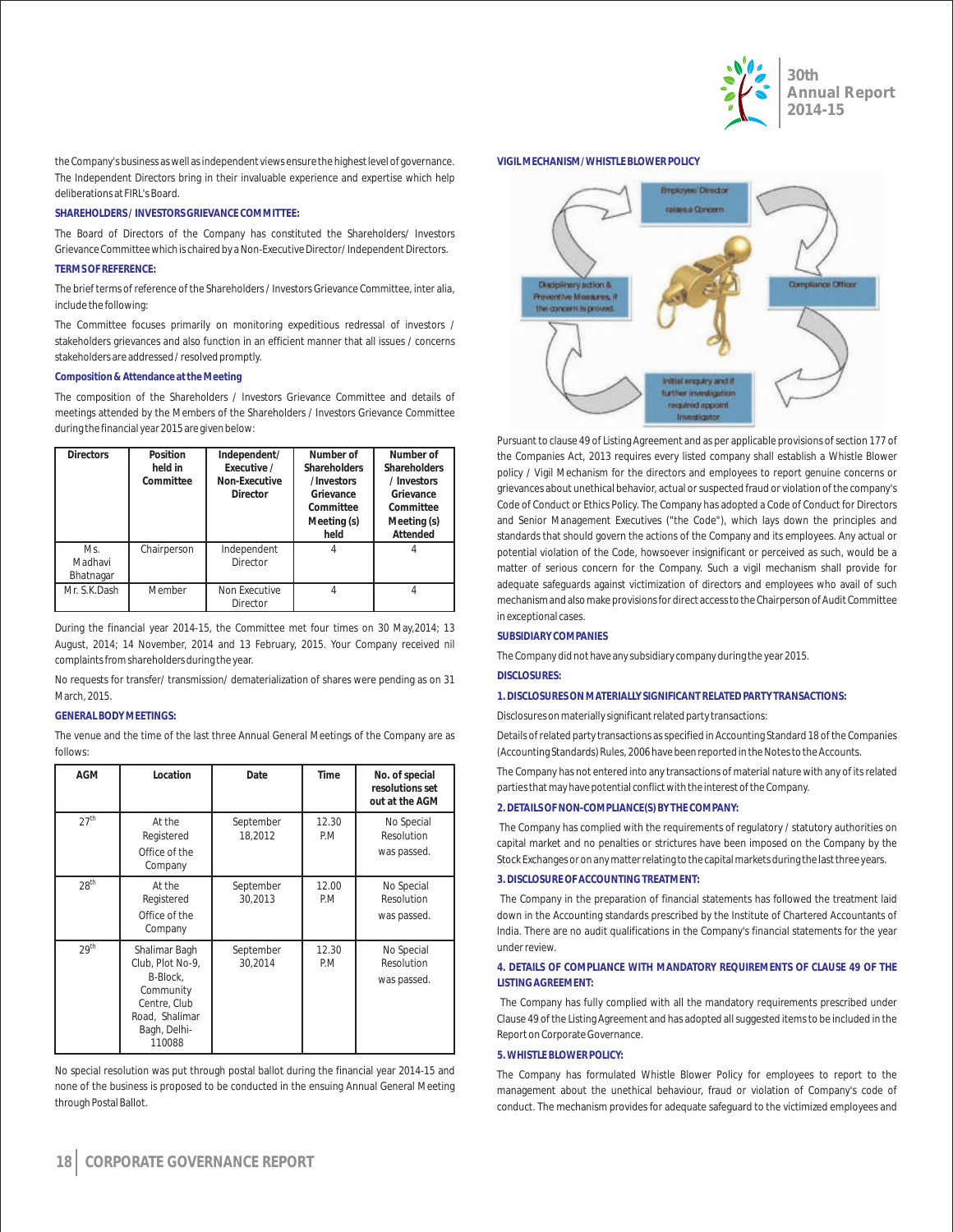

spreads the way to curb those practices being followed in the office premises. None of the personnel of the Company has been denied access to the Audit Committee.

#### **6. RISK MANAGEMENT:**

As required by revised Clause 49 of the listing agreement effective from October 1, 2014, the Risk Management Policy has been formulated by Company.

#### **MANAGEMENT DISCUSSION AND ANALYSIS:**

This annual report has a detailed section on Management Discussion and Analysis.

#### **MEANS OF COMMUNICATION:**

- (a) The approved financial results are forwarded to the Stock Exchange and are published in the leading English and Regional newspapers.
- (b) The results of the Company are also posted up on the Company's corporate website: www.focuslimited.in.
- (c) All important information pertaining to the Company is also mentioned in the Annual Report of the Company which is circulated to the members and others entitled thereto for each financial year.
- (d) Your Company provides necessary information to the Stock Exchanges in terms of the Listing Agreement and other rules and regulations issued by the Securities Exchange Board of India.
- (e) As per the newly inserted Clause 54 of the Listing Agreement, the Company has maintained functional website www.focuslimited.in containing basic information about the Company e.g. details of its business, financial information, shareholding pattern, compliance with Corporate Governance, contact information of the designated officials of the Company who are responsible for assisting and handling investor grievances, etc. and the same are updated at any given point of time.

#### **GREEN INITIATIVE IN CORPORATE GOVERNANCE:**

The Company has since the last three years in line with the 'Green Initiative' circulars issued by Ministry of Corporate Affairs (MCA) effected electronic delivery of Notice of Annual General Meeting and Annual Report previously to those shareholders whose email ids were registered with the respective Depository Participants and downloaded from the depositories viz. National Securities Depository Limited (NSDL)/ Central Depository Services (India) Limited (CDSL). Securities and Exchange Board of India (SEBI) have also in line with the MCA circulars and as provided in Clause 32 of the Listing Agreement executed with the stock exchanges, permitted listed entities to supply soft copies of full annual reports to all those shareholders who have registered their email addresses for the purpose. The Companies Act, 2013 and the underlying rules also permit the dissemination of financial statements in electronic mode to the shareholders. Your Directors are thankful to the shareholders for actively participating in the green initiative and seek your continued support for implementation of the green initiative.

#### **CEO/ CFO CERTIFICATION:**

As required by Clause 49 IX of the Listing Agreement, the CEO/ CFO Certificate for the FY 2014-15 signed by Mr. Pradeep Kumar Jindal, Managing Director and Mr. Punit Seth, CFO was placed before the Board of Directors.

#### **GENERAL SHAREHOLDER INFORMATION**

#### **30TH ANNUAL GENERAL MEETING OF THE COMPANY:**

Date: Wednesday, 30th September, 2015

Venue: Shalimar Bagh Club, Plot No-9, B-Block, Community Centre, Club Road, Shalimar Bagh, Delhi- 110088

Time: 12.30 P.M.

#### **FINANCIAL CALENDAR:**

Financial year: 1st April to 31st March

For the year ended 31st March, 2015, results were announced on:

| Audited annual results for year ending<br>31 March, 2015 | May, 2015                  |
|----------------------------------------------------------|----------------------------|
| Mailing of annual reports                                | September, 2015            |
| Annual General Meeting                                   | September, 2015            |
| Unaudited first quarter financial results                | August, 2015               |
| Unaudited second quarter financial<br>results            | November, 2015 (Tentative) |
| Unaudited third quarter financial results                | February, 2016 (Tentative) |

#### **BOOK CLOSURE:**

The Register of Members and the Share Transfer Register will be closed from 26th Day of September, 2015 to 29th Day of September, 2015, (both days inclusive).

#### **DIVIDEND:**

No dividend is recommended for payment.

#### **LISTING:**

The Company's shares are listed on:

- BSE Limited (BSE)
- Scrip Code: 534757<br>● Calcutta Stock Exchange Association Limited (CSE)

#### Scrip Code: 10016123

The Company has paid the listing fees for the financial year 2015-16 to the Stock Exchange(s) on which Company's shares are listed. The Company has also paid custodian fees for the year 2015-16 to National Securities Depository Limited (NSDL) and Central Depository Services (India) Limited (CDSL).

#### **INTERNATIONAL SECURITIES IDENTIFICATION NUMBER (ISIN)**

ISIN is a unique identification number of traded scrip. This number has to be quoted in each transaction relating to the dematerialized securities of the Company. ISIN allocated to the Company by NSDL and CDSL is INE603E01023.

#### **STOCK PRICE DATA:**

The monthly high and low prices and volumes of your Company's shares at BSE and CSE for the year ended 31st March, 2015 are given as follows:

#### **Market Price Data for the year 2014-2015**

**BSE**

| <b>MONTH</b>      | OPEN (Rs.) | HIGH (Rs.) | (Rs.)<br>LOW | <b>CLOSE</b><br>(Rs.) | <b>VOLUME</b> |
|-------------------|------------|------------|--------------|-----------------------|---------------|
| APRIL'14          | 9          | 11.07      | 8.7          | 11.07                 | 8221          |
| <b>MAY'14</b>     | 11.62      | 21.86      | 11.62        | 21.86                 | 13985         |
| JUNF'14           | 22.25      | 28.4       | 22.25        | 27.35                 | 229195        |
| JULY'14           | 27.3       | 29.95      | 23.1         | 24                    | 379273        |
| AUG'14            | 23.85      | 27         | 22.6         | 24.3                  | 1236124       |
| SFP'14            | 23.8       | 29.8       | 23.8         | 26.7                  | 939168        |
| OCT'14            | 26.95      | 29         | 19.15        | 23                    | 311774        |
| <b>NOV'14</b>     | 20         | 22         | 15.6         | 19.65                 | 104936        |
| DEC <sup>14</sup> | 20.9       | 30.75      | 18.05        | 20                    | 624274        |
| JAN'15            | 23.95      | 25.9       | 12.7         | 13.15                 | 178575        |
| FEB'15            | 14.45      | 14.45      | 8.13         | 9.85                  | 151839        |
| <b>MAR'15</b>     | 9.85       | 12.6       | 9.85         | 12.6                  | 1280          |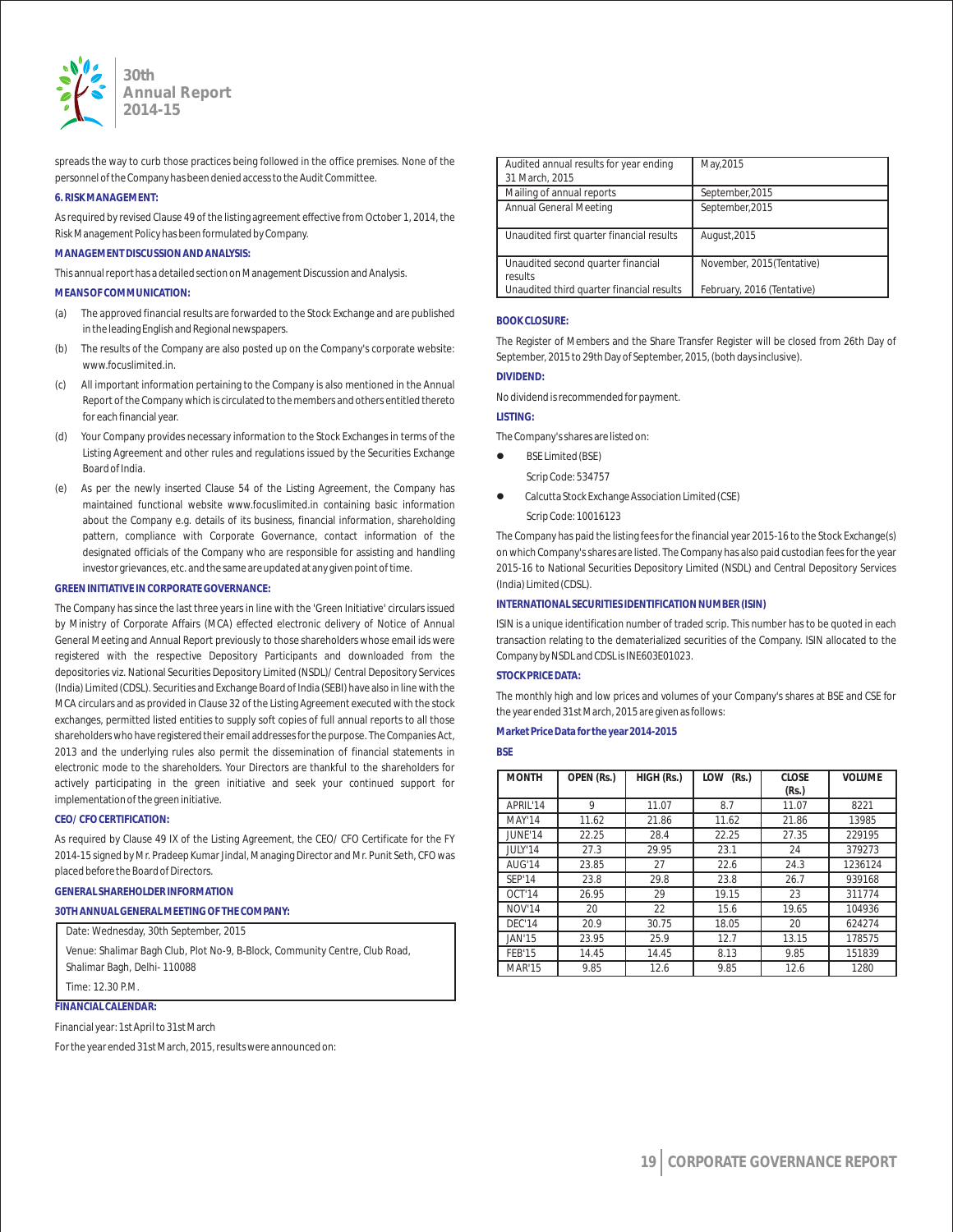



**SHARES VOLUME DATA 2014-15** 



#### **CSE**

| <b>MONTH</b>  | OPEN (RS)         | HIGH (RS) | LOW (RS) | CLOSING (RS) |
|---------------|-------------------|-----------|----------|--------------|
| APRIL'14      | <b>NOT TRADED</b> |           |          |              |
| <b>MAY'14</b> | <b>NOT TRADED</b> |           |          |              |
| JUNE'14       | <b>NOT TRADED</b> |           |          |              |
| JULY'14       | <b>NOT TRADED</b> |           |          |              |
| AUG'14        | <b>NOT TRADED</b> |           | ---      |              |
| <b>SFP'14</b> | <b>NOT TRADED</b> | ---       |          | ---          |
| OCT'14        | <b>NOT TRADED</b> |           |          |              |
| <b>NOV'14</b> | <b>NOT TRADED</b> |           |          |              |
| DFC'14        | <b>NOT TRADED</b> |           |          |              |
| JAN'15        | NOT TRADED        |           |          |              |
| <b>FEB'15</b> | <b>NOT TRADED</b> |           |          |              |
| <b>MAR'15</b> | <b>NOT TRADED</b> |           |          |              |

#### **SHARE TRANSFER SYSTEM**

The Company's shares are traded in the Stock Exchanges compulsorily in demat mode. The Company has appointed the M/s Beetal Financial & Computer Services (P) Ltd. registrar to handle the Demat share work w.e.f. 31st December, 2001.

#### **Distributionof shareholding as on March 31, 2015.**

| <b>NUMBER</b><br>OF<br><b>SHARES</b> | <b>NUMBER OF</b><br><b>SHARFHOLDERS</b> | % OF<br><b>SHAREHOLDERS</b> | <b>TOTAL</b><br>NO. OF<br><b>SHARES</b> | <b>AMOUNT</b> | % OF<br><b>SHARES</b> |
|--------------------------------------|-----------------------------------------|-----------------------------|-----------------------------------------|---------------|-----------------------|
| $1 - 5000$                           | 429                                     | 61.37                       | 33393                                   | 333930        | 0.2738                |
| $5001 -$<br>10000                    | 22                                      | 3.15                        | 17519                                   | 175190        | 0.1437                |
| $10001 -$<br>20000                   | 48                                      | 6.87                        | 70248                                   | 702480        | 0.5761                |
| $20001 -$<br>30000                   | 13                                      | 1.86                        | 33911                                   | 339110        | 0.2781                |
| $30001 -$<br>40000                   | 12                                      | 1.72                        | 42312                                   | 423120        | 0.3470                |
| 40001-<br>50000                      | 8                                       | 1.14                        | 38137                                   | 381370        | 0.3127                |
| $50001 -$<br>100000                  | 57                                      | 8.15                        | 431237                                  | 4312370       | 3.5364                |
| 100001-<br><b>ABOVE</b>              | 110                                     | 15.74                       | 11527442                                | 115274420     | 94.5322               |
| <b>TOTAL</b>                         | 699                                     | 100                         | 12194199                                | 121941990     | 100                   |



#### **Shareholding pattern as on March 31, 2015.**

| CATEGORY                                       | TOTAL NO.<br>OF SHARFS | % TO FOUITY |
|------------------------------------------------|------------------------|-------------|
| Promoters & Person acting in concert           | 7220232                | 59.21       |
| Public Financial Institution & Govt. Companies | Nil                    | Nil         |
| Banks, Financial Institutions Mutual Funds     | Nil                    | Nil         |
| Non Resident Indians                           | Nil                    | Nil         |
| <b>Bodies Corporate</b>                        | 1073648                | 8.80        |
| Others (Public)                                | 3900319                | 31.99       |
| Total                                          | 12194199               | 100         |

#### **Number of shares held in dematerialized as on March 31, 2015**

| Category    | NO. OF SHARES | % OF TOTAL CAPITAL ISSUED |
|-------------|---------------|---------------------------|
| <b>NSDL</b> | 10580737      | 86.769                    |
| <b>CDSL</b> | 1613462       | 13.231                    |
| TOTAL       | 12194199      | 100                       |

#### **COMPLIANCE WITH MANDATORY REQUIREMENTS**

- **•** The Company is fully complied with the applicable mandatory requirements of the Clause 49 of the Listing Agreement and has adopted all suggested terms to be included
- lin the Report on Corporate Governance. A secretarial audit report for the year 2014-15 carried out by Mr. Ankit Agarwal, Company Secretary in Practice annexed to the Directors Report and forms a part of the Annual Report.

#### **ADOPTION OF NON-MANDATORY REQUIREMENTS**

**I. The Board:**

a. The Company is headed by an Executive Chairman; and

b. All Independent Directors have adequate qualifications, expertise and experience which enable them to contribute effectively to the management of the Company.

- II. Shareholders Rights: The quarterly financial results of the Company are published in leading newspapers as mentioned under the heading 'Means of Communication' of the Report on Corporate Governance and also posted on the website of the Company. These results are not separately circulated to the shareholders.
- III. Training to Board Members: It is need based.
- IV. Mechanism for evaluating non-executive Board Members: Not yet adopted by the Company.
- V. Whistle Blower Policy: adopted by the Company.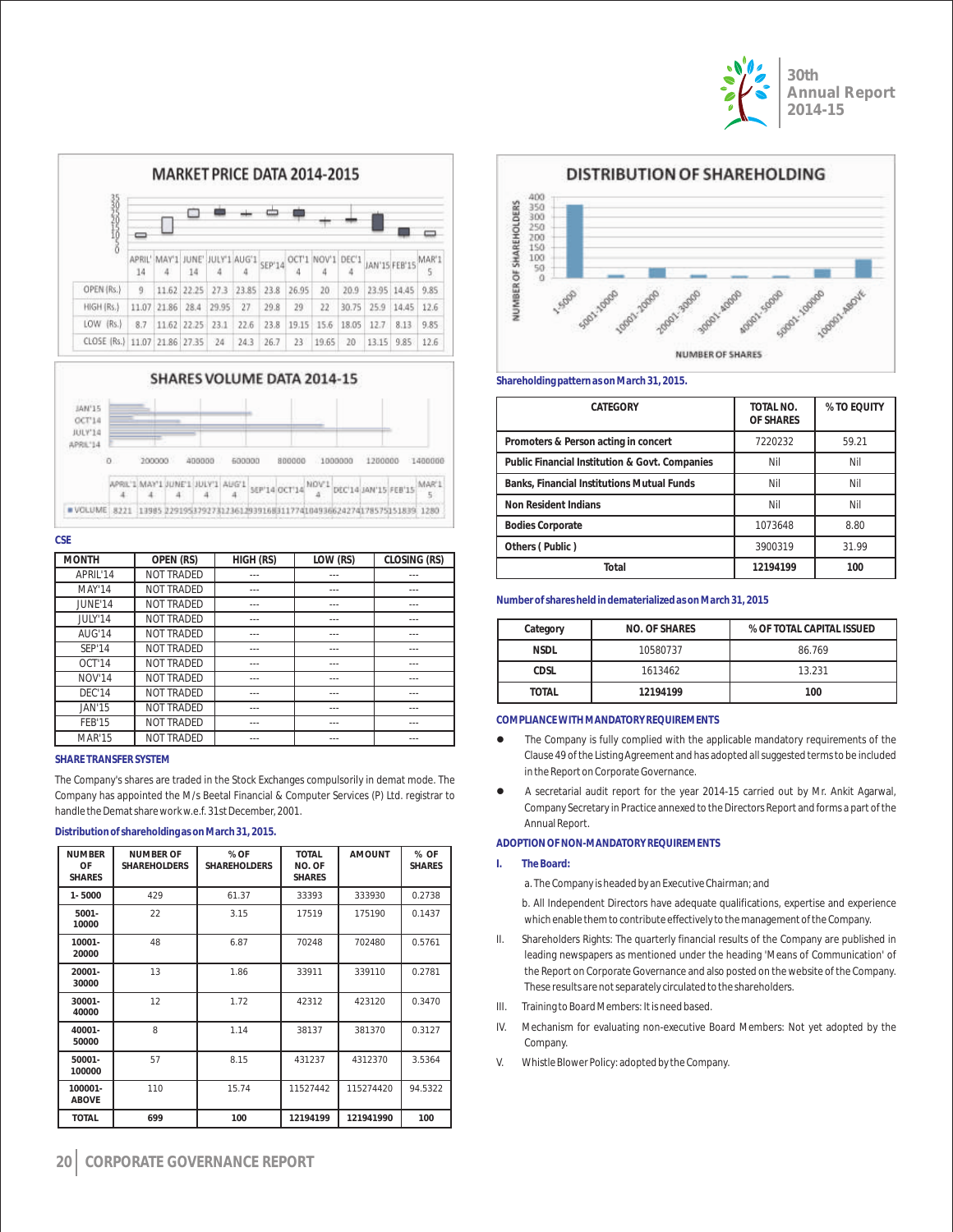

#### **OTHER INFORMATION:**

#### **CORPORATE IDENTIFICATION NUMBER (CIN)** : L15319DL1985PLC021348 **RECONCILIATION OF SHARE CAPITAL AUDIT:**

As stipulated by the Securities and Exchange Board of India, a qualified Practicing Company Secretary carries out the Reconciliation of Share Capital Audit to reconcile the total admitted capital with National Securities Depository Limited (NSDL) and Central Depository Services (India) Limited (CDSL) and the total issued and listed capital. This audit is carried out every quarter and the report thereon is submitted to the Stock Exchanges and is also placed before the Board of Directors. The audit, inter alia, confirms that the total listed and paid up capital of the Company is in agreement with the aggregate of the total number of shares in dematerialised form (held with NSDL and CDSL).

#### **ANNUAL LISTING FEE TO STOCK EXCHANGES**

The Company has paid Annual Listing Fee for the Financial Year 2015-16 to the respective Exchange.

#### **ANNUAL CUSTODIAL FEE TO DEPOSITORIES**

**REGISTRAR AND TRANSFER AGENT:** The Company has paid Annual Custodial Fee for the Financial Year 2015-16 to NSDL and CDSL.

Beetal Financial & Computer Services (P) Ltd is the Registrar and Transfer Agent of the Company. Shareholders, beneficial owners and depository participants (DPs) are requested

to send/ deliver the documents/ correspondence relating to the Company's share transfer activity etc. to Beetal Financial & Computer Services (P) Ltd, Registrar and Transfer Agent of the Company at the following addresses:

Beetal Financial & Computer Services (P) Ltd

Beetal House, 3rd Floor,

99, Near Dada Harsukh Das Mandir,

New Delhi- 110006.

www.beetalfinancial.com

#### **E-MAIL ID FOR INVESTOR'S GRIEVANCES:**

The e-mail address for investor grievance is investor@focuslimited.in.

The above exclusive e-mail iD is disclosed by the Company on its websites and all the various materials, correspondence, publications and communication to the shareholders at large.

**ADDRESS FOR CORRESPONDENCE**

Registered Office:

FOCUS INDUSTRIAL RESOURCES LTD.

104, Mukand House, Commercial Complex,

Azadpur, Delhi - 110033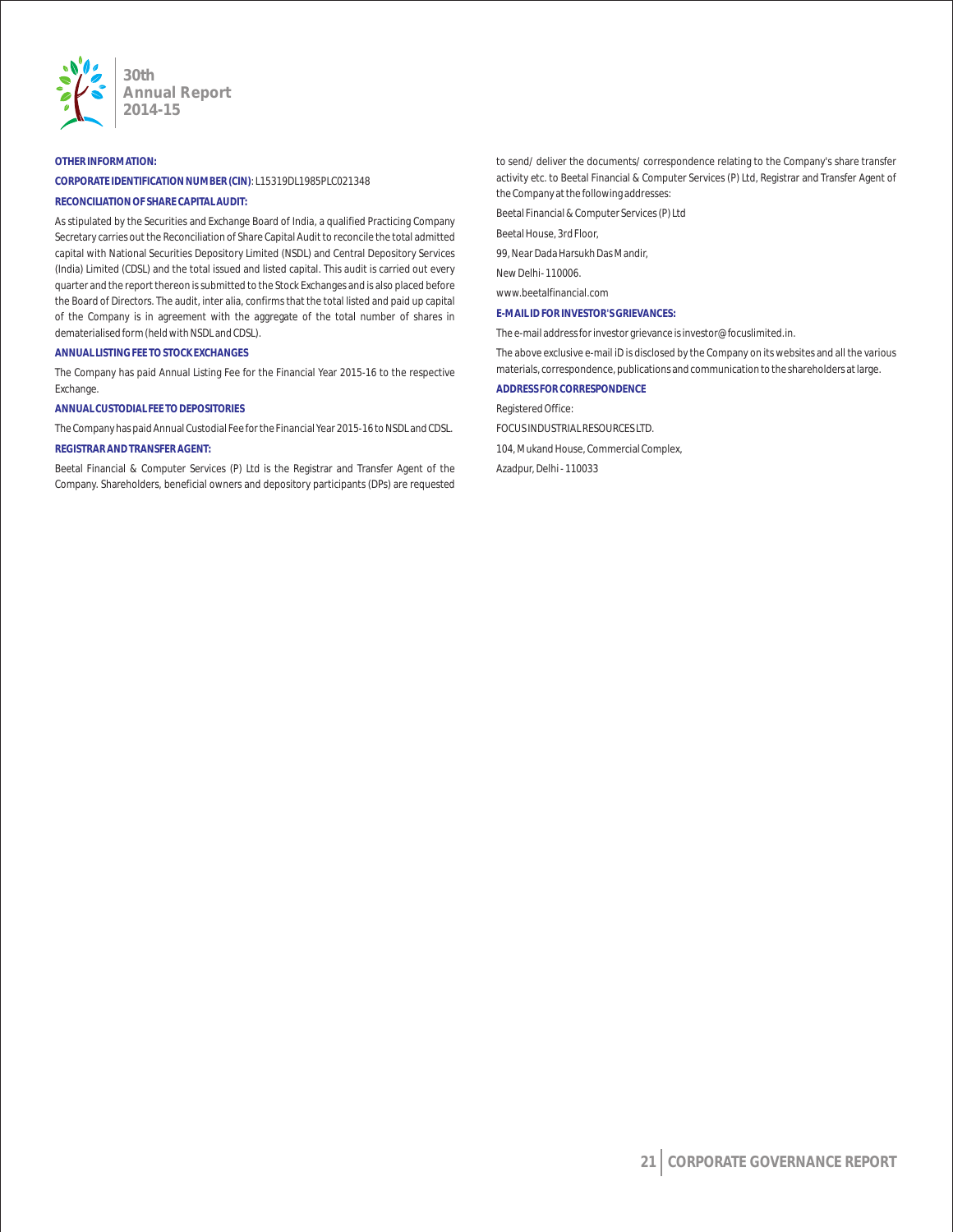



#### **CERTIFICATION BY MANAGING DIRECTOR AND CHIEF FINANCIAL OFFICER OF THE COMPANY**

#### To,

The Board of Directors,

Focus Industrial Resources Limited,

104, Mukand House, Comm. Complex,

Azadpur, Delhi-110033.

We, Pradeep Kumar Jindal, Managing Director and Puneet Seth, CFO, of Focus Industrial resources Limited (the Company), hereby certify to the Board that:

- a) We have reviewed financial statements and the cash flow statement for the year and that to the best of our knowledge and belief:
- i. These statements do not contain any materially untrue statement or omit any material fact or contain statements that might be misleading;
- ii. These statements together present a true and fair view of the Company's affairs and are in compliance with existing accounting standards, applicable laws and regulations.

b) There are, to the best of our knowledge and belief, no transactions entered into by FIRL during the year which are fraudulent, illegal or violative of the Company's Code of Conduct.

c) We are responsible for establishing and maintaining internal controls for financial reporting in FIRL and we have evaluated the effectiveness of the internal control systems of the Company pertaining to financial reporting.We have disclosed to the Auditors and the Audit Committee, deficiencies in the design or operation of such internal controls, if any, of which we are aware and the steps we have taken or propose to take to rectify these deficiencies.

d) We have indicated to the Auditors and the Audit Committee:

i. Significant changes in internal control over financial reporting during the year;

ii. Significant changes in accounting policies during the year and the same have been disclosed in the notes to the financial statements; and

iii. Instances of significant fraud of which we have become aware and the involvement therein, if any, of the management or an employee having a significant role in the Company's internal control system.

e) We affirm that we have not denied any personnel access to the Audit Committee of the Company (in respect of matters involving alleged misconduct, if any).

f) We further declare that all Board members and senior management have affirmed compliance with the code of conduct for the current year.

|                  | $Sd$ .                 | $Sd$ /-                 |
|------------------|------------------------|-------------------------|
|                  | (Pradeep Kumar Jindal) | (Punit Seth)            |
| Place: Delhi     | Managing Director      | Chief Financial Officer |
| Date: 29.05.2015 | Din: 00049705          |                         |

#### **AUDITORS' CERTIFICATE ON CORPORATE GOVERNANCE**

**To,**

**The Members**

**Focus IndustrialResources Limited,**

We have examined the compliance of conditions of corporate governance by FOCUS INDUSTRIAL RESOURCES LIMITED ("the Company") for the year ended on March 31, 2015, as stipulated in Clause 49 of the Listing Agreement of the said Company with the stock exchanges.

The compliance of conditions of corporate governance is the responsibility of the Management. Our examination was limited to procedures and implementation thereof, adopted by the Company for ensuring compliance of the conditions of corporate governance. It is neither an audit nor an expression of opinion on the financial statements of the Company.

In our opinion and to the best of our information and according to the explanations given to us, we certify that the Company has complied with the conditions of corporate governance as stipulated in the above mentioned Listing Agreement.

We further state that such compliance is neither an assurance as to the future viability of the Company nor the efficiency or effectiveness with which the Management has conducted the affairs of the Company.

**Place: Delhi Sd/-**

**FOR M.M. GOYAL & CO. CHARTERED ACCOUNTANTS Firm Regn. No. 007198N Date: 29.05.2015 (C.A. M.M.GOYAL) (Partner) M.No. 86085**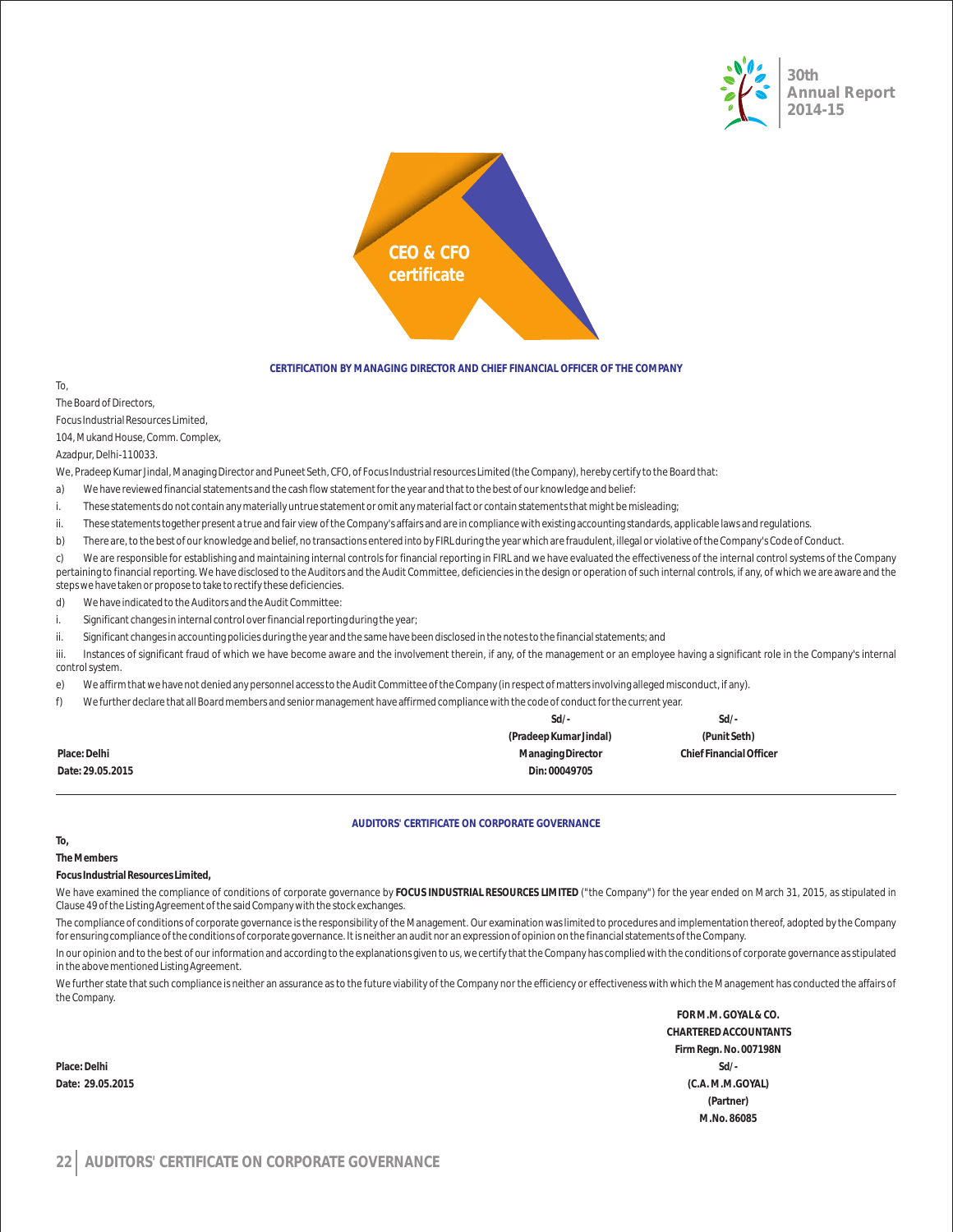

## **GREEN INITIATIVE IN CORPORATE GOVERNANCE**

#### Dear Shareholder,

The Ministry of Corporate Affairs ("MCA") has started "Green Initiative in Corporate Governance", which provides for paperless compliances by companies through electronic mode. In accordance with MCA's recent circulars bearing no. 17/2011 dated 21st April, 2011 and 18/2011 dated 29th April, 2011, companies can now send documents and other notices to shareholders through electronic mode.

In the spirit of circulars issued by MCA, we propose to henceforth send documents such as notices convening General Meetings, Annual Report and other communications in electronic form to shareholders. Please note that all such documents shall be available on the Company's website 'www.focuslimited.in' and shall also be kept open for inspection at the Registered Office of the Company during office hours.

Many of the shareholders have registered their emails pursuant to the said initiative. We thank those shareholders for the same. Those shareholders, who have not registered their email addresses so far, may, as a support to this initiative, register their email addresses by sending an email to beetalrta@gmail.com quoting their Name, Folio No., DP ID/ Client ID and email address to be registered with us for sending documents in electronic form. Alternatively, to register their email ID with the company, Shareholders are requested to submit the following form, duly filled in the format prescribed below.

#### **Green Form**

\*Mandatory fields

To Focus Industrial Resources Ltd. 104, Mukand House, Commercial Complex, Azadpur, Delhi-110033 India

As per the Green Initiative in Corporate Governance of the Ministry of Corporate Affairs, I hereby opt to receive service of documents by companies, including the Annual Report, in electronic mode, and request you to register my email ID as stated below for the same.

| πνιαπαατοι γ πeιαs          |
|-----------------------------|
| Shareholder Name(s)*        |
| $DPID No.*$                 |
| Folio No. / Client ID No.*  |
| PAN No. $\ast$              |
| Email Address*              |
| No. of Equity Shares held * |
| Year $*$                    |
| Address                     |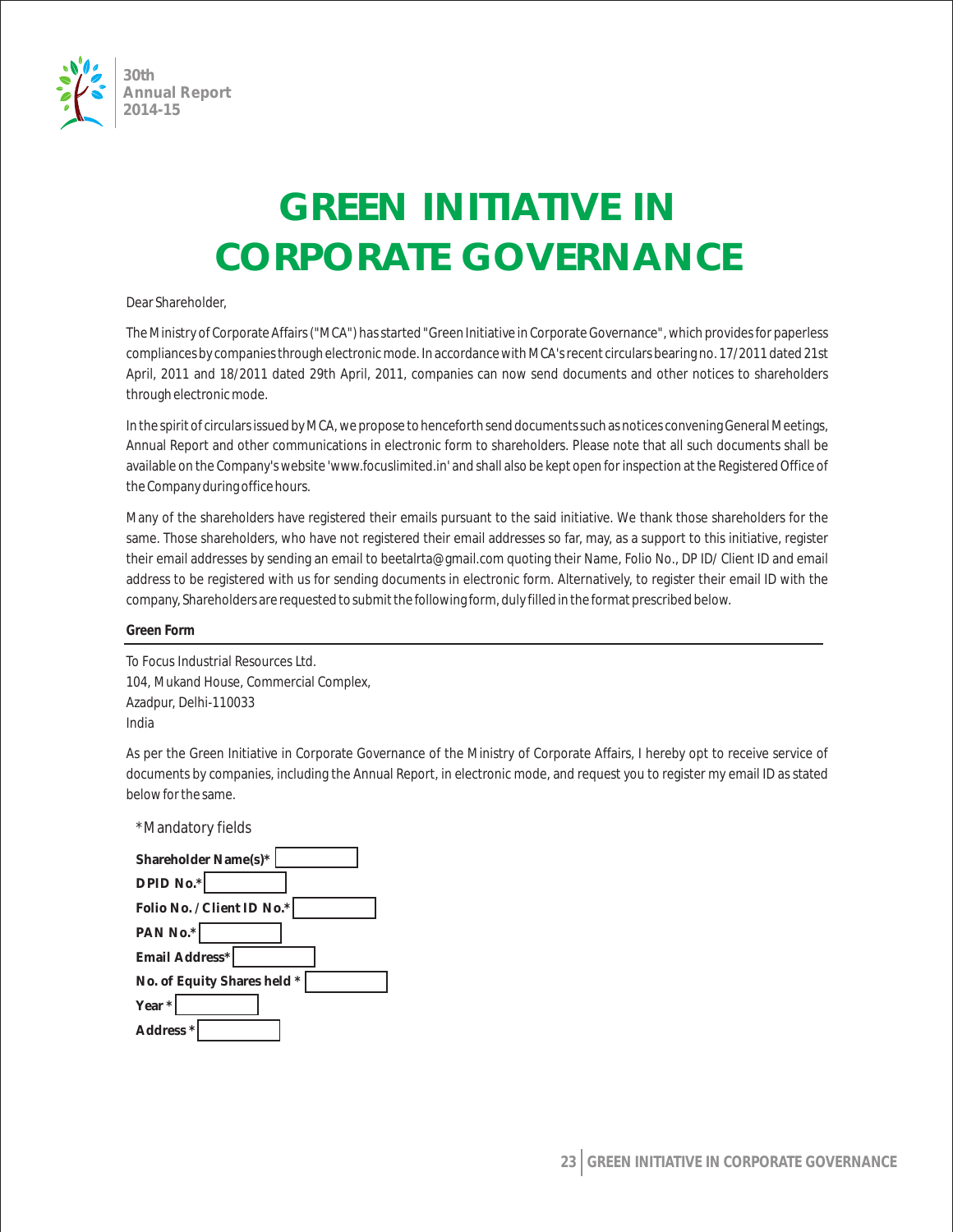

## **INDEPENDENT AUDITORS' REPORT**

To

#### The Members of

#### Focus Industrial Resources Ltd.

#### **Report on the Financial Statements**

We have audited the accompanying financial statements of Focus Industrial Resources Ltd. ("the Company"), which comprise the Balance Sheet as at March 31, 2015, and the Statement of Profit and Loss, the Cash Flow Statement for the year then ended, and a summary of significant accounting policies and other explanatory information.

#### **Management's Responsibility for the Financial Statements**

The Company's Board of Directors is responsible for the matters stated in Section 134(5) of the Companies Act, 2013 ("the Act") with respect to the preparation of these financial statements that gives a true and fair view of the financial position, financial performance and cash flows of the Company in accordance with the accounting principles generally accepted in India, including the Accounting Standards specified under Section 133 of the Act, read with Rule 7 of the Companies (Accounts) Rules, 2014. This responsibility also includes maintenance of adequate accounting records in accordance with the provisions of the Act for safeguarding the assets of the Company and for preventing and detecting frauds and other irregularities; selection and application of appropriate accounting policies; making judgments and estimates that are reasonable and prudent; and design, implementation and maintenance of adequate internal financial controls, that were operating effectively for ensuring the accuracy and completeness of the accounting records, relevant to the preparation and presentation of the financial statements that gives a true and fair view and are freefrom material misstatement, whether due to fraud or error.

#### **Auditor's Responsibility**

Our responsibility is to express an opinion on these financial statements based on our audit.

We have taken into account the provisions of the Act, the accounting and auditing standards and matters which are required to be included in the audit report under the provisions of the Act and the Rules made thereunder.

We conducted our audit in accordance with the Standards on Auditing specified under Section 143(10) of the Act. Those Standards require that we comply with ethical requirements and plan and perform the audit to obtain reasonable assurance about whether the financial statements are freefrom material misstatements.

An audit involves performing procedures to obtain audit evidence about the amounts and disclosures in the financial statements. The procedures selected depend on the auditor's judgment, including the assessment of the risks of material misstatement of the financial statements, whether due to fraud or error. In making those risk assessments, the auditor considers internal financial control relevant to the Company's preparation of the financial statements that give a true and fair view in order to design audit procedures that are appropriate in the circumstances, but not for the purpose of expressing an opinion on whether the Company has in place an adequate internal financial controls system over financial reporting and the operating effectiveness of such controls. An audit also includes evaluating the appropriateness of accounting policies used and the reasonableness of the accounting estimates made by Company's directors, as well as evaluating the overall presentation of the financial statements.

We believe that the audit evidence we have obtained is sufficient and appropriate to

### provide a basis for our audit opinion on the financial statements.

#### **Opinion**

In our opinion and to the best of our information and according to the explanations given to us, the aforesaid financial statements give the information required by the Act in the manner so required and give a true and fair view in conformity with the accounting principles generally accepted in India, of the state of affairs of the Company as at March 31, 2015, and its profit and its cash flows for the year ended on that date.

#### **Report on Other Legal and Regulatory Requirements**

- 1. As required by the Companies (Auditor's Report) Order, 2015 ("the Order"), issued by the Central Government of India in terms of sub-section (11) of section 143 of the Act, we give in the Annexure a statement on the matters specified in paragraphs 3 and 4 of the Order, to the extent applicable.
- 2. As required by section 143(3) of the Act, we report that:
- a) we have sought and obtained all the information and explanations which to the best of our knowledge and belief were necessary for the purpose of our audit;
- b) In our opinion, proper books of account as required by law have been kept by the Company so far as appears from our examination of those books.
- c) The Balance Sheet, the Statement of Profit and Loss, and Cash Flow Statement dealt with by this Report are in agreement with the books of account.
- d) In our opinion, the aforesaid financial statements comply with the Accounting Standards specified under Section 133 of the Act, read with Rule 7 of the Companies (Accounts) Rules, 2014.
- e) On the basis of written representations received from the directors as on March 31, 2015, taken on record by the Board of Directors, none of the directors is disqualified as on March 31, 2015, from being appointed as a director in terms of section 164 (2) of the Act.
- f) With respect to the other matters to be included in the Auditor's Report in accordance with Rule 11 of the Companies (Audit and Auditors) Rules, 2014, in our opinion and to the best of our information and according to the explanations given to us:
- I. The Company has disclosed the impact if any,of pending litigations as at March 31,2015 on its financial position in its financial statements
- II. The Company did not have any long-term contracts including derivative contracts for which there were any material foreseeable losses.
- III. There were no amounts which were required to be transferred to the Investor Education and Protection Fund by the company during the year ended March 31,2015.

**FOR M. M. GOYAL & CO. Chartered Accountants (Firm Reg. No-007198N) Sd/- Place: Delhi (CA. M.M.GOYAL) M. No. 86085**

**Dated: 29.05.2015 Partner**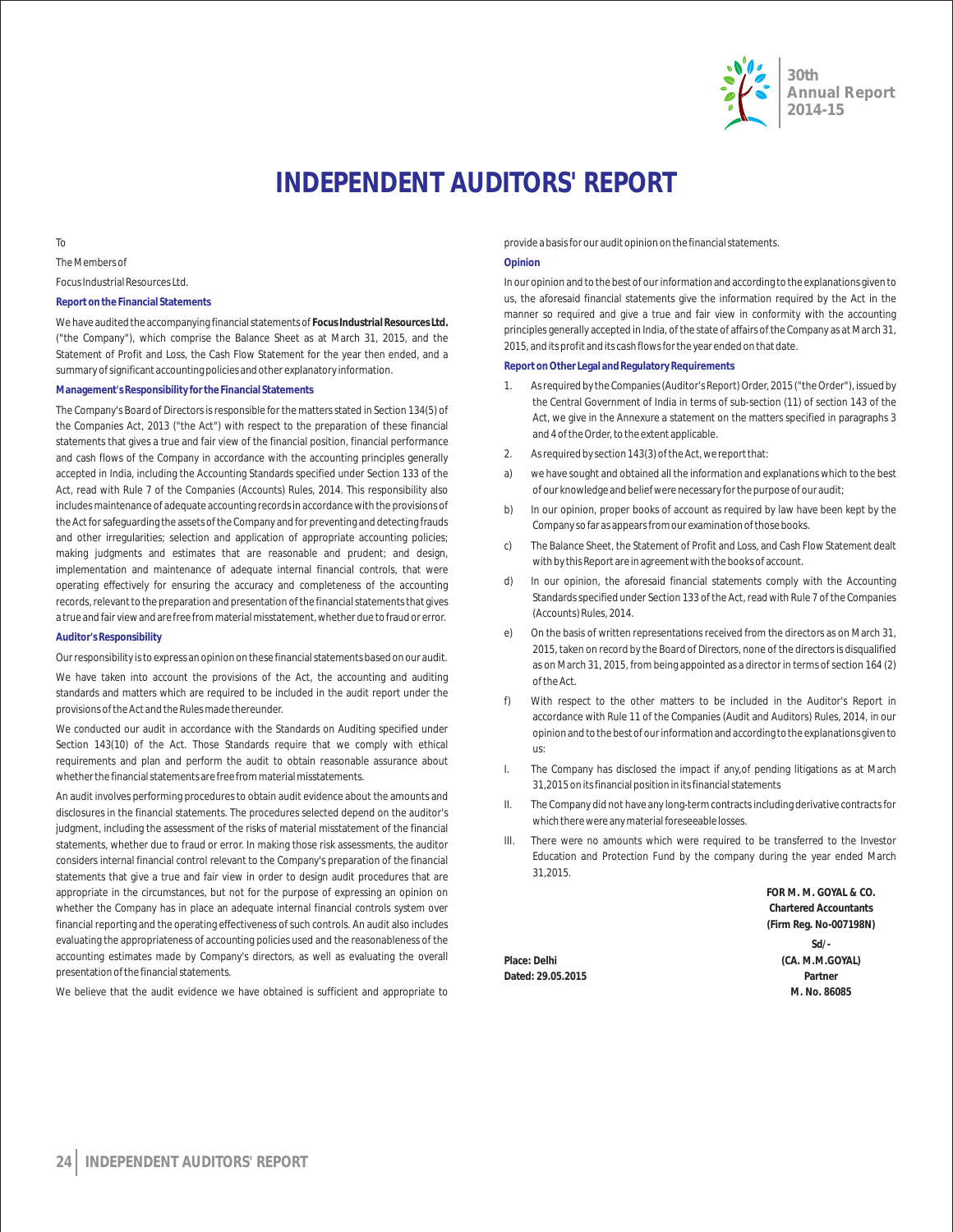

## **Annexure to the Independent Auditors' Report**

**(Referred to in Paragraph under the heading "Report on Other Legal and Regulatory Requirements" of our report of even date on the accounts of Focus Industrial Resources Ltd. for the year ended 31st March, 2015)**

1. (a) The Company has maintained proper records to show full particulars including quantitative details and situation of fixed assets.

(b) The fixed assets have been physically verified by the management at the reasonable intervals, which in our opinion, is reasonable having regard to the size of the Company and the nature of its assets. According to the information and explanations given to us, no material discrepancies were noticed on such verification.

2. (a) The inventory of shares in demat account has been verified by the management during the year.

(b) In our opinion and according to the information and explanations given to us the procedures followed by the management for such physical verification are reasonable and adequate in relation to the size of the Company and the nature of its business.

(c) In our opinion Company is maintaining proper records of inventory. The discrepancies noticed on physical verification of inventory as compared to book records were not material and have been properly dealt with in the books of accounts.

- 3. (a) According to information and explanation given to us the Company has not granted any secured or unsecured loans, to companies, firms or other parties covered in the register maintained under section 189 of the Companies Act, 2013.
- 4. In our opinion and according to the information and explanations given to us there is an adequate internal control system commensurate with the size of the Company and nature of its business with regard to the purchase of inventory and fixed assets and also for the sale of goods & services. Further on the basis of our examination of the books of the Company, carried out in accordance with the generally accepted auditing practices in India, we have neither come across nor have we been informed of any instance of major weaknesses in the aforesaid internal control systems.
- 5. According to the information and explanations given to us, the Company has not accepted any deposit from the public within the meaning of provisions of section 73 to 76 or any other relevant provisions of the Companies Act, 2013 and the rules framed there under. Therefore, the provisions of the clause 3 (v) of the order are not applicable to the Company.
- 6. According to the information and explanations given to us, the Central Government has not prescribed the maintenance of cost records under sub-section (1) of section 148 of the Companies Act 2013 for the Company.

7. (a) According to the information & explanations given to us, the Company is generally regular in depositing with the appropriate authorities undisputed statutory dues including provident fund, employees' state insurance, income tax , sales tax, wealth tax, service tax, duty of customs, excise, value added tax, cess and any other statutory dues applicable to it and there are no undisputed statutory dues outstanding as at March 31,2015 for a period exceeding six months from the date they became payable.

(b) According to the information & explanations given to us, there are no dues of provident fund, employees' state insurance, income tax, sales tax, wealth tax, service tax, duty of customs, duty of excise, value added tax or cess which have not been deposited on account of any dispute.

(c) According to the information and explanation given to us, and as certified by the management, there are no amount required to be transferred to investor education and protection fund in accordance with the relevant provisions of Companies Act, 2013 and rules made there under.

- 8. The Company does not have any accumulated losses at the end of the financial year. The Company has not incurred cash losses in the financial year covered by our audit and in the immediately preceding financial year.
- 9. In our opinion and according to the information and explanations given to us, we are of the opinion that the Company has not defaulted in repayment of dues to a financial institution or bank. The Company has not issued any debentures.
- 10. According to the information and explanations given to us, the Company has not given any guarantee for loans taken by others from bank or financial institutions.
- 11. In our opinion, and according to the information and explanations given to us, no term loan has been obtained by the Company during the year.
- 12. To the best of our knowledge and belief and according to the information and explanations given to us, no fraud on or by the Company has been noticed or reported during the course of our audit.

**FOR M. M. GOYAL & CO. Chartered Accountants (Firm Reg. No-007198N) Sd/- Place: Delhi (CA. M.M.GOYAL) Dated: 29.05.2015 Partner M. No. 86085**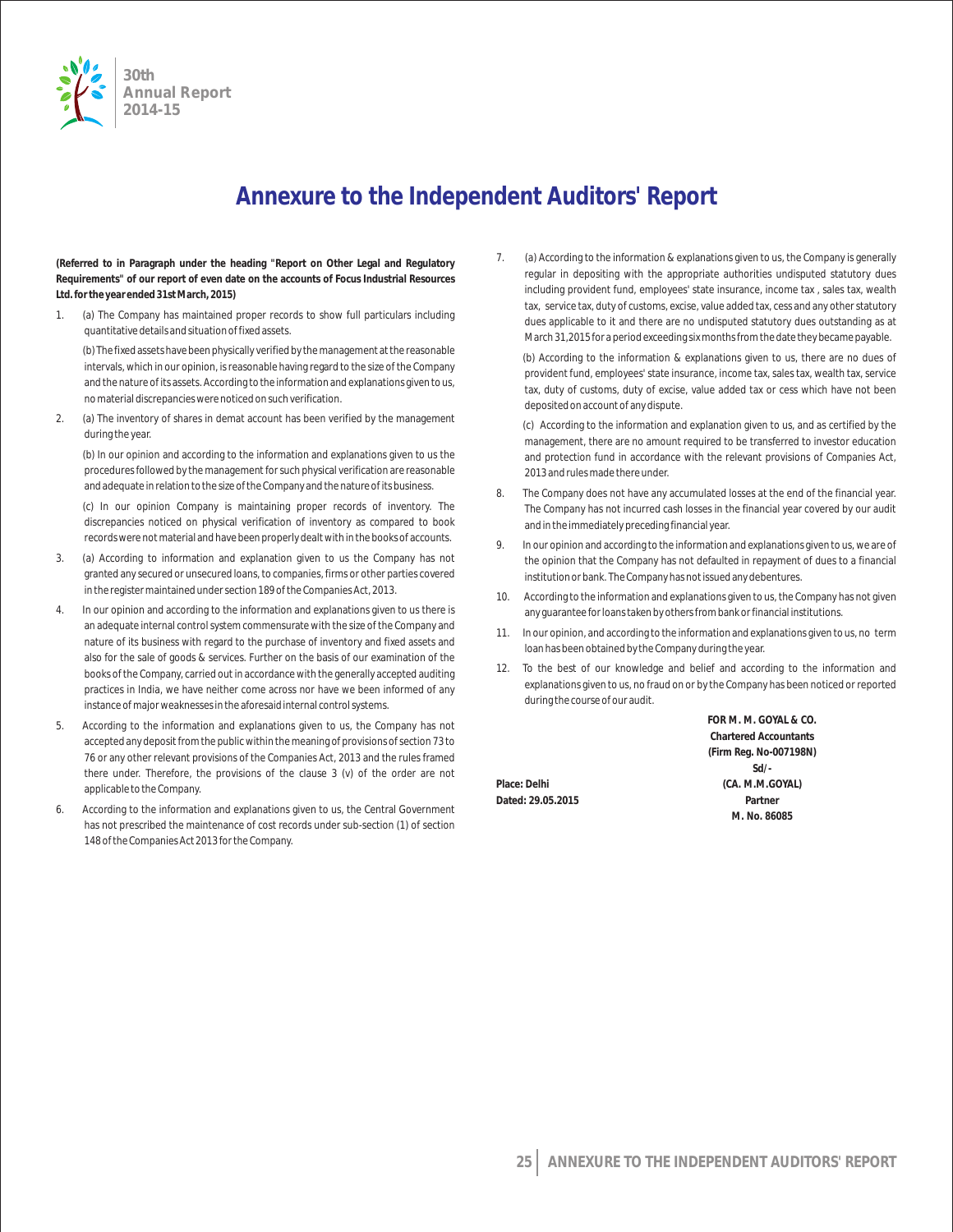



To

The Board of Directors,

M/s Focus Industrial Resources Ltd.

Delhi.

We have audited the attached Balance Sheet of Focus Industrial Resources Ltd. As at 31.03.2015 and Profit & Loss Account for the year ended 31.03.2015, annexed hereto and report that:-

- 1. The Company is Registered with RBI vide Registration No. 14-01042 w.e.f. 10.08.1998.
- 2. The Board of Directors has passed a resolution for the non acceptance of any public deposits.
- 3. The company has not accepted any public deposits during the relevant year.
- 4. The company has complied with the prudential norms relating to income recognition accounting standards, assets classification and provisioning for bad & Doubtful debts as applicable to it.

**FOR.M.M. GOYAL & CO. Chartered Accountants Firm Reg. No.- 007198N Sd/- (CA. M.M. GOYAL) Partner M. No. - 86085 Place: DELHI**

**Dated:29.05.2015**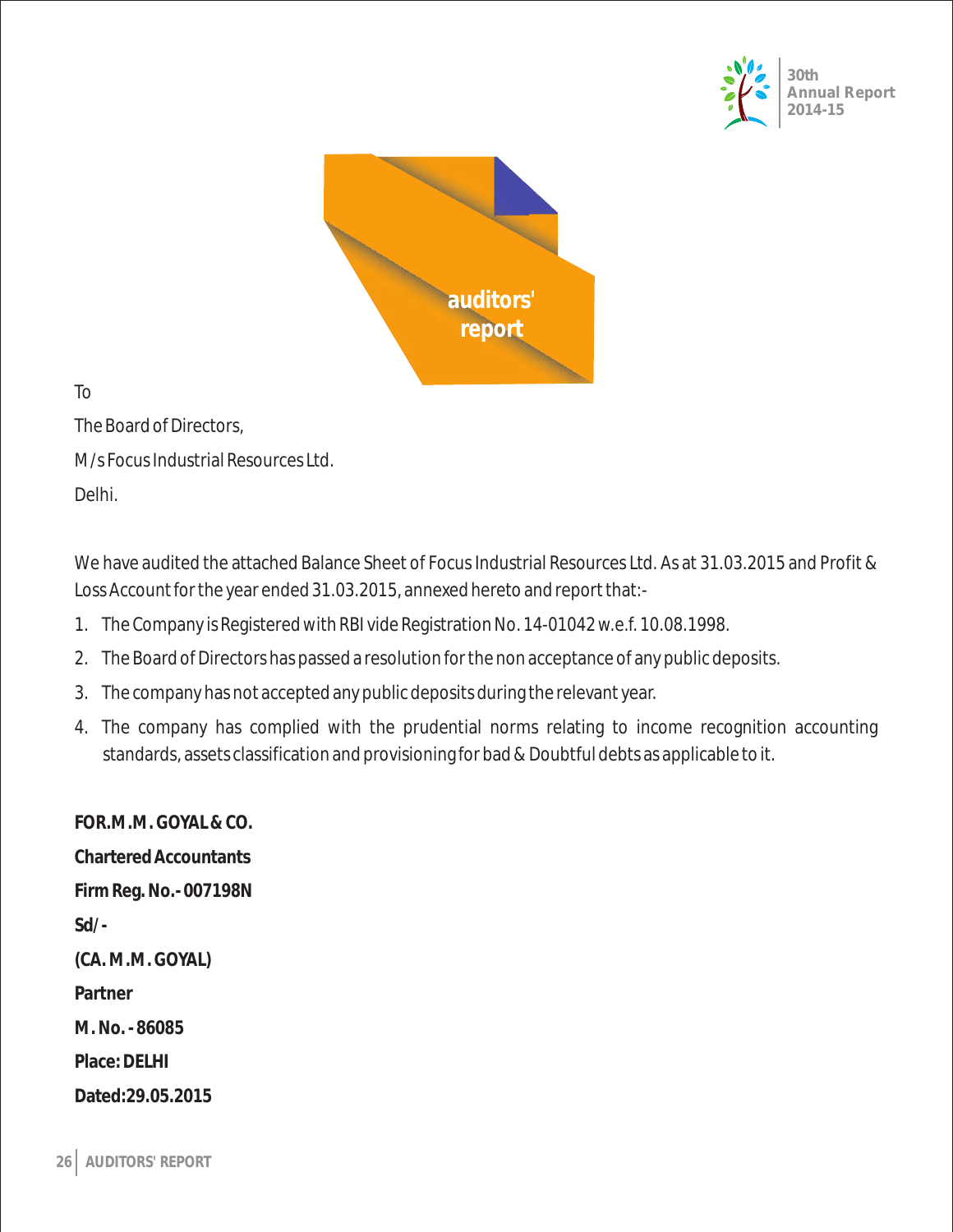

**Balance Sheet as at 31st March, 2015**

|    |               |                                  |                | (Figures in Rupees) |             |  |  |
|----|---------------|----------------------------------|----------------|---------------------|-------------|--|--|
|    |               |                                  |                | Year ended          | Year ended  |  |  |
|    |               |                                  | Note No.       | 31/03/2015          | 31/03/2014  |  |  |
| ı. |               | <b>EQUITY AND LIABILITIES</b>    |                |                     |             |  |  |
| A  |               | <b>Shareholders' Funds</b>       |                |                     |             |  |  |
|    | (i)           | <b>Share Capital</b>             | $\overline{4}$ | 121,941,990         | 121,941,990 |  |  |
|    | (ii)          | Reserves and Surplus             | 5              | 95,311,073          | 95,279,655  |  |  |
|    |               |                                  |                | 217,253,063         | 217,221,645 |  |  |
| в  |               | <b>Non-Current Liabilities</b>   |                |                     |             |  |  |
|    | (i)           | Long-term Borrowings             | 6              | 45,548,991          | 20,633,755  |  |  |
|    | (ii)          | Deferred Tax Liabilities (Net)   | $\overline{7}$ | 134,608             | 395,783     |  |  |
|    | (iii)         | Other Long-term Liabilities      |                |                     |             |  |  |
|    | (iv)          | Long-term Provisions             | 8              | 735,909             | 640,211     |  |  |
|    |               |                                  |                | 46,419,508          | 21,669,749  |  |  |
| c  |               | <b>Current Liabilities</b>       |                |                     |             |  |  |
|    | (i)           | Short-term Borrowings            |                |                     |             |  |  |
|    | (ii)          | <b>Trade Payables</b>            | 9              | 118,974             | 93,239      |  |  |
|    | (iii)         | <b>Other Current Liabilities</b> | 10             | 227,505             | 357,080     |  |  |
|    | (iv)          | Short-term Provisions            | 11             | 2,063,499           | 1,747,701   |  |  |
|    |               |                                  |                | 2,409,978           | 2,198,020   |  |  |
|    |               |                                  |                | 266,082,549         | 241,089,414 |  |  |
| н. | <b>ASSETS</b> |                                  |                |                     |             |  |  |
| A  |               | <b>Non-Current Assets</b>        |                |                     |             |  |  |
|    | (i)           | <b>Fixed Assets</b>              |                |                     |             |  |  |
|    |               | <b>Intangible Assets</b><br>(a)  |                |                     |             |  |  |
|    |               | (b) Tangible Assets              | 12             | 7,663,266           | 9,780,328   |  |  |
|    | (ii)          | Non-Current Investments          |                |                     |             |  |  |
|    | (iii)         | Long-term Loans and Advances     | 13             | 249,223,268         | 210,862,663 |  |  |
|    | (iv)          | <b>Other Non-Current Assets</b>  | 14             |                     | 18,859      |  |  |
|    |               |                                  |                | 256,886,534         | 220,661,850 |  |  |
| в  |               | <b>Current Assets</b>            |                |                     |             |  |  |
|    | (i)           | <b>Current Investments</b>       |                |                     |             |  |  |
|    | (ii)          | Inventories                      |                | 1,131,427           | 1,328,313   |  |  |
|    | (iii)         | <b>Trade Receivables</b>         | 15             | 260,767             |             |  |  |
|    | (iv)          | Cash and Bank Balances           | 16             | 5,618,174           | 16,867,836  |  |  |
|    | (v)           | Short-term Loans and Advances    |                | ÷                   |             |  |  |
|    | (vi)          | <b>Other Current Assets</b>      | 17             | 2,185,647           | 2,231,415   |  |  |
|    |               |                                  |                | 9,196,015           | 20,427,564  |  |  |
|    |               |                                  |                | 266,082,549         | 241,089,414 |  |  |

**See accompanying Notes to the Financial Statements 1-30**

As per our report of even date attached **For and on behalf of the Board**

**For M. M. Goyal & Co. Chartered Accountants Firm Reg. no. 007198N**

**30th**

**Annual Report 2014-15**

**Place: Delhi Dated: 29.05.2015**

**(CA M.M. Goyal) (Pradeep Kumar Jindal) (Madhavi Bhatnagar) (Silky Kapoor)** Partner **Company Partner Company Company Company Partner Company Company Company Company Company Company Company Company Company Company Company Company Company Company Company Com M.No. 86085 DIN : 00049715 DIN: 02045590 M.NO.6668**

**Sd/- Sd/- Sd/- Sd/-**

**Sd/-**

**For FOCUS INDUSTRIAL RESOURCES LIMITED**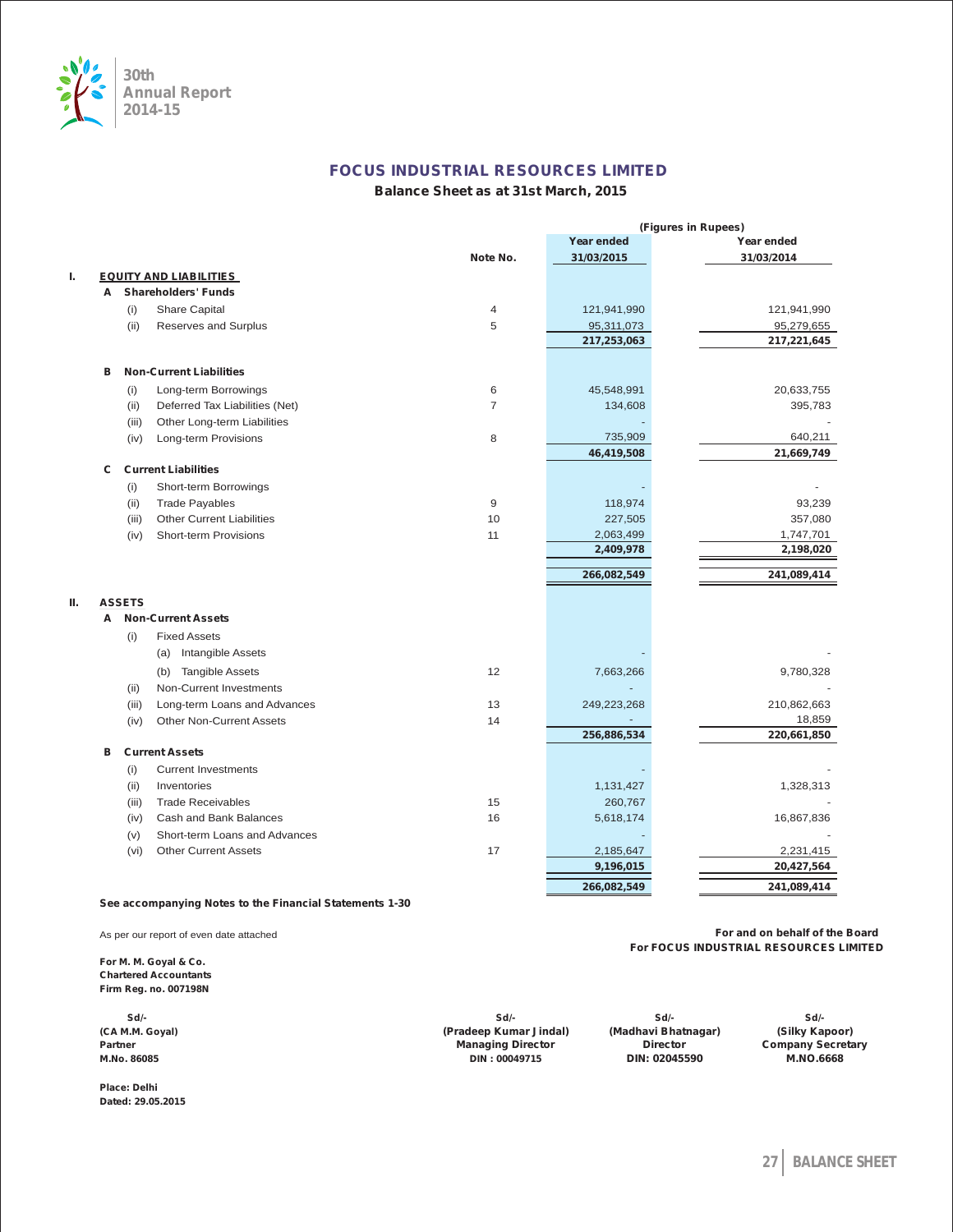

#### **Statement of Profit and Loss for the year ended 31st March, 2015**

|                                                                   |          | (Figures in Rupees)             |                          |  |
|-------------------------------------------------------------------|----------|---------------------------------|--------------------------|--|
|                                                                   | Note No. | <b>Year ended</b><br>31/03/2015 | Year ended<br>31/03/2014 |  |
| <b>REVENUES</b>                                                   |          |                                 |                          |  |
| Revenue from Operations<br>(a)                                    | 18       | 10,656,901                      | 10,073,015               |  |
| Other Income<br>(b)                                               |          |                                 |                          |  |
| <b>Total Revenues</b>                                             |          | 10,656,901                      | 10,073,015               |  |
| <b>EXPENSES</b>                                                   |          |                                 |                          |  |
| <b>Purchases of Shares</b><br>(a)                                 | 19       |                                 | 103,969                  |  |
| Changes in Inventories<br>(b)                                     | 20       | 196,886                         | 399,066                  |  |
| <b>Employee Benefits Expenses</b><br>(c)                          | 21       | 2,125,350                       | 1,604,130                |  |
| <b>Finance Costs</b><br>(d)                                       | 22       | 683,605                         | 590,602                  |  |
| Depreciation and Amortization<br>(e)                              | 23       | 2,180,921                       | 1,009,622                |  |
| <b>Other Expenses</b><br>(f)                                      | 24       | 5,288,400                       | 5,033,252                |  |
| <b>Total Expenses</b>                                             |          | 10,475,162                      | 8,740,641                |  |
| Profit/ (Loss) before Exceptional and Extraordinary items and Tax |          | 181,739                         | 1,332,374                |  |
| <b>Exceptional Items</b>                                          |          |                                 |                          |  |
| Profit/ (Loss) before Extraordinary items and Tax                 |          | 181,739                         | 1,332,374                |  |
| <b>Extraordinary Items</b>                                        |          |                                 |                          |  |
| Profit before Tax                                                 |          | 181,739                         | 1,332,374                |  |
| Tax Expenses:                                                     | 25       |                                 |                          |  |
| (a) Current Tax                                                   |          | 315,798                         | 226,716                  |  |
| Deferred Tax<br>(b)                                               |          | (261, 175)                      | 184,987                  |  |
| Profit/ (Loss) for the period from continuing Operations          |          | 127,116                         | 920,671                  |  |
| Profit/ (Loss) for the period                                     |          | 127,116                         | 920,671                  |  |
| <b>Earnings per Equity Share:</b>                                 | 26       |                                 |                          |  |
| <b>Basic</b>                                                      |          | 0.01                            | 0.08                     |  |
| <b>Diluted</b>                                                    |          | 0.01                            | 0.08                     |  |

**See accompanying Notes to the Financial Statements 1-30**

As per our report of even date attached **For and on behalf of the Board**

**For M. M. Goyal & Co.**

#### **Chartered Accountants**

**Firm Reg. no. 007198N**

Sd/-<br>**(CA M.M. Goyal)** 

**Place: Delhi Dated: 29.05.2015**  **For FOCUS INDUSTRIAL RESOURCES LIMITED**

 **/- Sd/- Sd/- Sd/- (CA M.M. Goyal) (Pradeep Kumar Jindal) (Madhavi Bhatnagar) (Silky Kapoor)** Partner **Company Secretary 19 and 2011 Managing Director <b>Company Secretary**<br>
DIN: 00049715 **DIN: 02045590** DIN: 02045590 M.NO.6668 **M.No. 86085 DIN : 00049715 DIN: 02045590 M.NO.6668**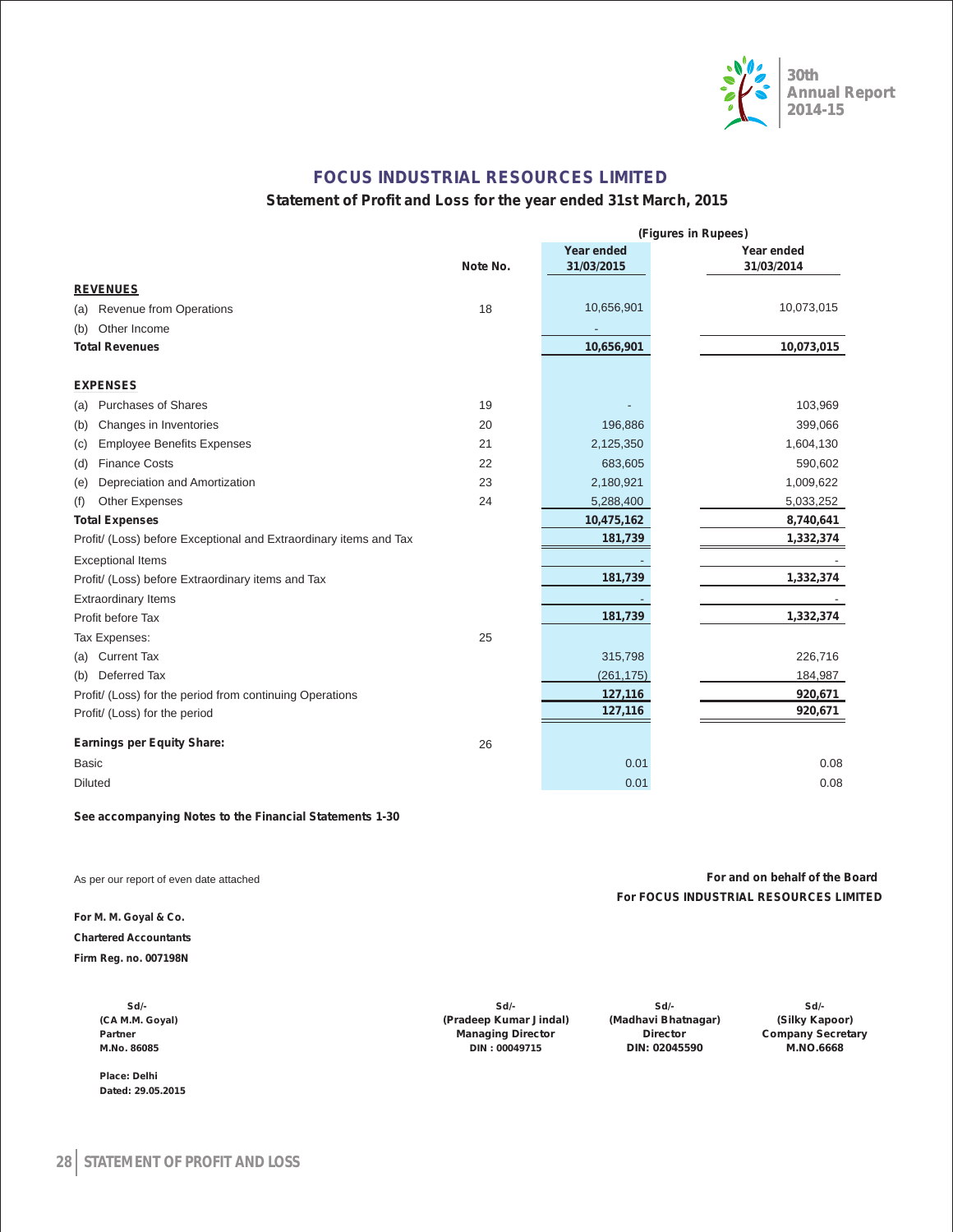

## **Cash Flow Statement for the year ended 31st March, 2015**

|                                                               | (Figures in Rupees)             |                          |  |
|---------------------------------------------------------------|---------------------------------|--------------------------|--|
| <b>CASH FLOW FROM OPERATING ACTIVITIES</b>                    | <b>Year ended</b><br>31/03/2015 | Year ended<br>31/03/2014 |  |
| Profit before Extra Ordinary itemsTax                         | 181,739                         | 1,332,374                |  |
| Adjustment for:                                               |                                 |                          |  |
| Depreciation and Amortization Expenses                        | 2,180,921                       | 1,009,622                |  |
| Impairment Loss/ (Reversal) (Net)                             |                                 |                          |  |
| <b>Employee Stock Option Scheme</b>                           |                                 |                          |  |
| Provisions/ Depreciation on Standard assets and Investments   |                                 |                          |  |
| Unrealised Foreign Exchange (Gain)/ Loss (Net)                |                                 |                          |  |
| Loss/ (Gain) on Derivative transactions (Net)                 |                                 |                          |  |
| <b>Investing Activities (Net)</b>                             |                                 |                          |  |
| Operating profit before working capital changes               | 2,362,660                       | 2,341,996                |  |
| Changes in working Capital:                                   |                                 |                          |  |
| Inventories                                                   | 196,886                         | (1,328,313)              |  |
| Trade and other Receivables                                   | (214, 999)                      | 1,590,070                |  |
| Trade and other Payables                                      | (103, 840)                      | (347, 207)               |  |
| Cash generation from Operation                                | 2,240,707                       | 2,256,546                |  |
| <b>Payment of Direct Taxes</b>                                |                                 |                          |  |
| Net Cash generated/ (used) - Operating Activities             | 2,240,707                       | 2,256,546                |  |
| <b>CASH FLOW FROM INVESTMENT ACTIVITIES</b>                   |                                 |                          |  |
| Purchase of Fixed Assets                                      | (45,000)                        | (4,098,888)              |  |
| Sale of Fixed Assets                                          |                                 |                          |  |
| Return of Capital from Subsidiary                             |                                 |                          |  |
| Purchase of shares of Subsidiaries                            |                                 |                          |  |
| Sale of shares of Subsidiaries                                |                                 |                          |  |
| Purchase of Investments                                       |                                 |                          |  |
| Sale of Investments                                           |                                 | 10,634,879               |  |
| Proceeds/ Repayment of Loans to Body Corporate (Net)          | (38, 360, 605)                  | (9,540,083)              |  |
| <b>Interest Received</b>                                      |                                 |                          |  |
| <b>Dividend Received</b>                                      |                                 |                          |  |
| Net Cash Generated/ (Used) - Investing Activities             | (38, 405, 605)                  | (3,004,092)              |  |
| <b>CASH FLOW FROM FINANCING ACTIVITIES</b>                    |                                 |                          |  |
| Proceeds from issue of Shares (Net of Expenses)               |                                 |                          |  |
| Proceeds from Long-term Borrowings                            | 24,915,236                      | 11,105,004               |  |
| Repayment of Long-term Borrowings                             |                                 |                          |  |
| Proceeds/ Repayment of Short-term Borrowings (Net)            |                                 |                          |  |
| Finance Cost Paid                                             |                                 |                          |  |
| <b>Security Received</b>                                      |                                 |                          |  |
| Hire Purchase Finance taken                                   |                                 |                          |  |
| Net Cash Generated/ (Used) - Financing Activities             | 24,915,236                      | 11,105,004               |  |
| Net Increase/ (Decrease) in Cash and Cash Equivalents (A+B+C) | (11, 249, 662)                  | 10,357,458               |  |
| Add: Opening Cash and Cash Equivalents                        | 16,867,836                      | 6,510,378                |  |
| Closing Cash and Cash Equivalents                             | 5,618,174                       | 16,867,836               |  |

**Chartered Accountants Firm Reg. no. 007198N**

**Place: Delhi Dated: 29.05.2015**

As per our report of even date attached **For and on behalf of the Board For M. M. Goyal & Co. For FOCUS INDUSTRIAL RESOURCES LIMITED**

| Sd/-            | Sd/-                     | Sd/-                | Sd/-                     |
|-----------------|--------------------------|---------------------|--------------------------|
| (CA M.M. Goyal) | (Pradeep Kumar Jindal)   | (Madhavi Bhatnagar) | (Silky Kapoor)           |
| Partner         | <b>Managing Director</b> | <b>Director</b>     | <b>Company Secretary</b> |
| M.No. 86085     | DIN: 00049715            | DIN: 02045590       | M.NO.6668                |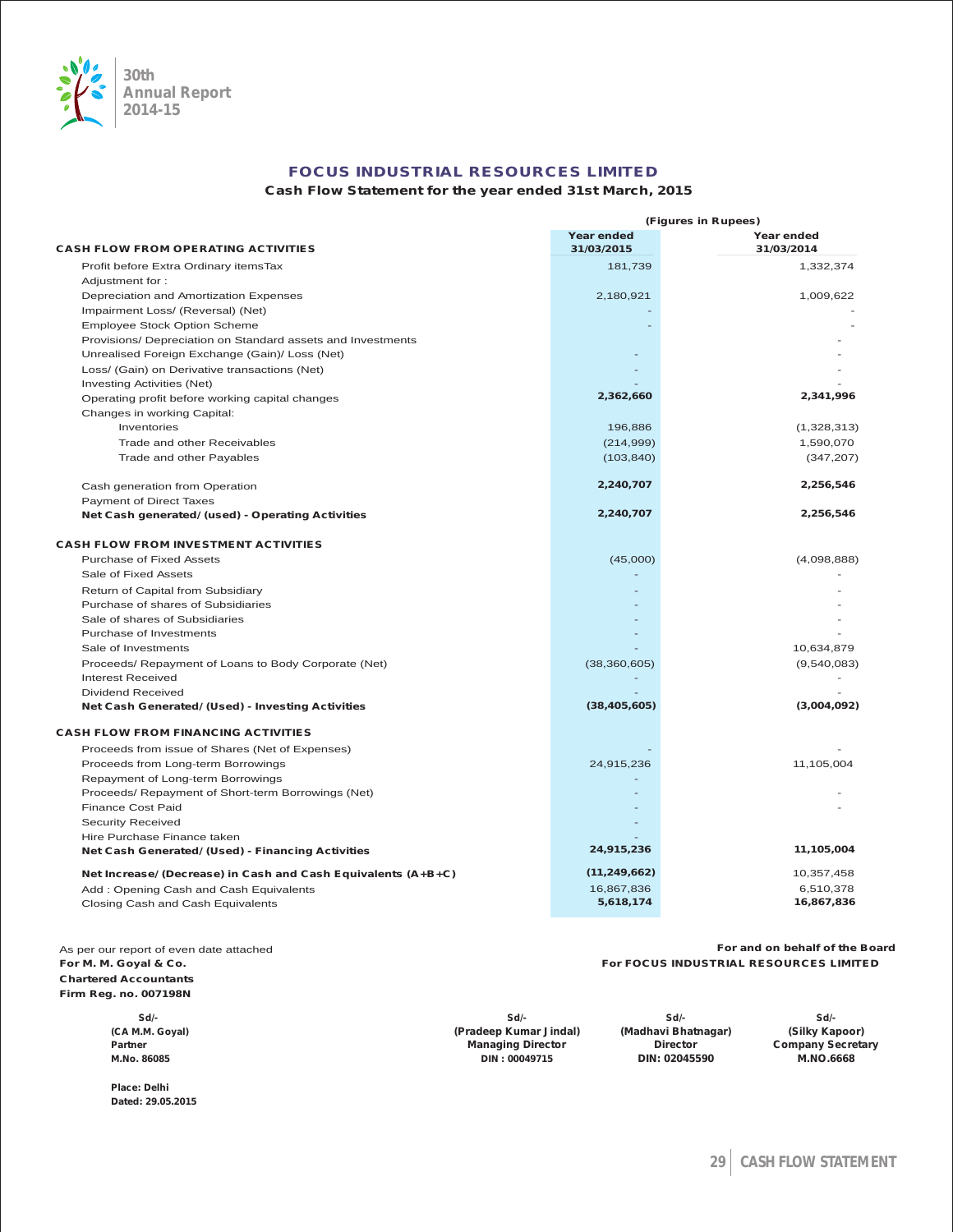

Notes to Financial Statements as at March 31, 2015

#### **1. BACKGROUND:**

Focus industrial Resources Limited ('the Company') is registered as a Non-Banking Financial Company ('NBFC') AS defined under section 45-IA of the Reserve Bank of India Act, 1934. The company is principally engaged in lending and investing activities.

#### **2. SIGNIFICANT ACCOUNTING POLICIES:**

#### **A. BASIC OF PREPARATION OF FINANCIAL STATEMENTS:**

The accompanying financial statements are prepared and presented under the historical cost convention on the accrual basis of accounting unless otherwise stated and comply with the accounting standard referred to in Section 133 of the Companies Act 2013 read with Rule 7 of Company (Accounts) Rules 2014, to the extent applicable.

The Company complies in all material respects, with the prudential norms relating to income recognition asset classification and provisioning for bad and doubtful debts and other matters, specified in the directions issued by the Reserve Bank of India in terms of Non-Banking Financial Companies Prudential Norms (Reserve Bank) Directions 2007 as applicable to it.

#### **B. USE OF ESTIMATES:**

The preparation of financial statements requires estimates and assumptions to be made that affect the reported amount of assets and liabilities and disclosure of contingent liabilities on the date of the financial statements and the reported amount of revenues and expenses during the reporting period. Difference between the actual results and estimates are recognized in the period in which the results are known/ materialized.

#### **C. REVENUE RECOGNITION:**

#### **i) Interest Income:**

Interest income is recognized as it accrues on a time proportion basis taking into account the amount outstanding and the rate applicable except in the case of nonperforming assets ('NPAs') whereis recognized, upon realization.

#### **ii) Dividend income:**

Dividend income is recognized when the right to received payment is established.

#### **iii) Income from investments:**

Profit earned from sale of securities is recognized on trade date basis. The cost of securities is computed based on weighted average basis.

#### **iv) Discount on investments:**

The Difference between the acquisition cost and face value of debt instruments are recognized as interest income over the tenor of the instrument on straight line basis.

#### **v) Loan processing fee income:**

Loan processing fee income is recognized as and when it becomes due.

#### **vi) Management fee income:**

Management fee income toward support services is accounted as and when it becomes due on contractual terms with the parties.

#### **D. FIXED ASSETS:**

Fixed assets are stated at cost of acquisition less accumulated depreciation and impairment loss if any. Cost includes all expenses incidental to the acquisition of the fixed assets. **E. DEPRECIATION:**

Depreciation on straight method over the useful life of assets.

#### **F. IMPAIRMENT OF ASSETS:**

The Company assesses at each balance sheet date whether there is any indication that an asset may be impaired: if any such indication exists. The Company estimates the recoverable amount of the asset. If such recoverable amount of the asset is less that the carrying amount. The carrying amount is reduced to its recoverable amount. The reduction is treated as an impairment loss and is recognized in the statement of profit and loss if at the balance sheet date there is an indication that a previously assessed impairment loss no longer exits the recoverable amount is reassessed and the asset is reflected at the recoverable amount subject to a maximum of depreciable historical cost.

#### **G. INVESTMENTS:**

Investments are classified as long term or current based on intention of the management at the time of purchase. Current investments are valued scrip wise at cost or fair value whichever is lower.

#### **H. REPOSSESSED ASSETS:**

Assets repossessed against the settlement of loans are carried in the balance sheet at outstanding loans amount or market value whichever is lower. The difference between the outstanding loan amount and the market value is charged to statement of profit and loss in the year of repossession of assets.

**I. LOAN ORIGINATION/ACQUITION COST:**

All direct cost incurred for the origination is amortized over the average tenure of the loan.

**J. SECURITY OF LOAN GIVEN:**

Housing loans/loans against property granted are secured by equitable registered mortgage of property and / or undertaking to create secured loans are secured against the hypothecation of respective assets.

#### **K. BORROWING COST:**

Borrowing cost: which are directly attributable to the acquisition/construction of fixed assets, till the time assets are ready for intended use, are capitalized as part of the cost of the assets? Other borrowing costs are recognized as expenses in the year in which they are incurred. Borrowing cost directly attributable to borrowing are expense over the tenure of the borrowing.

#### **L. EARNING PER SHARE:**

The basic earning per shares is computed by dividing the net profit/loss attributable to the equity shareholders for the period by the weighted average number of equity shares outstanding during the reported year. Diluted earning per share reflects the potential dilution that could occur if securities or other contract to issue equity shares were exercised or converted during the year. Diluted earning per share is computed by dividing the net profit after tax by weighted average number of equity shares and dilutive potential equity shares outstanding during the year. In computing dilutive earning per share, only potential equity shares that are dilutive and that reduce profit/increase loss per share are included.

**M. PROVISION FOR NON-PERFORMING ASSET (NPA) AND DOUBTFUL DEBTS:**

NPA includes loans and advances receivable are identified as bad/doubt full bases on the duration of the delinquency. The duration is set at appropriate levels for each product. NPA provisions are made based on the management assessment of the degree of impairment and the level of provisioning meets the NBFC prudential norms prescribed by the Reserve Bank of India.

#### **N. PROVISION FOR STANDARD ASSETS:**

Provisions for standard assets are made as per the reserve bank of India notification DNBS.PD.CC NO. 207/03.02.2002/2010-11 dated January 17,2011.

**O. TAXATION:**

**i) Current Tax:**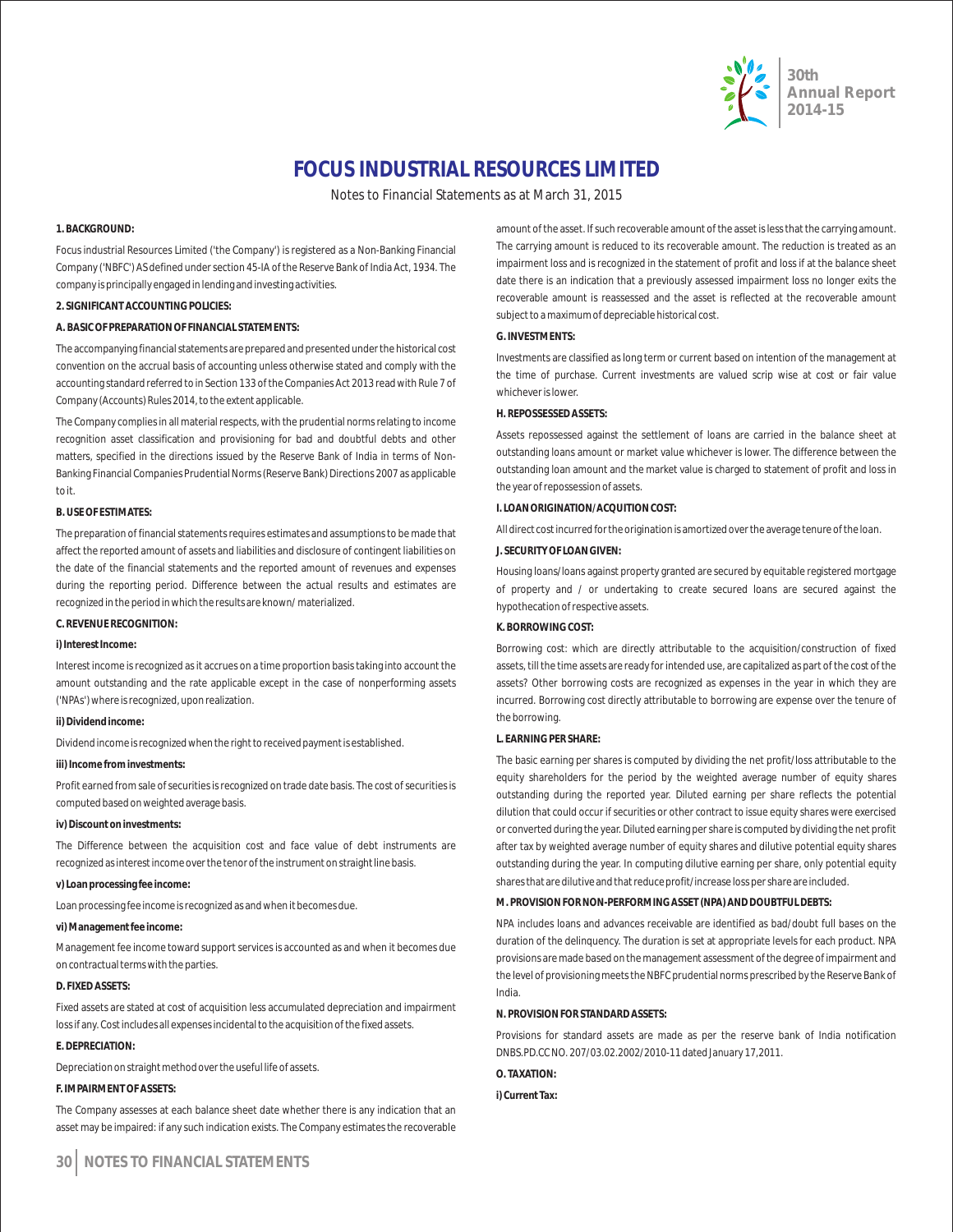

Provision for current tax made after taking into consideration benefit admissible under the provision of the income tax act, 1961. Minimum alternate tax (MAT) credit entitlement is recognized where there is convincing evidence that the same can be realized in future. **ii) Deferred Tax:**

The deferred tax charge or credit and the corresponding deferred tax liability or assets are recognized using the tax rate that have been enacted or substantively enacted by the balance sheet date. Deferred tax assets are recognized only to the extent there is reasonable certainty that the assets can be realized in future however where there is unabsorbed depreciation or carried forward loss under taxation laws. Deferred tax assets are recognized only if there is virtual certainty or realization of such assets. Deferred tax assets are reviewed as at each balance sheet date and written down or written up to reflect the amount that is reasonably/ virtual certain (as the case may be)to be realized.

3. During the year effective from 1st April 2014, the Company has revised estimated useful life of all of its fixed assets as per the Schedule II of the Companies Act 2013. Based on current estimates of assets whose useful life has already been exhausted as on 01.04.2014, has been adjusted and there not been any change in the useful life of the fixed assets.

The financial statement for the period ended march 31, 2015 had been prepared as per the then applicable. Schedule III to the companies act, 2013.Consequent to the notification to the Schedule III under the companies act, 2013, the financial statement for the period ended march 31,2015 have been prepared as per Schedule III. Accordingly the previous year's figures does not impact recognition and measurement principle followed for preparation of financial statement.

> **FOR.M.M. GOYAL & CO. Chartered Accountants Firm Reg. No.- 007198N Sd/- (CA. M.M. GOYAL) Partner M. No. - 86085**

**Place: DELHI Dated:29.05.2015**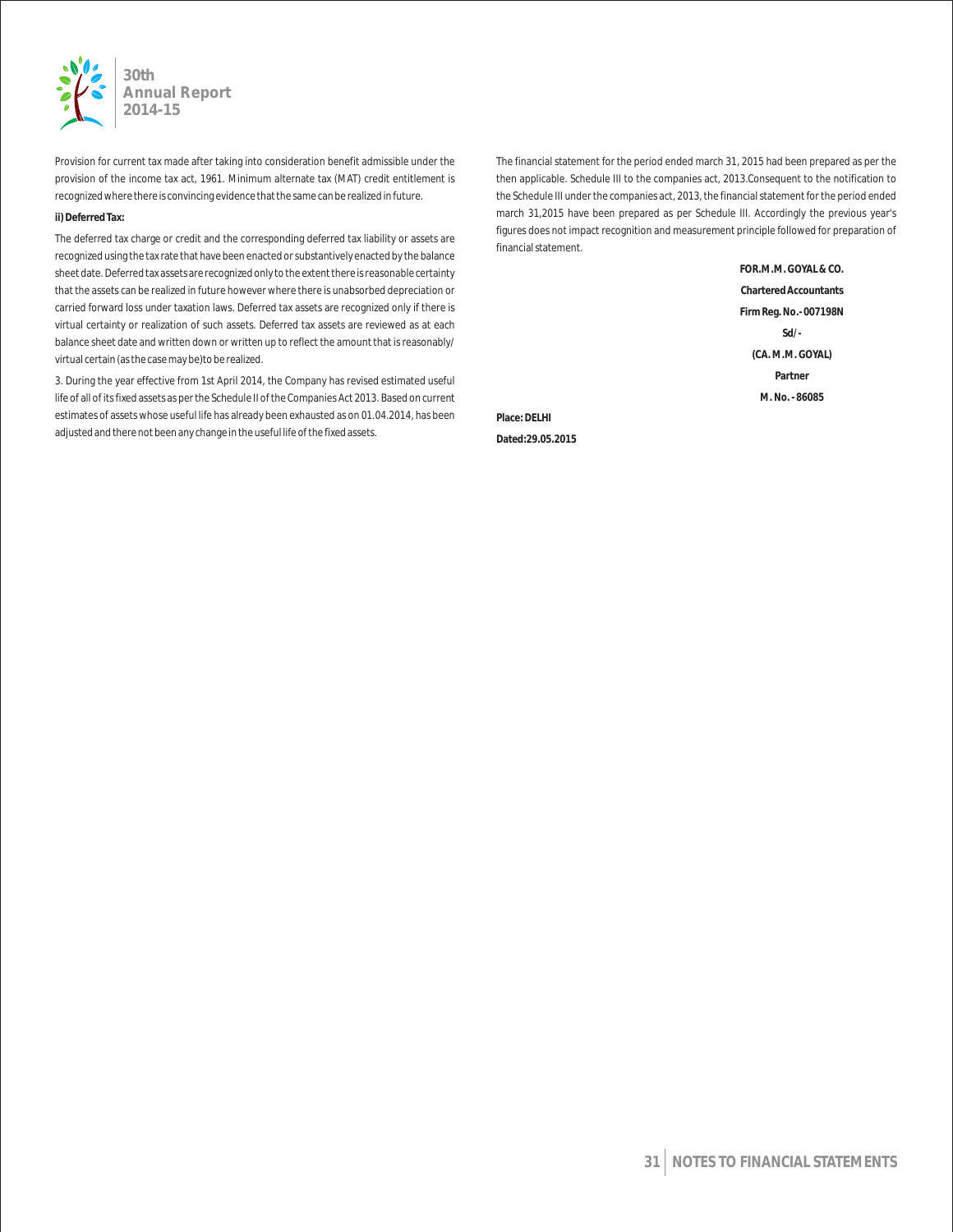

#### **Notes to the Financial Statements as at 31st March, 2015**

|                                                             | (Figures in Rupees) |             |  |
|-------------------------------------------------------------|---------------------|-------------|--|
|                                                             | As at               | As at       |  |
| 4 SHARE CAPITAL:                                            | 31/03/2015          | 31/03/2014  |  |
| A. Authorized, Issued, Subscribed and Paid-up Share Capital |                     |             |  |
| Authorized:                                                 |                     |             |  |
| 125,00,000 Equity Shares of Rs. 10/- each                   | 125,000,000         | 125.000.000 |  |
|                                                             | 125,000,000         | 125,000,000 |  |
| Issued:                                                     |                     |             |  |
| 121,94,199 Equity Shares of Rs. 10/- each                   | 121.941.990         | 121.941.990 |  |
|                                                             | 121,941,990         | 121,941,990 |  |
| Subscribed and Paid-up:                                     |                     |             |  |
| 121,94,199 Equity Shares of Rs. 10/- each fully paid-up     | 121,941,990         | 121,941,990 |  |
|                                                             | 121.941.990         | 121.941.990 |  |

## **B. Reconciliation of Shares outstanding at the beginning and at the end of year are given below:**

| $R$ is contribution of onarcs outstanding at the beginning and at the end of year are given below. |                |               |                |             |
|----------------------------------------------------------------------------------------------------|----------------|---------------|----------------|-------------|
|                                                                                                    |                | 2014-15       |                | 2013-14     |
|                                                                                                    | <b>Numbers</b> | <b>Amount</b> | <b>Numbers</b> | Amount      |
| Equity Shares outstanding at the beginning of the year                                             | 12.194.199     | 121.941.990   | 12.194.199     | 121,941,990 |
| Add: Bonus Shares Issued during the year                                                           |                |               |                |             |
| Add: Allotted due to Amalgamation                                                                  |                |               |                |             |
| Equity Shares outstanding at the end of the year                                                   | 12,194,199     | 121,941,990   | 12,194,199     | 121,941,990 |

#### **C. Detail of shareholders holding more than 5 percent shares of the Company as on reporting date are given below:**

|                            | As at 31/03/2015                 |                                 | As at 31/03/2014                 |                                 |
|----------------------------|----------------------------------|---------------------------------|----------------------------------|---------------------------------|
| Name of shareholder        | <b>Numbers of Shares</b><br>held | Percentage of<br><b>Holding</b> | <b>Numbers of Shares</b><br>held | Percentage of<br><b>Holding</b> |
| Anand Kumar Jain           |                                  |                                 | 682,807                          | 5.6                             |
| Renu Jain                  | 744,364                          | 6.1                             | 997,500                          | 8.18                            |
| IS. K. Jain                | 791,814                          | 6.49                            | 1.291.814                        | 10.59                           |
| Mamta Jindal               | 610,700                          | 5.01                            | $\sim$                           |                                 |
| Pradeep Kumar Jindal (Huf) | 766,402                          | 6.28                            |                                  |                                 |

#### **D. Detail of shares allotted without payment being received in cash during five years immediately preceding the Balance Sheet date are given below:**

|                                                                                  | Year ended |           |           |           |           |
|----------------------------------------------------------------------------------|------------|-----------|-----------|-----------|-----------|
|                                                                                  | 3/31/2015  | 3/31/2014 | 3/31/2013 | 3/31/2012 | 3/31/2011 |
| <b>Equity Shares:</b>                                                            |            |           |           |           |           |
| Fully paid up pursuant to contract without payment<br>being received in cash (a) |            |           |           |           |           |
| Fully paid up by way of bonus shares                                             |            |           |           | 8,129,466 |           |
| Fully paid up by way of Amalgamation                                             |            |           |           |           | 2,914,733 |

|                                                      | (Figures in Rupees) |            |
|------------------------------------------------------|---------------------|------------|
|                                                      | As at               | As at      |
| <b>RESERVES AND SURPLUS:</b>                         | 31/03/2015          | 31/03/2014 |
| Reserves and Surplus consist of the following:       |                     |            |
| Special Reserve u/s 45-IC of RBI Act, 1934           | 2.096.672           | 2.071.249  |
| Securities Premium Account                           | 81,294,660          | 81,294,660 |
| General Reserve                                      | 3.604.666           | 3,604,666  |
|                                                      | 86,995,998          | 86,970,575 |
| Surplus i.e. balance in Statement of Profit and Loss | 8.315.075           | 8,309,080  |
|                                                      | 95,311,073          | 95.279.655 |

(a) Additions and deductions since the last Balance Sheet under each head of Reserve are as under: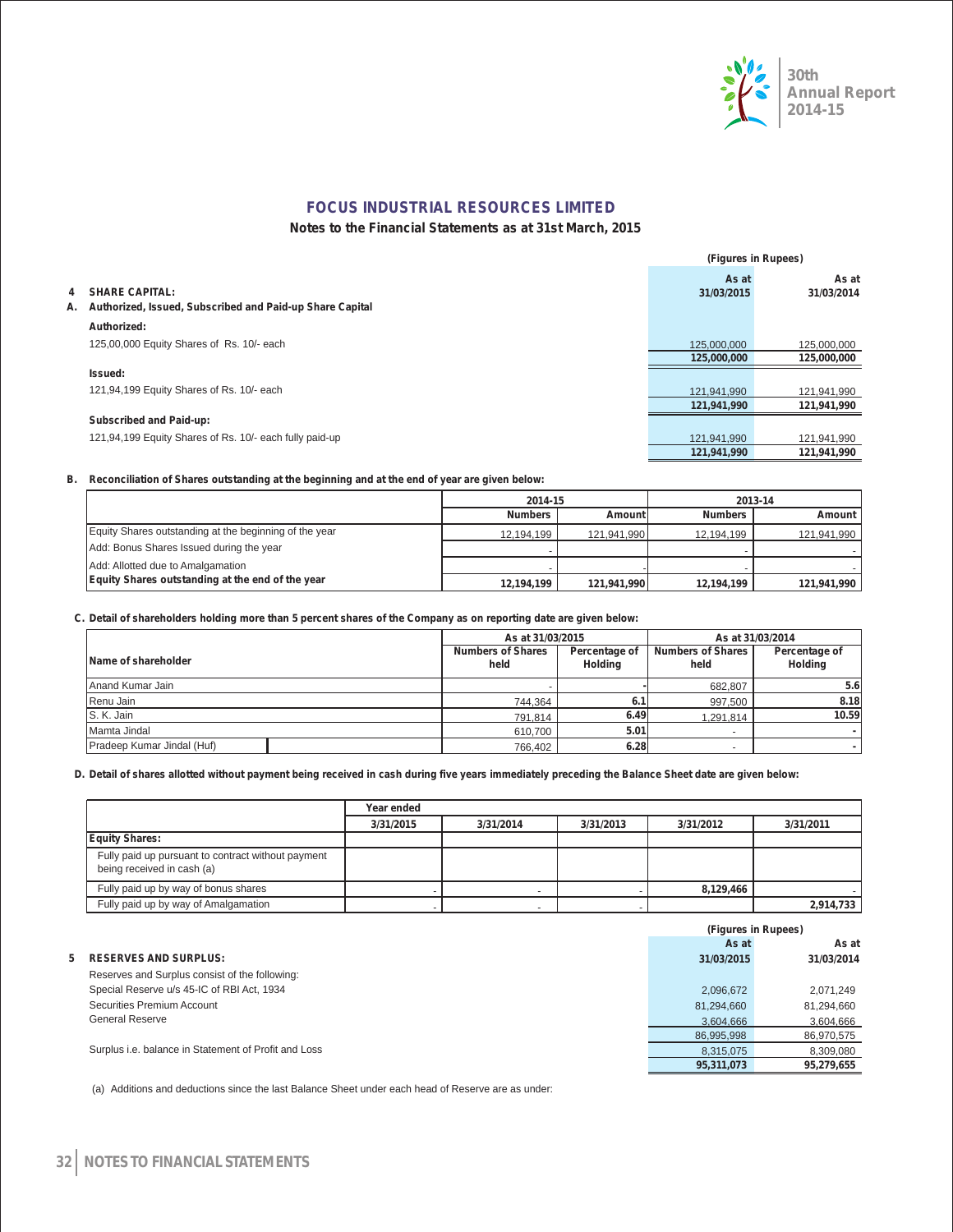

|                                           |                     |                  | (Figures in Rupees) |                     |  |
|-------------------------------------------|---------------------|------------------|---------------------|---------------------|--|
|                                           | As at<br>31/03/2014 | <b>Additions</b> | <b>Deductions</b>   | As at<br>31/03/2015 |  |
| Special Reserve u/s 45-IC of RBI Act 1934 | 2.071.249.00        | 25.423           |                     | 2,096,672           |  |
| Securities Premium Account                | 81.294.660.00       | $\,$             |                     | 81.294.660          |  |
| Profit & Loss A/C                         | 8,309,080.00        | 127.116          | 121.121             | 8,315,075           |  |
| <b>General Reserve</b>                    | 3.604.666.00        | $\,$             |                     | 3,604,666           |  |
|                                           | 95.279.655.00       | 152.539          | 121.121             | 95,311,073          |  |
|                                           |                     |                  |                     |                     |  |

(b) Allocations and appropriations in Surplus i.e. balance in Statement of Profit and Loss are as under:

| $\eta$ . Allocations and appropriations in Ourplus i.e. Dalance in Olatenient or Front and Loss are as under. |            |                     |
|---------------------------------------------------------------------------------------------------------------|------------|---------------------|
|                                                                                                               |            | (Figures in Rupees) |
|                                                                                                               | As at      | As at               |
|                                                                                                               | 31/03/2015 | 31/03/2014          |
|                                                                                                               |            |                     |
| Opening Balance                                                                                               | 8,267,537  | 7,531,000           |
| Add: Profit for the period after Provision for Current Year Income Tax & Deffered Tax                         | 127,116    | 920,671             |
|                                                                                                               | 8,394,653  | 8,451,671           |
| Less: Tax adjustment related to Previous Years                                                                |            |                     |
| Less: Transfer to Special Reserve u/s 45-IC of RBI Act 1934                                                   | 25,423     | 184,134             |
| <b>Closing Balance</b>                                                                                        | 8.369.230  | 8,267,537           |
|                                                                                                               |            |                     |
|                                                                                                               |            |                     |

#### **6. LONG TERM BORROWINGS:**

| LUNG TEKM BUKKUWINGS:               |            | (Figures in Rupees) |
|-------------------------------------|------------|---------------------|
|                                     | As at      | As at               |
| <b>Secured Loan:</b>                | 31/03/2015 | 31/03/2014          |
| Term Loans:                         |            |                     |
| From Banks                          |            |                     |
| <b>ICICI Audi Car Loan</b>          | 1,398,156  | 2,130,740           |
| <b>ICICI VENTO Car Loan</b>         |            | 20,776              |
| Volkswagen Finance (P) Ltd. (SKODA) |            | 256,419             |
| Volkswagen Finance (P) Ltd. (AUDI)  | 2,311,835  | 2,890,880           |
|                                     | 3,709,991  | 5,298,815           |
| <b>Unsecured Loan:</b>              |            |                     |
| From Others                         | 41,839,000 | 15,334,940          |
|                                     | 41,839,000 | 15,334,940          |
|                                     | 45,548,991 | 20,633,755          |

(a) Other Loans and Advances mainly include inter Corporate Deposits.

(b) Nature of security for secured borrowings are Motor Cars.

|                                                                                                      | (Figures in Rupees) |                     |  |
|------------------------------------------------------------------------------------------------------|---------------------|---------------------|--|
|                                                                                                      | As at               | As at               |  |
| DEFERRED TAX LIABILITIES (NET):                                                                      | 31/03/2015          | 31/03/2014          |  |
| Major components of Deferred Tax arising on account of temporary timing differences are given below: |                     |                     |  |
| <b>Deferred Tax Liabilities:</b>                                                                     |                     |                     |  |
| Opening Balance                                                                                      | 395,783             | 210,796             |  |
| Add: Provision for Current Year Deffered Liability                                                   | (261, 175)          | 184,987             |  |
| Deferred Tax Liability (Net)                                                                         | 134,608             | 395,783             |  |
|                                                                                                      |                     |                     |  |
|                                                                                                      |                     | (Figures in Rupees) |  |

|   |                                                | As at      | As at      |
|---|------------------------------------------------|------------|------------|
| 8 | <b>LONG-TERM PROVISIONS:</b>                   | 31/03/2015 | 31/03/2014 |
|   | Long-term Provisions consist of the following: |            |            |
|   | <b>Provision for Standard Assets</b>           | 622,855    | 527,157    |
|   | <b>Other Provisions</b>                        | 113.054    | 113.054    |
|   |                                                | 735.909    | 640,211    |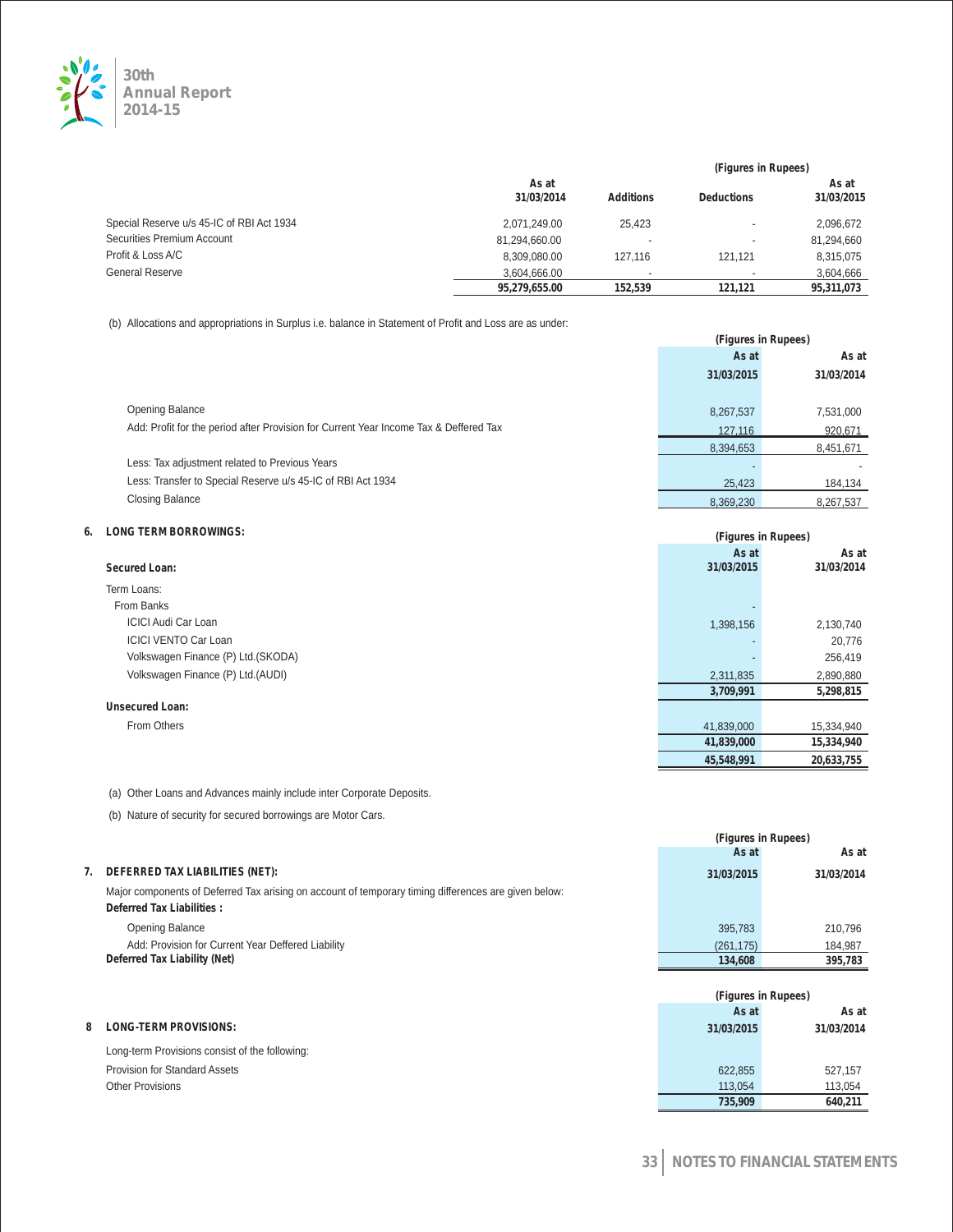

|   |                                                               | (Figures in Rupees) |                     |
|---|---------------------------------------------------------------|---------------------|---------------------|
|   |                                                               | As at               | As at               |
| 9 | <b>TRADE PAYABLES:</b>                                        | 31/03/2015          | 31/03/2014          |
|   | Trade Payables consist of the following:                      |                     |                     |
|   | Trade Payables - Due to micro and small enterprises           |                     |                     |
|   | Trade Payable - Due to other than micro and small enterprises | 118.974             | 91.017              |
|   | <b>Accrued Expenses</b>                                       |                     | 2,222               |
|   |                                                               | 118.974             | 93.239              |
|   |                                                               |                     | (Figures in Rupees) |
|   |                                                               |                     |                     |

| 10. | <b>OTHER CURRENT LIABILITIES:</b>                   | As at      | As at      |
|-----|-----------------------------------------------------|------------|------------|
|     |                                                     | 31/03/2015 | 31/03/2014 |
|     | Other Current Liabilities consist of the following: |            |            |
|     | Statutory dues Payables                             | 815        | 3.081      |
|     | <b>Other Liabilities</b>                            |            |            |
|     | Volkswagen Car Loan Payable                         |            | 108.348    |
|     | Audit Fees Payable                                  | 29,775     | 29.775     |
|     | Audi Car Loan Payable                               | 76.811     | 76.811     |
|     | Salaries Payable                                    | 120.104    | 139,065    |
|     |                                                     | 227.505    | 357.080    |

|                                                 |            | (Figures in Rupees) |
|-------------------------------------------------|------------|---------------------|
|                                                 | As at      | As at               |
| <b>SHORT-TERM PROVISIONS:</b>                   | 31/03/2015 | 31/03/2014          |
| Short-term Provisions consist of the following: |            |                     |
| Provision for Current Tax 2013                  | 1.520.985  | 1.520.985           |
| Provision for Current Tax 2014                  | 226,716    | 226,716             |
| Provision for Current Tax 2015                  | 315,798    |                     |
|                                                 | 2,063,499  | 1.747.701           |

**11 SHORT-TERM PROVISIONS:**

|                | NOTE-12 - FIXED ASSETS - DEPRECIATION NOTE AS PER COMPANIES ACT. 1956<br>(Figures in Rupees) |                     |                                                     |                                   |                    |                     |                                    |                      |                                   |                                                       |                    |                     |                          |                     |
|----------------|----------------------------------------------------------------------------------------------|---------------------|-----------------------------------------------------|-----------------------------------|--------------------|---------------------|------------------------------------|----------------------|-----------------------------------|-------------------------------------------------------|--------------------|---------------------|--------------------------|---------------------|
|                |                                                                                              |                     | <b>GROSS BLOCK</b>                                  |                                   |                    |                     | <b>DEPRECIATION</b>                |                      |                                   |                                                       |                    | <b>NET BLOCK</b>    |                          |                     |
| S.NO.          | <b>PARTICULARS</b>                                                                           | AS ON<br>01.04.2014 | <b>ADDITION</b><br><b>DURING THE</b><br><b>YEAR</b> | SOLD<br><b>DURING</b><br>THE YEAR | AS ON<br>31.3.2015 | AS ON<br>31.03.2014 | <b>FOR THE</b><br><b>YEAR 2014</b> | FOR THE YEAR<br>2015 | <b>UPTO</b><br>DATE<br>OF<br>SALE | <b>ADJUSTMENT</b><br><b>DURING THE</b><br><b>YEAR</b> | AS ON<br>31.3.2015 | AS ON<br>31.03.2015 | AS ON<br>DATE OF<br>SALE | AS ON<br>31.03.2014 |
|                | Computer                                                                                     | 786.684             |                                                     |                                   | 786.684            | 570.340             | 47,353                             | 91,104               |                                   |                                                       | 708.797            | 77,887              | ×.                       | 216,344             |
| $\overline{2}$ | Car                                                                                          | 10.593.956          |                                                     | ٠                                 | 10.593.956         | 1.468.039           | 468,948                            | 1,324,245            | ٠                                 |                                                       | 3,261,232          | 7,332,724           | $\sim$                   | 9,125,917           |
| 3              | Motor Bike                                                                                   | 129.169             |                                                     |                                   | 129.169            | 20,642              | 1,107                              | 12,917               | ٠                                 |                                                       | 34,666             | 94,503              | ۰                        | 108,527             |
| $\overline{4}$ | Photocopier                                                                                  | 57,000              |                                                     |                                   | 57,000             | 19,713              | 37,286                             |                      |                                   |                                                       | 56,999             |                     |                          | 37,287              |
| 5              | Air Conditioner                                                                              | 96.000              |                                                     |                                   | 96,000             | 13.390              | 43.000                             | 19,200               | ٠                                 |                                                       | 75.590             | 20.410              |                          | 82,610              |
| 6              | <b>Security System</b>                                                                       | 145.782             |                                                     |                                   | 145.782            | 21.886              | 48,115                             | 29,155               | ٠                                 |                                                       | 99.156             | 46,626              | ۰                        | 123,896             |
|                | Telephone                                                                                    | 52,000              | 45,000                                              | ٠                                 | 97,000             | 3,292               | 10,569                             | 16,392               | ٠                                 |                                                       | 30,253             | 66,747              | ۰                        | 48,708              |
| 8              | Refrigerator                                                                                 | 10,300              | $\sim$                                              |                                   | 10,300             | 543                 | 1,178                              | 2,060                | ÷                                 |                                                       | 3.781              | 6,519               |                          | 9,757               |
| 9              | Microwave                                                                                    | 6,500               |                                                     |                                   | 6,500              | 236                 | 508                                | 1,300                | ٠                                 |                                                       | 2.044              | 4.456               |                          | 6,264               |
| 10             | <b>Water Purifer</b>                                                                         | 22,000              |                                                     |                                   | 22,000             | 982                 | 3,225                              | 4,400                |                                   |                                                       | 8,607              | 13,393              |                          | 21,018              |
|                | Total                                                                                        | 11,899,391          | 45,000                                              |                                   | 11,944,391         | 2,119,063           | 661,289                            | 1,500,773            |                                   |                                                       | 4,281,125          | 7,663,266           |                          | 9,780,328           |
|                | Previous Year                                                                                | 7,800,503           | 4,098,888                                           |                                   | 11,860,591         | 1,128,302           | 990,761                            |                      |                                   |                                                       | 2,119,063          | 9,780,328           |                          | 6,672,201           |

|    |                                                                    | (Figures in Rupees) |                     |  |
|----|--------------------------------------------------------------------|---------------------|---------------------|--|
|    |                                                                    | As at               | As at               |  |
| 13 | <b>LONG-TERM LOANS AND ADVANCES:</b>                               | 31/03/2015          | 31/03/2014          |  |
|    | Long-term Loans and Advances consist of the following:             |                     |                     |  |
|    | Inter corporate loans, advances and deposits:                      |                     |                     |  |
|    | Secured, Considered Good                                           |                     |                     |  |
|    | Unsecured, Considered Good                                         | 168,640,358         | 73,164,007          |  |
|    | Other loans and advances :                                         |                     |                     |  |
|    | Secured, Considered Good                                           |                     |                     |  |
|    | Unsecured, Considered Good                                         | 80.582.910          | 137,698,656         |  |
|    |                                                                    | 249,223,268         | 210,862,663         |  |
|    |                                                                    |                     |                     |  |
|    |                                                                    |                     | (Figures in Rupees) |  |
|    |                                                                    | As at               | As at               |  |
| 14 | <b>OTHER NON-CURRENT ASSETS:</b>                                   | 31/03/2015          | 31/03/2014          |  |
|    | Other non-current Assets consist of the following:                 |                     |                     |  |
|    | <b>Unamortized Expenses</b>                                        |                     | 18,859              |  |
|    |                                                                    |                     | 18,859              |  |
|    |                                                                    |                     |                     |  |
|    |                                                                    |                     | (Figures in Rupees) |  |
|    |                                                                    | As at               | As at               |  |
| 15 | <b>TRADE RECEIVABLE:</b>                                           | 31/03/2015          | 31/03/2014          |  |
|    | Trade Receivables consist of the following:                        |                     |                     |  |
|    | Outstanding for a period exceeding six months (from the due date): |                     |                     |  |
|    | Unsecured, Considered Good                                         |                     |                     |  |
|    | Outstanding for a period less than six months :                    |                     |                     |  |
|    | Unsecured, Considered Good                                         | 260.767             |                     |  |
|    |                                                                    | 260.767             |                     |  |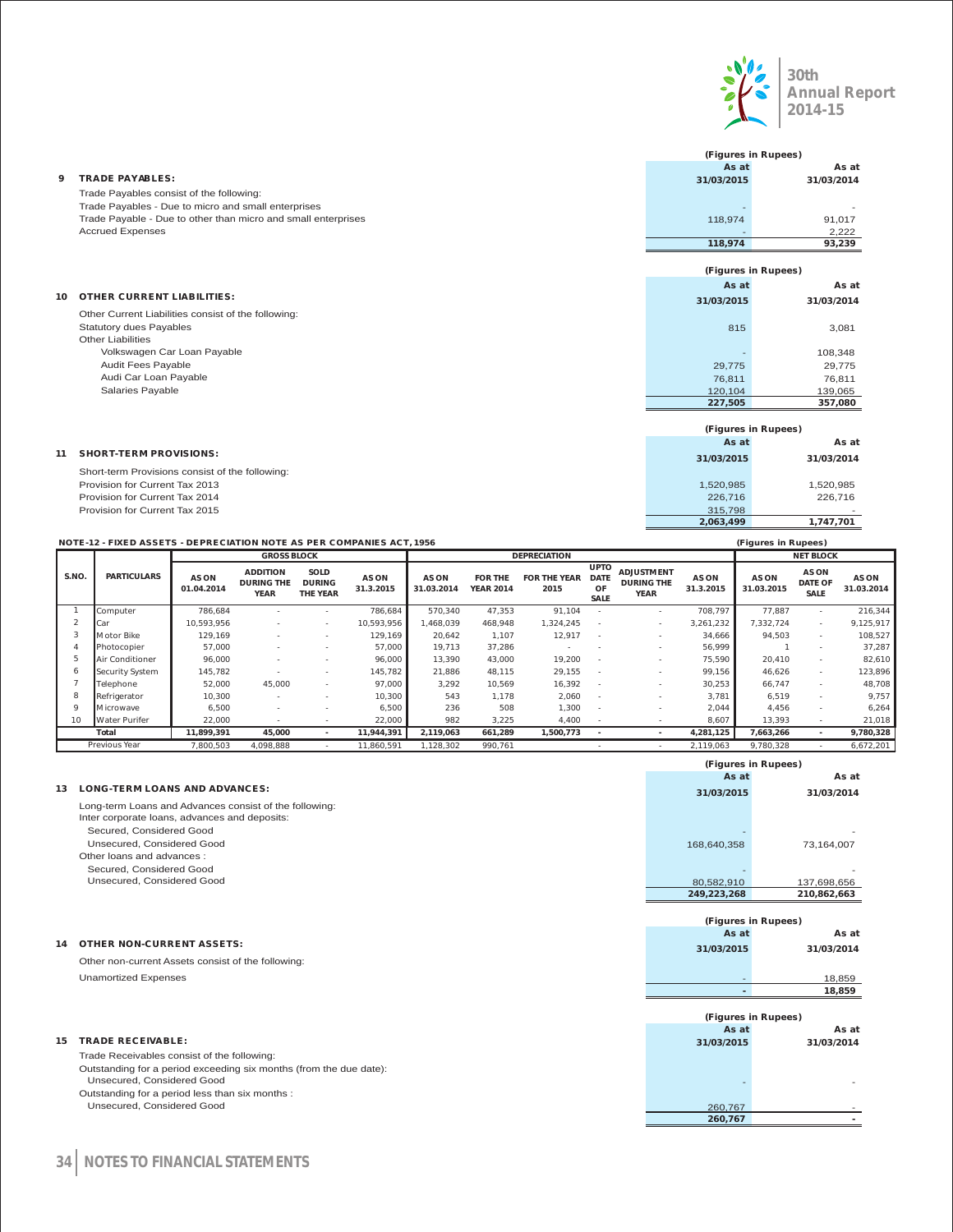

|    |                                                                                       | (Figures in Rupees) |            |  |
|----|---------------------------------------------------------------------------------------|---------------------|------------|--|
|    |                                                                                       | As at               | As at      |  |
| 16 | <b>CASH AND BANK BALANCES:</b>                                                        | 31/03/2015          | 31/03/2014 |  |
|    | Cash and Bank Balances consist of the following:<br><b>Cash and Cash Equivalents:</b> |                     |            |  |
|    | Balance with Banks:                                                                   |                     |            |  |
|    | <b>Current Accounts</b>                                                               |                     |            |  |
|    | Andhra Bank                                                                           | 2,119,954           | 3,563,740  |  |
|    | <b>Corporation Bank</b>                                                               | 6                   | 6          |  |
|    | Union Bank of India                                                                   | 5,409               | 5,409      |  |
|    | Cash on hand                                                                          | 3,492,805           | 13,298,681 |  |
|    |                                                                                       | 5,618,174           | 16,867,836 |  |
|    |                                                                                       | (Figures in Rupees) |            |  |

|                                                | As at      | As at      |
|------------------------------------------------|------------|------------|
| 17 OTHER CURRENT ASSETS:                       | 31/03/2015 | 31/03/2014 |
| Other Current Assets consist of the following: |            |            |
| <b>Security Deposit</b>                        |            | 25.000     |
| Tax Deducted at Source 2013                    | 561,540    | 561.540    |
| Tax Deducted at Source 2014                    | 742,038    | 889.822    |
| Tax Deducted at Source 2015                    | 882,069    |            |
| Other Receivables                              |            | 755,053    |
|                                                | 2,185,647  | 2,231,415  |

|                                                   | (Figures in Rupees) |            |
|---------------------------------------------------|---------------------|------------|
|                                                   | As At               | As At      |
| <b>18 REVENUE FROM OPERATIONS:</b>                | 31/03/2015          | 31/03/2014 |
| Revenue from Operations consist of the following: |                     |            |
| Sale of shares                                    | 614.570             | 281,487    |
| Interest                                          | 10,037,363          | 9,770,013  |
| Dividend                                          | 4,968               | 21.515     |
|                                                   |                     |            |
| Net Revenue from Operations                       | 10.656.901          | 10.073.015 |

|    |                            | No. of Shares |            |            | (Figures in Rupees) |  |  |
|----|----------------------------|---------------|------------|------------|---------------------|--|--|
| 19 | <b>PURCHASE OF SHARES:</b> | Year ended    | Year ended | Year ended | Year ended          |  |  |
|    | <b>IName of Scripts</b>    | 31/03/2015    | 31/03/2014 | 31/03/2015 | 31/03/2014          |  |  |
|    | <b>R</b> Power Limited     |               | 1400       |            | 103.969             |  |  |
|    |                            |               | .400       |            | 103,969             |  |  |

|    |                                                                                 | (Figures in Rupees) |            |
|----|---------------------------------------------------------------------------------|---------------------|------------|
|    |                                                                                 | As At               | As At      |
| 20 | <b>CHANGES IN INVENTORIES:</b>                                                  | 31/03/2015          | 31/03/2014 |
|    | Changes in Inventories consist of the following:<br><b>Opening Inventories:</b> |                     |            |
|    | Stock of shares<br><b>Less: Closing Inventories:</b>                            | 1,328,313           | 1,727,379  |
|    | Stock of shares                                                                 | 1,131,427           | 1,328,313  |
|    |                                                                                 | 196,886             | 399,066    |
|    |                                                                                 | (Figures in Rupees) |            |
|    |                                                                                 | As At               | As At      |
| 21 | <b>EMPLOYEE BENEFIT EXPENSES:</b>                                               | 31/03/2015          | 31/03/2014 |
|    | Employee Benefits Expenses consist of the following:                            |                     |            |
|    | Salaries and Wages                                                              | 1,785,770           | 1,451,107  |
|    | <b>Bonus</b>                                                                    | 60,000              | 54,000     |
|    | <b>Employee Welfare</b>                                                         | 279,580             | 99,023     |
|    |                                                                                 | 2,125,350           | 1,604,130  |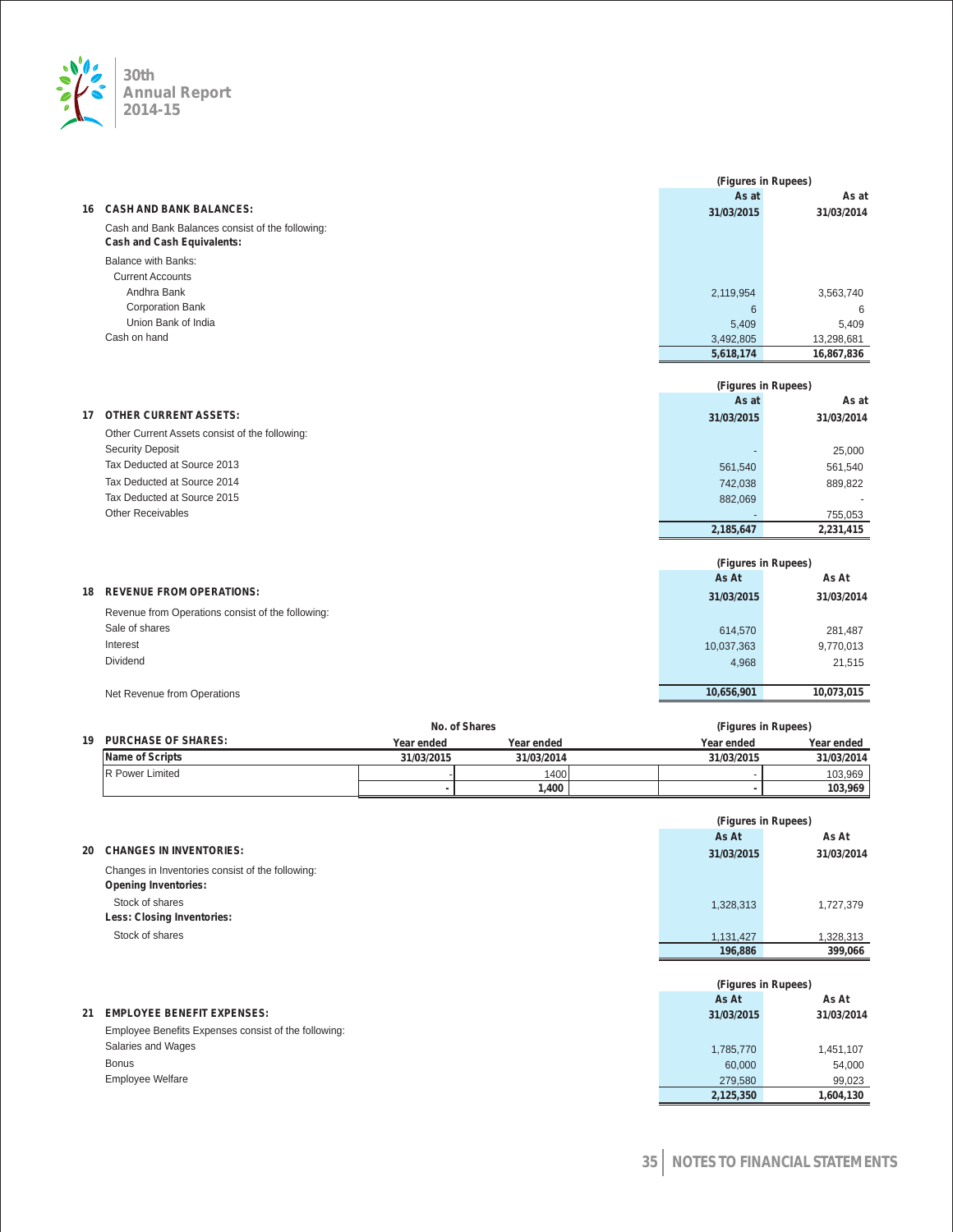

|    |                                                        | (Figures in Rupees) |                        |
|----|--------------------------------------------------------|---------------------|------------------------|
|    |                                                        | As At               | As At                  |
| 22 | <b>FINANCE COSTS:</b>                                  | 31/03/2015          | 31/03/2014             |
|    | Finance Costs consist of the following:                |                     |                        |
|    | <b>Interest Expenses</b>                               | 672,533             | 554,505                |
|    | Bank charges                                           | 11,072              | 36,097                 |
|    |                                                        | 683,605             | 590,602                |
|    |                                                        |                     |                        |
|    |                                                        | (Figures in Rupees) |                        |
|    |                                                        | As At               | As At                  |
| 23 | DEPRECIATION AND AMORTIZATION EXPENSES:                | 31/03/2015          | 31/03/2014             |
|    | Depreciation                                           | 2,162,062           | 990,761                |
|    | Amortization of Amalagamation Expenses                 | 18,859              | 18,861                 |
|    |                                                        | 2,180,921           | $\overline{1,009,622}$ |
|    |                                                        |                     |                        |
|    |                                                        | (Figures in Rupees) |                        |
| 24 | <b>OTHER EXPENSES:</b>                                 | As At               | As At                  |
|    |                                                        | 31/03/2015          | 31/03/2014             |
|    | Other Expenses consist of the following:               |                     |                        |
|    | (Gain)/ Loss on F & O                                  | 350,017             | (142, 760)             |
|    | A.G.M. Expenses                                        | 35,694              | 215                    |
|    | Advertisement Expenses<br>Auditors' Remuneration - (a) | 129,466             | 50,661                 |
|    | <b>Brokerage Expenses</b>                              | 29,775              | 29,775                 |
|    | Books & Periodicals Expenses                           | 1,673               | 224                    |
|    | <b>Business Promotion</b>                              | 19,008<br>1,206,298 | 9,962<br>3,168,993     |
|    | Car Insurance                                          | 210,420             | 142,250                |
|    | Electricity                                            | 158,870             | 103,230                |
|    | Legal & Professional Charges                           | 35,743              | 39,878                 |
|    | Listing & Connectivity Charges                         | 146,505             | 96,629                 |
|    | Miscellaneous Expenses                                 | 80,765              | 86,299                 |
|    | Petrol                                                 | 297,050             | 289,944                |
|    | Postage & Telephone                                    | 450,466             | 236,190                |
|    | Printing & Stationary                                  | 216,649             | 142,394                |
|    | R.O.C. Fee                                             | 4,200               | 1,000                  |
|    | Repair & Maintnances                                   | 1,275,984           | 378,288                |
|    | Office Rent                                            | 180,000             |                        |
|    | Travelling & Conveyance                                | 459,817             | 400,080                |
|    |                                                        | 5,288,400           | 5,033,252              |
|    | (a). Details of Auditors' Remuneration are as follows: |                     |                        |
|    | <b>Statutory Auditors:</b>                             |                     |                        |
|    | <b>Audit Fees</b>                                      | 22,472              | 22,472                 |
|    | <b>Tax Audit Fees</b>                                  | 7,303               | 7,303                  |
|    |                                                        | 29,775              | 29,775                 |
|    |                                                        |                     | (Figures in Rupees)    |
|    |                                                        | As At               | As At                  |
| 25 | <b>TAX EXPENSES:</b>                                   | 31/03/2015          | 31/03/2014             |
|    | <b>Current Tax:</b>                                    |                     |                        |
|    | Current Tax for the year                               | 315,798             | 226,716                |
|    |                                                        | 315,798             | 226,716                |
|    | Deferred Tax:                                          |                     |                        |
|    | Deferred Tax for the year                              | (261, 175)          | 184,987                |
|    |                                                        | (261, 175)          | 184,987                |
|    |                                                        |                     |                        |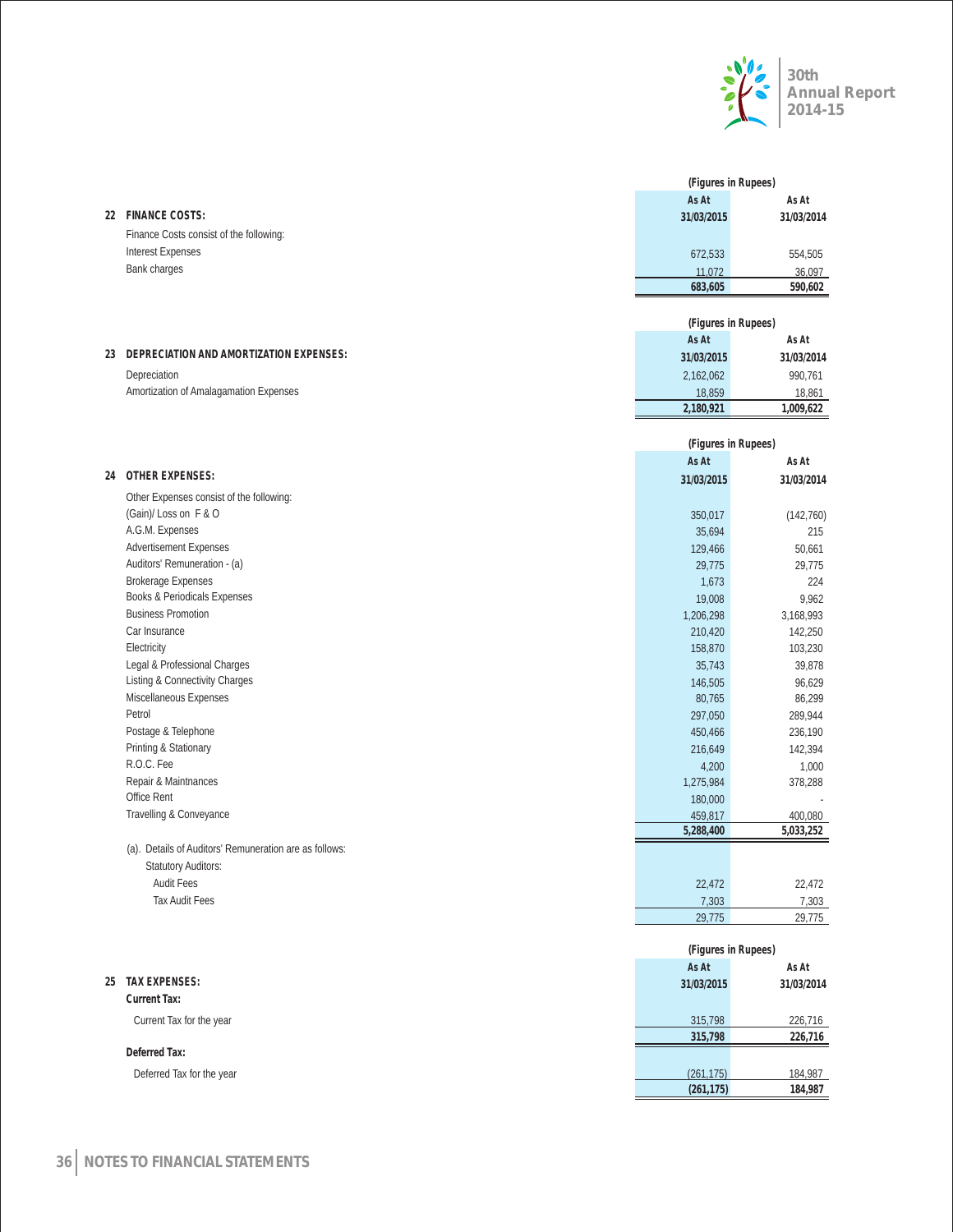

|    |                                                                   | (Figures in Rupees) |                     |
|----|-------------------------------------------------------------------|---------------------|---------------------|
| 26 | <b>EARNING PER SHARE (EPS):</b>                                   | As At<br>31/03/2015 | As At<br>31/03/2014 |
|    | Profit/ (Loss) for the period (Rupees)                            | 127,116             | 920,671             |
|    | Weighted average number of shares used in the calculation of EPS: | (No. of Shares)     |                     |
|    | Weighted average number of Basic Equity Shares outstanding        | 12,194,199          | 12,194,199          |
|    | Shares issued for no consideration in respect of Bonus Shares     |                     |                     |
|    | Shares issued for no consideration in respect of Amalgamation     |                     |                     |
|    | Weighted average number of Diluted Equity Shares outstanding      | 12,194,199          | 12,194,199          |
|    | Face value of per share                                           | 10                  | 10                  |
|    | <b>Basic EPS</b>                                                  | 0.01                | 0.08                |
|    | <b>Diluted EPS</b>                                                | 0.01                | 0.08                |

#### **27 SEGMENT REPORTING:**

(a) As per Company's business activities falls within single segment viz loans & investments the disclosure requirement of Accounting Standard 17 "Segment Reporting" issued by the Institute of Chartered Accountants of India & the geographical is in India.

28 Information related to Micro, Small and Medium Enterprises, as defined in the Micro, Small and Medium Enterprises Development Act, 2006 (MSME Development Act). There is no due to small scale industrial undertaking which are required to be disclosed as per schedule III to the Comapnies Act,2013.

#### **29 RELATED PARTY DISCLOSURES:**

Details of disclosures as required by "Accounting Standard (AS)- 18 on Related Party Disclosure" are as under:-

**a)** Names of related parties and description of relationship:

| <b>Key Management Personnel</b> |                                |
|---------------------------------|--------------------------------|
| Mr. Pradeep Kumar Jindal        | Chairman cum Managing Director |
| Mr. Ashok Kumar Gupta           | Director                       |
| Ms. Madhvi Bhatnagar            | Director                       |
| Mr. Santanu Kumar Dash          | Director                       |
| Ms. Silky Kapoor                | <b>Company Secretary</b>       |
| Mr. Punit Seth                  | <b>Chief Financial Officer</b> |

#### **b)** Related party transactions:

As per the information available it seems that there were no related party transactions.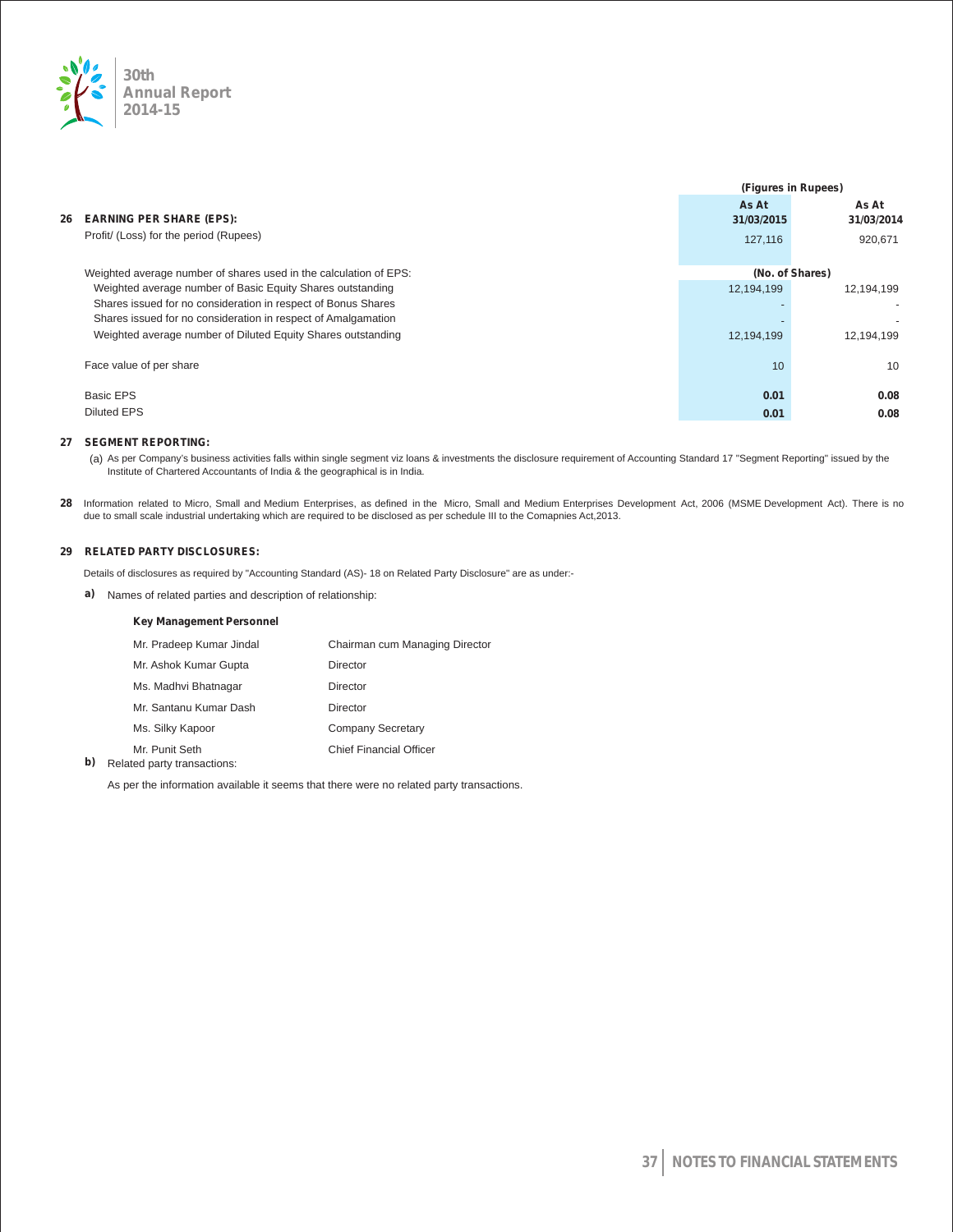

#### **NOTE : 3 0**

Disclosure of details as required by para 13 of Non- Banking Financial (Non -Deposit Accepting or Holding) Companies Prudential Norms (Reserve Bank) Directions, 2007)

| <b>Amount</b><br><b>PARTICULARS</b><br>outstanding<br><b>Rupees</b> |                   |                                                                                                           | <b>Amount</b><br>overdue<br><b>Rupees</b> |                          |                          |
|---------------------------------------------------------------------|-------------------|-----------------------------------------------------------------------------------------------------------|-------------------------------------------|--------------------------|--------------------------|
|                                                                     | Liabilities Side: |                                                                                                           |                                           |                          |                          |
| (1)                                                                 |                   | Loans and advances availed by the NBFC inclusive of                                                       |                                           |                          |                          |
|                                                                     | (a)               | Interest accrued thereon but not paid:<br>Secured<br>Debentures:                                          |                                           | <b>NIL</b>               | <b>NIL</b>               |
|                                                                     |                   | Unsecured                                                                                                 |                                           |                          |                          |
|                                                                     |                   | (Other than falling within the                                                                            |                                           |                          |                          |
|                                                                     |                   | meaning of public deposits*)                                                                              |                                           |                          |                          |
|                                                                     | (b)               | <b>Deferred Credits</b>                                                                                   |                                           | <b>NIL</b>               | <b>NIL</b>               |
|                                                                     | (c)<br>(d)        | <b>Term Loans</b><br>Inter-corporate loans and borrowing                                                  |                                           | <b>NIL</b><br><b>NIL</b> | <b>NIL</b><br><b>NIL</b> |
|                                                                     | (e)               | Commercial paper                                                                                          |                                           | <b>NIL</b>               | <b>NIL</b>               |
|                                                                     | (f)               | Public Deposits'                                                                                          |                                           | <b>NIL</b>               | <b>NIL</b>               |
|                                                                     | (g)               | <b>Other Loans</b>                                                                                        |                                           | 4,55,48,991.00           | <b>NIL</b>               |
|                                                                     | Assets Side:      |                                                                                                           |                                           |                          | Amount Outstanding       |
|                                                                     |                   |                                                                                                           |                                           |                          |                          |
| (2)                                                                 |                   | Break-up of Loans and Advances<br>[other than those includes in (4) below] :                              |                                           |                          |                          |
|                                                                     | (a)<br>(b)        | Secured<br>Unsecured                                                                                      |                                           |                          | 24,92,23,268.00          |
|                                                                     |                   |                                                                                                           |                                           |                          |                          |
| (3)                                                                 |                   | Break-up of leased Assets and stock on hire and hypot hecation<br>Loans counting towards EL/HP activities |                                           |                          | <b>NIL</b>               |
| (4)                                                                 |                   | Break-up of Investments:<br><b>Current Investments:</b>                                                   |                                           |                          | <b>NIL</b>               |
|                                                                     |                   | Long Term in vestments:                                                                                   |                                           |                          |                          |
| 1. Quoted                                                           |                   |                                                                                                           |                                           |                          | <b>NIL</b>               |
| 2.                                                                  | Unquoted:         |                                                                                                           |                                           |                          |                          |
| i)                                                                  |                   | Shares:<br>(a)<br>Equity                                                                                  |                                           |                          | <b>NIL</b>               |
|                                                                     |                   |                                                                                                           |                                           |                          |                          |
| (5)                                                                 |                   | Borrower group -wise classification of<br>loans and advances:                                             |                                           |                          |                          |
| Category                                                            | provisions        |                                                                                                           |                                           |                          | Amount                   |
|                                                                     |                   |                                                                                                           | <b>Secured</b>                            | <b>Unsecured</b>         | Total                    |
| 1.<br>2.                                                            |                   | <b>Related parties</b><br>Other than related parties                                                      | $---$                                     | $---$<br>24,92,23,268.00 | ---<br>24,92,23,268.00   |

(6) Investor gro up-wise classification of all investments ( current and long term) in shares and securities (both quoted and unquoted)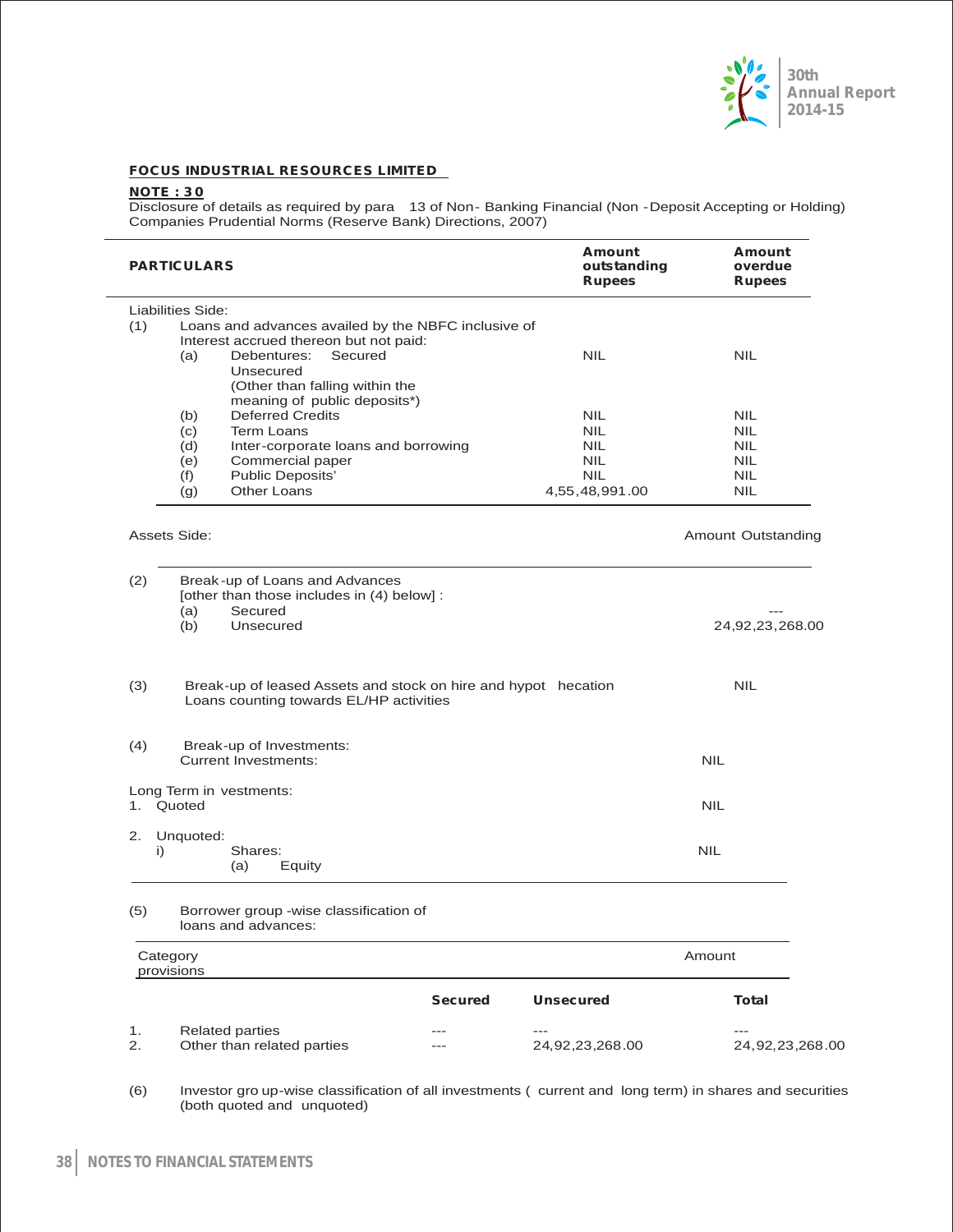

|                | Category                                                                                                                | Market value /Break -up<br>Book value (net<br>Or fair value or NAV<br>Of provisions) |  |
|----------------|-------------------------------------------------------------------------------------------------------------------------|--------------------------------------------------------------------------------------|--|
| $\mathbf{1}$ . | <b>Related Parties**</b><br>Subsidiari es<br>(a)<br>(b)<br>Companies in the same group.<br>(c)<br>Other related parties | <b>NIL</b>                                                                           |  |
| 2.             | Other than related parties<br><b>Total</b>                                                                              | <b>NIL</b><br><b>NIL</b>                                                             |  |
| (1)            | Other Information                                                                                                       |                                                                                      |  |
|                | <b>Particulars</b>                                                                                                      | Amount                                                                               |  |
| i)             | Gross Non-performing assets<br><b>Related parties</b><br>(a)<br>Other than related parties<br>(b)                       | <b>NIL</b>                                                                           |  |
| ii)            | Net Non-performing Assets<br><b>Related Parties</b><br>(a)                                                              | <b>NIL</b>                                                                           |  |
| iii)           | (b)<br>Other than related parties<br>Assets acquired in satisfaction of debt                                            | <b>NIL</b>                                                                           |  |

#### As per our report of even date attached

### **For M.M. GOYAL & CO. Chartered Accountants**

#### **For and on behalf of the Board For FOCUS INDUSTRIAL RESOURCES LIMITED**

| Sd/-            |  |  |
|-----------------|--|--|
| (CA M.M. Goyal) |  |  |
| Partner         |  |  |
| M.No. 86085     |  |  |

**Place: Delhi Dated: 29.05.2015**

**Sd/- Sd/- Sd/- Sd/- (CA M.M. Goyal) (Pradeep Kumar Jindal) (Madhavi Bhatnagar) (Silky Kapoor) Partners Partners Constanting Director Constanting Director M.No. 86085 DIN : 00049715 DIN: 02045590 M.NO.6668**

Forward-looking statement In this Annual Report we have disclosed forward-looking information to enable investors to comprehend our prospects and take informed investment decisions. This report and other statements - written and oral - that we periodically make, may contain forward-looking statements that set out anticipated results based on the management's plans and assumptions. We have tried wherever possible to identify such statements by using words such as 'anticipates', 'estimates', 'expects', 'projects', 'intends', 'plans', 'believes' and words of similar substance in connection with any discussion of future performance. We cannot guarantee that these forward-looking statements will be realised, although we believe we have been prudent in our assumptions. The achievement of results is subject to risks, uncertainties and inaccurate assumptions. Should known or unknown risks or uncertainties materialise, or should underlying assumptions prove inaccurate, our actual results could vary materially from those anticipated, estimated or projected. Readers should bear this in mind. We undertake no obligation to publicly update any forward-looking statements, whether as a result of new information, future events or otherwise.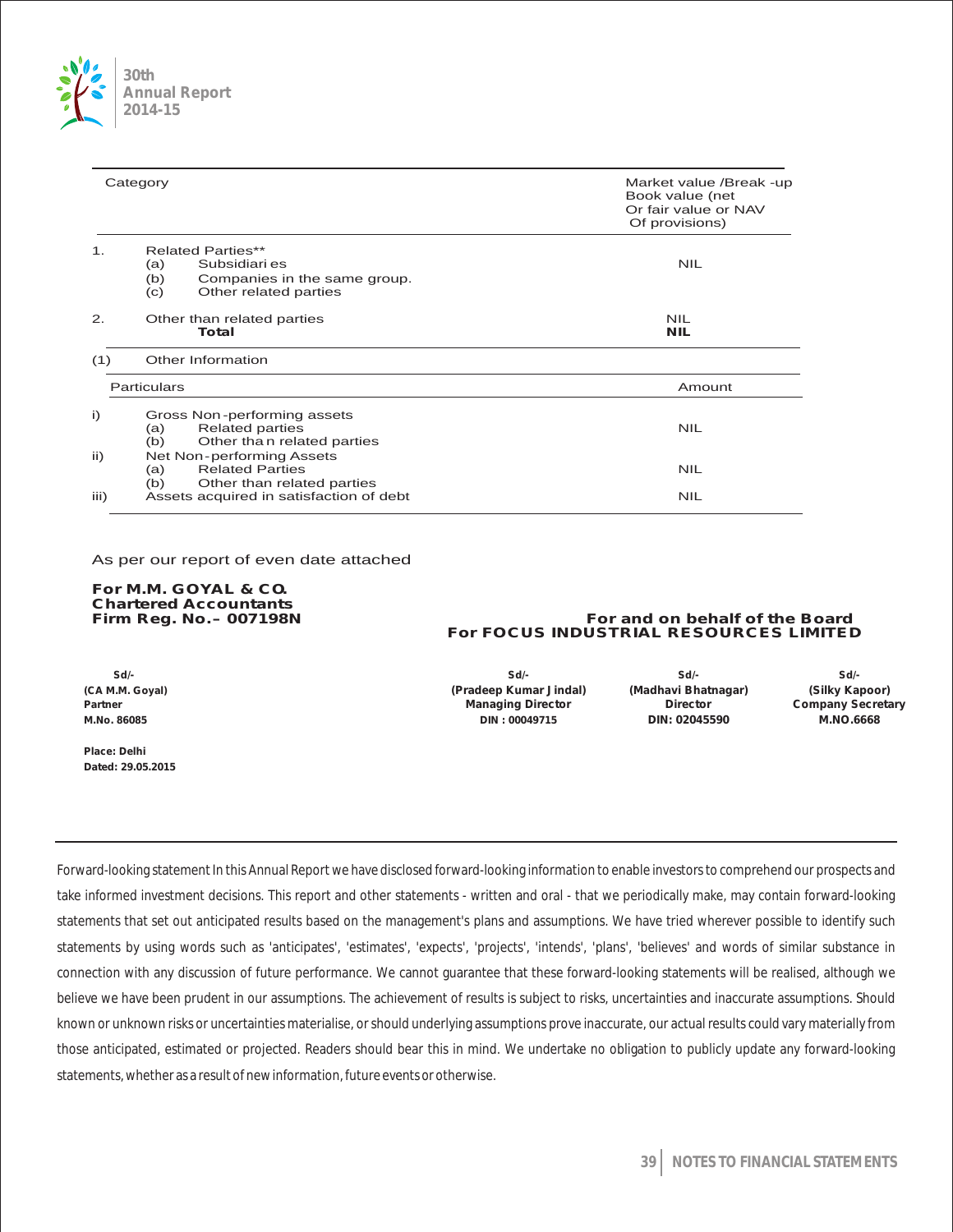

## **LOCATION MAP OF SHALIMAR BAGH CLUB**